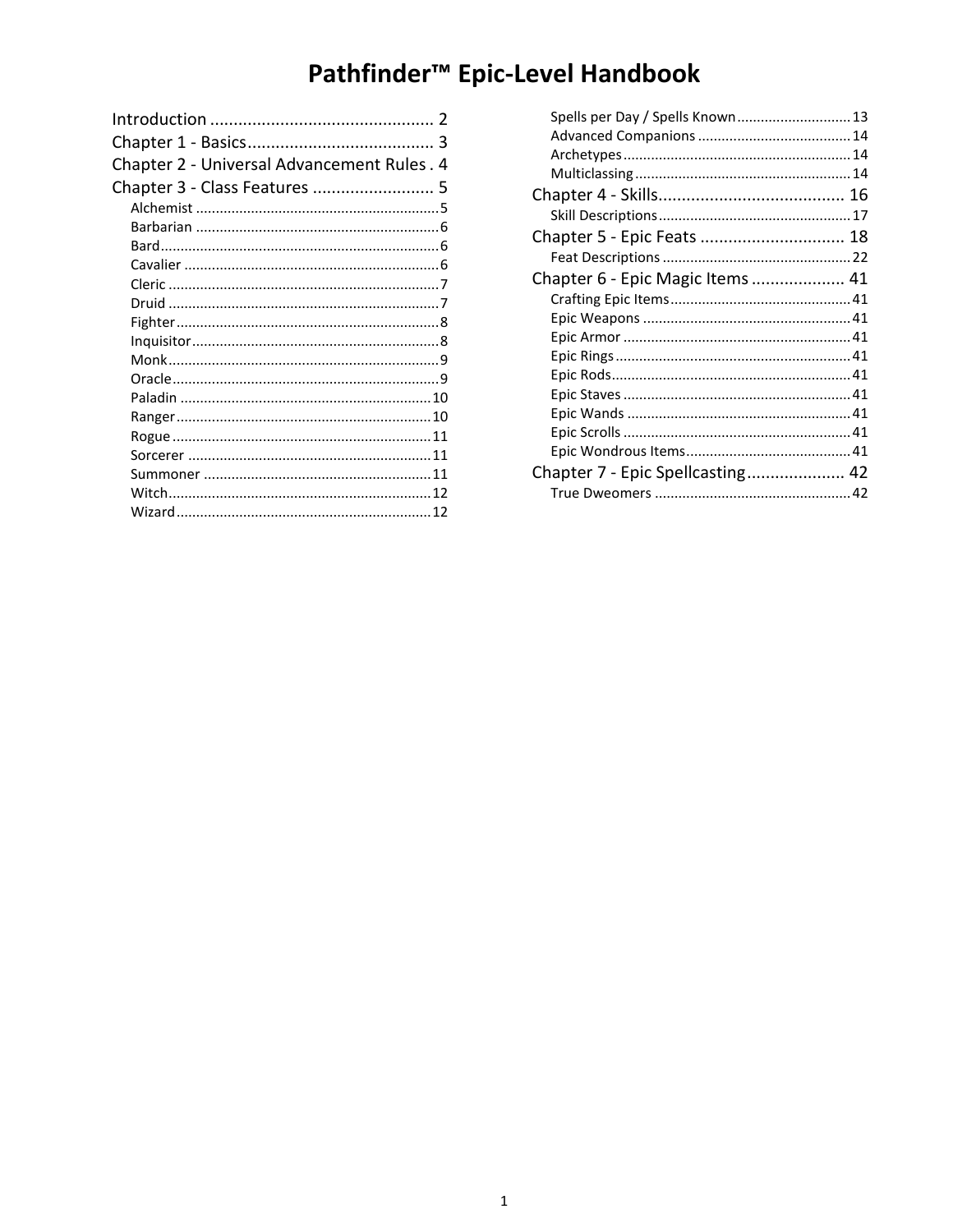<span id="page-1-0"></span>In 1997, Renton, WA-based *Wizards of the Coast*--a company then famous primarily for the collectible card game *Magic: the Gathering™*--purchased failing *Dungeons & Dragons™* publisher TSR and there-by irrevocably changed the history of table-top role-playing. They launched D&D  $3^{rd}$  edition to critical acclaim and resurrected gaming groups the world over. Under the aegis of their d20 Open License, they took the fractured gaming market of the time and returned D&D to its historic place as the industry's standard bearer.

Unfortunately, though revolutionary for its time,  $3<sup>rd</sup>$ edition is acknowledged for having many faults that have been repaired by new editions over the intervening decade. First was *Wizards*'s own D&D 3.5 released in 2003. Then came their controversial decision in 2005 to scrap the entire d20 system and move to  $4<sup>th</sup>$  edition, which was released in 2008. With updates for the beloved d20 system drying up, many players began creating their own hodgepodge of official and house rules, creating a sort of D&D 3.75 that differed from one group to the next. Then, in 2009 there came the *Pathfinder™* system, produced by Redmond, WA-based *Paizo Publishing* and drawing primarily on the old D&D 3.5 system.

Since then, *Pathfinder™* has taken the gaming world by the proverbial storm, capturing the hearts and wallets of many gamers disillusioned by D&D reduced focus on role-playing in favor of slick, MMO-based combat mechanics. Since their debut, *Pathfinder™* has been releasing a constant stream rulebooks, modules, and expansions that provide rules for gaming in any setting as well as world-specific information about their proprietary setting: the world of Golarion.

However, there remains one important area that has yet to be addressed by any official *Pathfinder™* material.

In 2002, *Wizards of the Coast* released the *Epic-Level Handbook*; a book with rules covering characters who

advanced beyond the normal 20-level progression given in all books to that point. It included spells of unrivalled power, feats that allowed characters to become superhuman (or -elven, -dwarven, etc.), monsters that shook the heavens with their ferocity, and the sundry magical gear necessary for that level of play.

This book was never formally updated to D&D 3.5, instead receiving a small, online-only errata update late in 2003 that addressed a few of the book's issues. With the changeover to *Pathfinder™*, the materials available have fallen even further behind the times. Though there has been some talk of creating epic-level rules for *Pathfinder™* by *Paizo* staff, they have confirmed that nothing will be released in the foreseeable future.

To that end, I have taken it upon myself to use the D&D  $3^{rd}$  edition rules, the 3.5 errata, and my own knowledge of *Paizo*'s system and create an epic-level guide for *Pathfinder™*. I will be limiting this book to character advancement, feats, skills, spells, and magic items; there will be little or no material on monsters or concerns of setting. If you ever had questions about what is here, I suggest you consult the online *Pathfinder™* System Resource Documents (d20pfsrd.com) or the D&D 3.5 System Resource Documents (d20srd.org), the latter including sections about their epic level rules.

Finally, I would like to thank the wonderful folks at both *Wizards of the Coast* and *Paizo Publishing*. If you had not all created systems so rich in imagination and high in quality, I would never have been motivated to work on the rules contained here-in.

Truly!,

Jesse Jack Jones 05-22-2012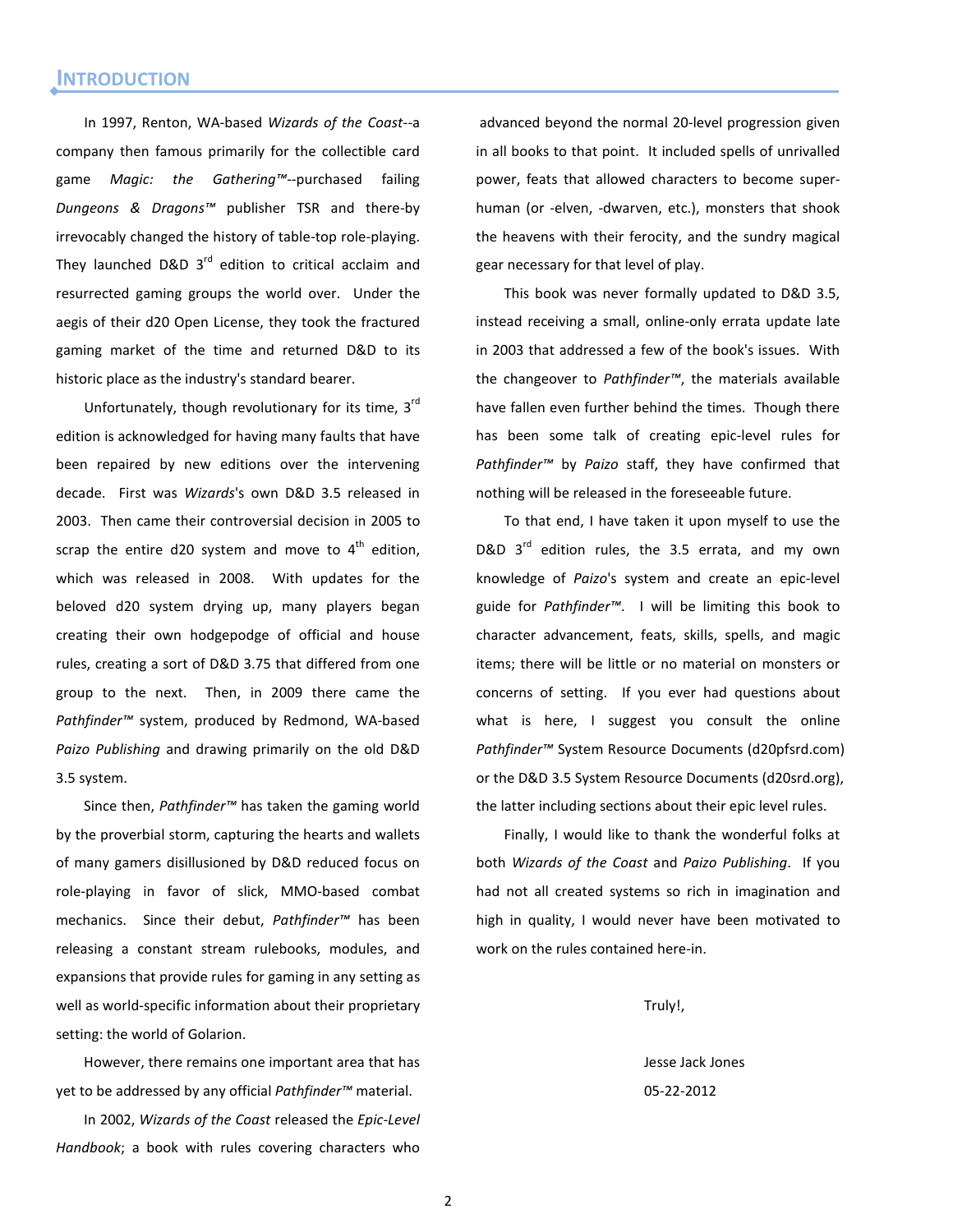# <span id="page-2-0"></span>Chapter 1 - Basics **CHAPTER 1 - BASICS**

Obviously, knowledge of the *Pathfinder™* gaming system is necessary to use the rules and concepts outlined in the rest of this document. I am designing this expansion as a personal project without need or desire for compensation of any sort and all relevant copyrights are held by *Paizo Publishing* (for the system basics) and *Wizards of the Coast* (for the fundamental idea and many specific feats and abilities). Anything that does not fall under one of these two ownerships is my own personal, intellectual property. Feel free to distribute everything presented here, but I ask that no part of this document be changed for purposes of redistribution by a third party. Comments and criticisms are welcomed.

As the purpose of the document is to augment existing rules and **not** to create a new gaming system, I consider it necessary that interested parties keep on hand at least a copy of the *Pathfinder™ Core Rulebook*. The character creation rules are derived from this source and there are many places in this document where the reader will be directed to the appropriate places in the *Pathfinder™* material in lieu of my repeating the information. You may also find it useful to keep copies of the *Advanced Player Guide, Ultimate Magic,* and *Ultimate Combat* rule books on hand, as these are also consulted.

Additionally, you can view the *Pathfinder™* System Resource Documents, available for free online at http://www.d20pfsrd.com.

The term "epic" or "epic level" in the context of Dungeons & Dragons and *Pathfinder™* are used to refer to any character who has surpassed the regular 20-level spectrum that most rulebooks assume is the full limit of character advancement. For many games, this **is**  sufficient, with characters achieving 20<sup>th</sup> level going on to retire and make room for the next generation of heroes to grow in their wake. But for some campaigns, they want something more...

They wish to challenge the gods, to fight greater battles and seek truly amazing treasures. They are not content to be heroes; they want to become **legends**.

An epic-level game has no upper ceiling of power. The rules that will be presented here form a basis for expanding infinitely into the unknown, for creating characters of level 30 or 50 or 100, if you have the time and imagination to carry your adventures that far.

Bear in mind, however, that the open-ended nature of the rules presented here will inevitably lead to the possibility of their abuse. If you have a group that gets to  $20<sup>th</sup>$  level and still wants to continue their adventures, I would hope the DM understands them well enough to either keep their enthusiasm from wrecking the balance of the game...or else enough imagination to keep up with their attempts to do just that, if that's what your table enjoys doing.

Another problem is one of scale. Not scale in terms of plots or foes--that's the DM's provenance--but the scale of the powers the players will have access to. Though these rules endeavor to keep every player type viable, there will come some point where the difference between various classes may become insurmountable, where any foe that can hit your armored fighter cannot miss any other party member, where anything that can survive a round against your wizard's mightiest magics can survive a week of being assaulted by the party's warriors. Never let the rules get in the way of the group's enjoyment of the game and face the fact that, sooner or later, even the mightiest heroes will have to retire. These rules simply put that sorrowful day in a more distant future.

This guide is broken into sections that will detail the various aspects of creating an epic character, from universal character rules and changes to specific classes to new uses for skills, epic feats, and outfitting characters with new tiers of magical equipment.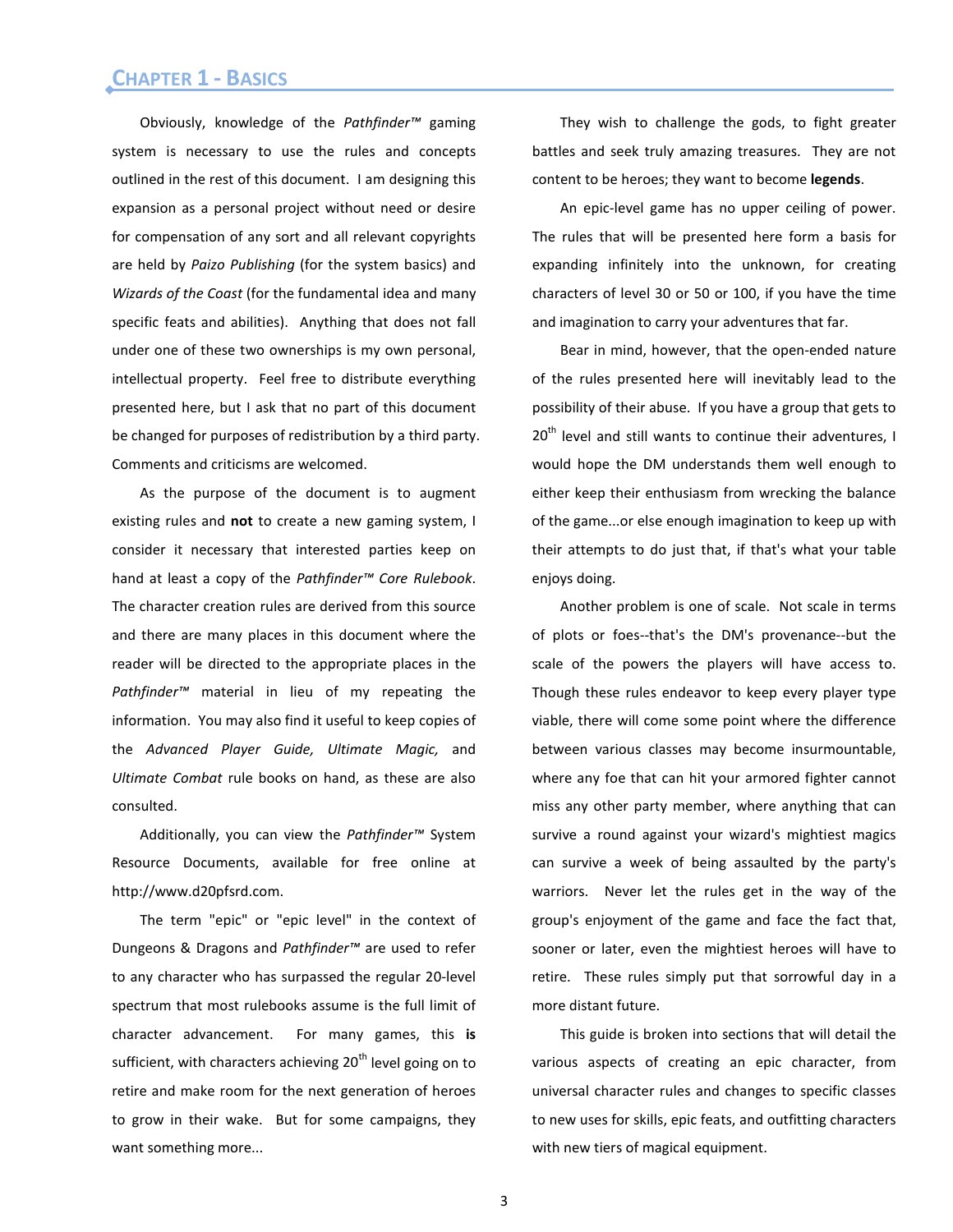<span id="page-3-0"></span>Upon reaching level 20, characters cease to advance in the fashion they have up to that point. At  $21<sup>st</sup>$  level and beyond, their base attack bonuses and saving throw bonuses are no longer class dependant. They also cease to gain new class abilities, which will be addressed in Chapter 3. The universal rules for epic characters are shown in Table 2-1 below.

**Experience**: Characters continue to gain experience commensurate with their epic achievements, though leveling their characters is subject to the rules outlined in this document. Experience requirements continue to follow the same equation: the experience total needed for the next level is equal to the experience required to reach their current level plus their current level x 1,000.

**Epic Attack Bonus**: Rather than continuing to gain an additional base attack bonus, characters of 21<sup>st</sup> level and higher gain an epic bonus to their attack rolls, CMB, and CMD. This bonus is +1 at level 21 and an additional +1 for every 2 levels. You **never** gain additional attacks from an epic attack bonus.

**Epic Save Bonus**: As with the attack bonus above, characters of  $21<sup>st</sup>$  level and higher gain an epic bonus to all three of their saving throws. This bonus is +1 at level 22 and increases by an additional +1 for every 2 levels (i.e., +2 at  $24^{th}$ , +3 at  $26^{th}$ , etc.).

**Skill Ranks**: The maximum number of ranks that can be invested in a skill remains equal to your character level, even at epic levels.

**Feats**: You continue to gain bonus feats every oddnumbered level as normal (a new feat at  $21<sup>st</sup>$  level,  $23<sup>rd</sup>$ ,  $25<sup>th</sup>$ , etc.). However, starting at level 21 you can begin selecting epic feats. Unlike the bonus feats gained from your class, character feats gained from leveling up can be used to select any epic feat for which you qualify. They can also be used to select non-epic feats if you wish. A complete list of epic feats can be found in Chapter 5.

**Ability Score Increases**: Your ability scores continue to increase as normal. You gain +1 to one ability score of your choice every four levels (+1 at  $24^{\text{th}}$  level,  $28^{\text{th}}$ ,  $32^{\text{nd}}$ , etc.).

| <b>Character</b> |               | <b>Epic Attack</b> | <b>Epic Save</b> | <b>Max Skill</b> |                                       | <b>Ability Score</b>                  |
|------------------|---------------|--------------------|------------------|------------------|---------------------------------------|---------------------------------------|
| Level            | <b>XP</b>     | <b>Bonus</b>       | <b>Bonus</b>     | <b>Ranks</b>     | <b>Bonus Feats</b>                    | Increase                              |
| $21^{st}$        | 210,000       | $+1$               | $+0$             | 21               | $11^{th}$                             | $\hspace{0.05cm}$ – $\hspace{0.05cm}$ |
| $22^{nd}$        | 231,000       | $+1$               | $+1$             | 22               | $\hspace{0.05cm} \ldots$              | $- -$                                 |
| 23 <sup>rd</sup> | 253,000       | $+2$               | $+1$             | 23               | $12^{th}$                             | --                                    |
| $24^{th}$        | 276,000       | $+2$               | $+2$             | 24               | $\qquad \qquad -$                     | 6 <sup>th</sup>                       |
| $25^{th}$        | 300,000       | $+3$               | $+2$             | 25               | 13 <sup>th</sup>                      | $\hspace{0.05cm} \ldots$              |
| $26^{\text{th}}$ | 325,000       | $+3$               | $+3$             | 26               | $\hspace{0.05cm}$ – $\hspace{0.05cm}$ | $- -$                                 |
| 27 <sup>th</sup> | 351,000       | $+4$               | $+3$             | 27               | 14 <sup>th</sup>                      | --                                    |
| 28 <sup>th</sup> | 378,000       | $+4$               | $+4$             | 28               | $\hspace{0.05cm}$ – $\hspace{0.05cm}$ | $\neg$ <sup>th</sup>                  |
| 29 <sup>th</sup> | 406,000       | $+5$               | $+4$             | 29               | 15 <sup>th</sup>                      | --                                    |
| 30 <sup>th</sup> | 435,000       | $+5$               | $+5$             | 30               | $\hspace{0.05cm}$ – $\hspace{0.05cm}$ | $\hspace{0.05cm}$ – $\hspace{0.05cm}$ |
| $+1$             | $+1,000x$     | +1 every odd       | +1 every even    | $+1$             | +1 every odd                          | $+1$ every 4                          |
|                  | current level | level              | level            |                  | level                                 | levels                                |

#### **Table 2-1: Experience and Level-Dependant Benefits**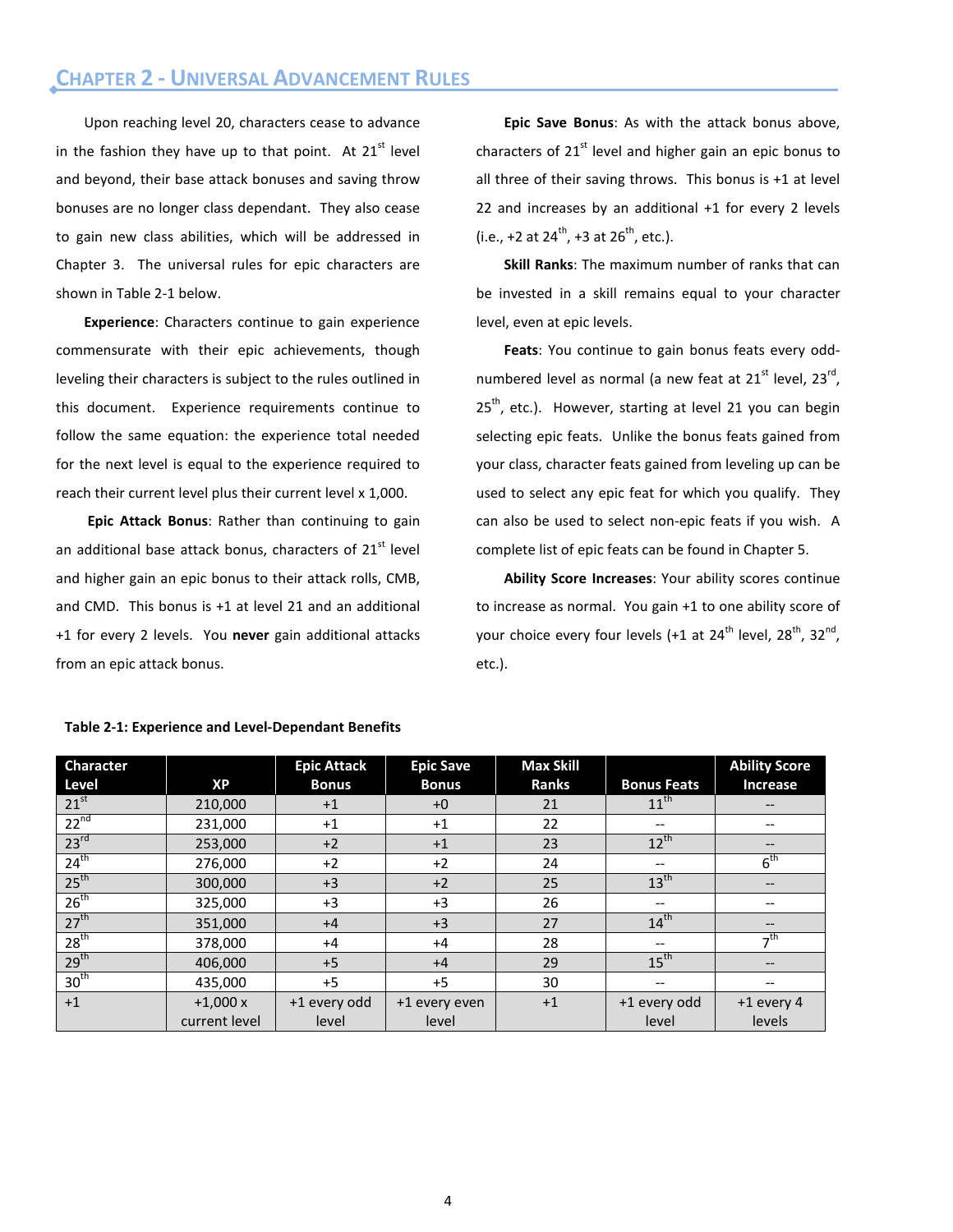# <span id="page-4-0"></span>Chapter 3 - Class Features **CHAPTER 3 - CLASS FEATURES**

Normal *Pathfinder* rules cover 11 classes from level 1 to level 20, while the *Advanced Player's Guide* adds a further 6 classes. These 17 classes are the focus of this document; we will not be addressing the Magus from *Ultimate Magic* nor the Gunslinger from *Ultimate Combat* here. Also avoided are the Anti-Paladin, Ninja, and Samurai, as well as all Prestige Classes. Using the rules in this book as a framework, you can work out with your DM appropriate class features and feats to select if you wish to pursue one of these alternate options.

This chapter will also address rules for archetypes and multiclassing,

Many class features continue to grow after  $20<sup>th</sup>$  level, but always make sure to consult the relevant class section for details. The following guidelines describe how epic class progressions generally work, though the information in the individual class entries always supersedes that presented here:

- Hit Dice and hit points continue to accrue as normal. Your Hit Die never increase or decrease in type as a result of achieving epic levels.
- Skill points are gained as normal. Your base skill points per level and class skills remain unchanged.
- As noted in Chapter 2, your base attack bonus and base saving throws cease to grow. Instead, you begin gaining epic bonuses to attack, CMB, CMD, and saving throws as indicated in Table 2-1.
- Generally speaking, any class feature that uses your class level as part of a mathematical formula, such as the duration of a barbarian's rage or the size of a monk's *ki* pool continue to grow.
- The DC of abilities based on character level, such as a monk's stunning fist, continue to increase at the normal rate.
- The caster level of spellcasting classes continues to increase as do spells per day and spells known for spontaneous casters. Slots above the non-epic

maximum spell level available are usually filled with spells modified by Metamagic feats or simply used to cast lower-level spells (i.e., casting a  $7<sup>th</sup>$ -level spell with an  $11<sup>th</sup>$ -level slot) as per the normal rules. Characters can develop spells of  $10^{th}$ -level and higher by following the guidelines in Chapter 7: Epic Spellcasting.

- The powers of familiars, special mounts, and animal companions continue to increase with level.
- Any class feature that increases or accumulates as part of a repeated pattern, such as an alchemist's bomb damage or a rogue's sneak attack, continues to grow at the same rate.
- Regularly accruing new abilities such as a barbarian's rage powers or a rogue's rogue talents are no longer gained. Instead, class feats can also be spent on these abilities if desired.
- You never gain new class abilities beyond 20<sup>th</sup> level. Instead, classes gain bonus feats at a constant rate that can be spent on epic-level feats drawn from the individual class lists **or** on any non-epic feat for which the character qualifies.

# <span id="page-4-1"></span>Alchemist

The epic alchemist is an unrivalled master of concoctions, brewing alchemical items with a speed and potency unimaginable to lesser minds. Their bombs are as potent as any wizard's artillery and their mutagens can produce truly terrifying abominations.

#### **Table 3-1: The Epic Alchemist**

| Level            | <b>Special</b> |
|------------------|----------------|
| 21 <sup>st</sup> | Bomb 11d6      |
| $22^{nd}$        | Bonus feat     |
| 23 <sup>rd</sup> | Bomb 12d6      |
| 24 <sup>th</sup> |                |
| 25 <sup>th</sup> | Bomb 13d6      |
| $26^{th}$        | Bonus feat     |
| 27 <sup>th</sup> | Bomb 14d6      |
| 28 <sup>th</sup> | --             |
| 29 <sup>th</sup> | Bomb 15d6      |
| 30 <sup>th</sup> | Bonus feat     |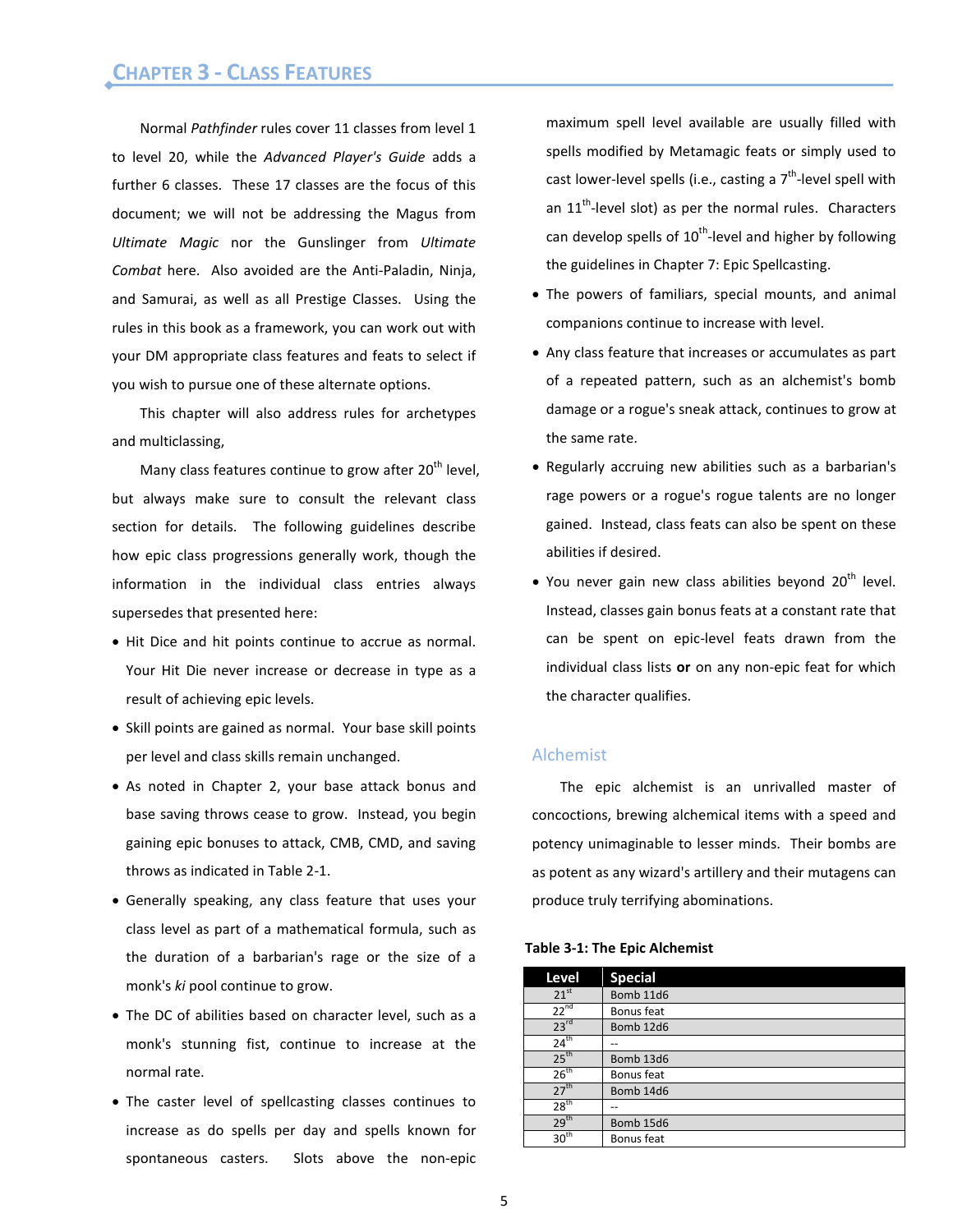Extracts: An alchemist's epic levels are included when determining their caster level. They continue to gain more extracts per day as they increase in level. See Table 3-20: Extracts or Spells per Day for Epic Alchemists, Bards, Inquisitors, and Summoners.

Bomb: A alchemist's bomb damage continues to increase by +1d6 damage every odd-numbered level.

Bonus Feat: The epic alchemist gains a bonus feat at  $22<sup>nd</sup>$  level and an additional bonus feat every four levels  $(26<sup>th</sup>, 30<sup>th</sup>, 34<sup>th</sup>)$ , etc). These bonus feats can be selected from Alchemical, Item Creation, Magic, or Metamagic feats.

Additionally, an alchemist may select an Alchemist's Discovery in lieu of an epic class bonus feat.

### <span id="page-5-0"></span>Barbarian

The epic barbarian is a terror to behold. The very incarnation of rage, this furious warrior can cut his foes to ribbons with awe-inspiring ease.

#### **Table 3-2: The Epic Barbarian**

| Level            | <b>Special</b> |
|------------------|----------------|
| 21 <sup>st</sup> | Trap sense +7  |
| $22^{nd}$        | DR 6/--        |
| 23 <sup>rd</sup> | Bonus feat     |
| $24^{\text{th}}$ | Trap sense +8  |
| 25 <sup>th</sup> | DR 7/--        |
| 26 <sup>th</sup> | Bonus feat     |
| 27 <sup>th</sup> | Trap sense +9  |
| 28 <sup>th</sup> | DR 8/--        |
| 29 <sup>th</sup> | Bonus feat     |
| 30 <sup>th</sup> | Trap sense +10 |

Rage: A barbarian continues to increase the number of rounds per day they can rage by 2 for every level beyond  $20<sup>th</sup>$ .

Trap Sense: A barbarian's bonus to Reflex saves and AC against traps continues to increase by  $+1$  at 21<sup>st</sup> level and every 3 levels afterwards.

Damage Reduction: A barbarian's DR continues to increase by 1 at  $22^{nd}$  level and every 3 levels afterwards.

Bonus Feat: The epic barbarian gains a bonus feat at 23<sup>rd</sup> level and an additional bonus feat every three levels  $(26<sup>th</sup>, 29<sup>th</sup>, 32<sup>nd</sup>, etc).$  These bonus feats can be selected

from Combat and Rage feats.

Additionally, a barbarian may select a Barbarian Rage Power in lieu of an epic class bonus feat.

# <span id="page-5-1"></span>Bard

The epic bard's music can move even the cruelest, most soulless creature, or inspire his allies to the heights of power and bravery.

#### **Table 3-3: The Epic Bard**

| Level            | <b>Special</b> |
|------------------|----------------|
| 21 <sup>st</sup> | --             |
| $22^{nd}$        | Bonus feat     |
| 23 <sup>rd</sup> | --             |
| 24 <sup>th</sup> | Bonus feat     |
| 25 <sup>th</sup> | --             |
| 26 <sup>th</sup> | Bonus feat     |
| 27 <sup>th</sup> | --             |
| 28 <sup>th</sup> | Bonus feat     |
| 29 <sup>th</sup> | --             |
| 30 <sup>th</sup> | Bonus feat     |
|                  |                |

Spells: A bard's epic levels are included when determining their caster level. They continue to gain more spells per day as they increase in level. See Table 3-20: Extracts or Spells per Day for Epic Alchemists, Bards, Inquisitors, and Summoners. They receive one additional spells known every level they gain beyond 20<sup>th</sup> level. This can be selected from any spell level the bard has access to.

Bardic Knowledge: A bard's epic levels count towards their total class level for bardic knowledge.

Bardic Performance: A bard continues to increase the number of rounds per day they can perform by 2 for every level beyond 20<sup>th</sup>. Their *inspire courage* and *inspire competence* abilities cease to improve automatically.

Bonus Feat: The epic bard gains a bonus feat at 22<sup>nd</sup> level and an additional bonus feat every other level  $(24<sup>th</sup>)$ ,  $26<sup>th</sup>$ , 28<sup>th</sup>, etc). These bonus feats can be selected from Magic, Morale, and Skill feats.

# <span id="page-5-2"></span>Cavalier

The epic cavalier is a master rider and a peerless leader of men. Her challenges can shake foes to their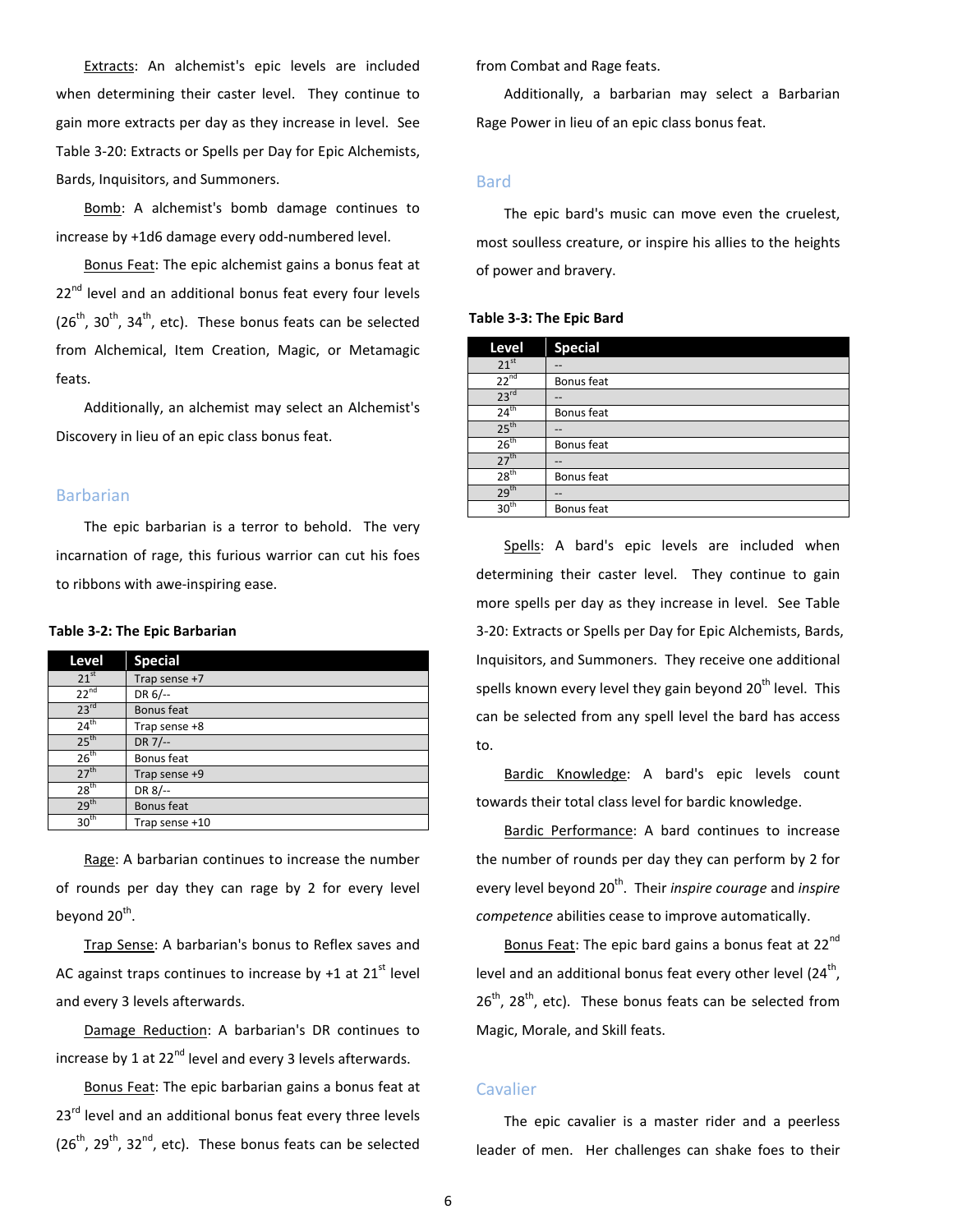core and entire armies will break when they see her banner borne fearlessly aloft.

# **Table 3-4: The Epic Cavalier**

| Level            | <b>Special</b>                     |
|------------------|------------------------------------|
| 21 <sup>st</sup> | --                                 |
| $22^{nd}$        | Challenge, 8/day                   |
| 23 <sup>rd</sup> | Bonus feat                         |
| $24^{\text{th}}$ |                                    |
| 25 <sup>th</sup> | Challenge, 9/day, tactician, 6/day |
| 26 <sup>th</sup> | Bonus feat                         |
| 27 <sup>th</sup> |                                    |
| $28^{\text{th}}$ | Challenge, 10/day                  |
| 29 <sup>th</sup> | Bonus feat                         |
| 30 <sup>th</sup> | Tactician, 7/day                   |

Mount: A cavalier's mount continues to grow in power as they increase in level. See Table 3-18: Animal Companions and Mounts at Epic Levels.

Order: Level-dependent benefits from your Order continue to increase beyond 20<sup>th</sup> level.

Banner: The bonuses of a cavalier's banner cease to improve automatically after 20<sup>th</sup> level.

Challenge: A cavalier can issue an additional challenge per day at  $22^{nd}$  level and every 3 levels thereafter.

Tactician: A cavalier can use her tactician ability an additional time per day at  $25<sup>th</sup>$  level and every 5 levels thereafter.

Bonus Feat: The epic cavalier gains a bonus feat at 23<sup>rd</sup> level and an additional bonus feat every three levels  $(26<sup>th</sup>, 29<sup>th</sup>, 32<sup>nd</sup>, etc).$  These bonus feats can be selected from Combat, Morale, and Skill feats.

# <span id="page-6-0"></span>Cleric

The epic cleric stands as one of his deity's most elite servants, an inspiration to entire churches and systems of belief. He also stands as the solid center of an adventuring party, providing power and assistance to his companions.

# **Table 3-5: The Epic Cleric**

| Channel energy, 11d6<br><sup>nd</sup><br><br>Bonus feat | Level | <b>Special</b> |
|---------------------------------------------------------|-------|----------------|
|                                                         |       |                |
|                                                         |       |                |
| Channel energy, 12d6                                    |       |                |

| 24"              | --                   |
|------------------|----------------------|
| $-25^{\rm{th}}$  | Channel energy, 13d6 |
| $26^{\text{th}}$ | Bonus feat           |
|                  | Channel energy, 14d6 |
| $28^{th}$        | --                   |
| $29^{\text{tp}}$ | Channel energy, 15d6 |
| 30 <sub>n</sub>  | Bonus feat           |

Spells: A cleric's epic levels are included when determining their caster level. They continue to gain more spells per day as they increase in level. See Table 3-18: Spells per Day for Epic Clerics, Druids, Witches, and Wizards. Note that this clerics do *not* receive bonus domain spells for spell levels beyond  $9<sup>th</sup>$ .

Domain: A cleric includes their epic levels when calculating the effects of their domain powers.

Channel Energy: A cleric's channel energy power continues to increase by +1d6 damage every oddnumbered level.

Bonus Feat: The epic cleric gains a bonus feat at 22<sup>nd</sup> level and an additional bonus feat every four levels  $(26<sup>th</sup>)$ ,  $30<sup>th</sup>$ ,  $34<sup>th</sup>$ , etc). These bonus feats can be selected from Channeling, Item Creation, Magic, and Metamagic feats.

# <span id="page-6-1"></span>Druid

The epic druid is a mighty symbol of the power of the natural world, able to focus the primal forces of the elements to do her bidding and adopt the form of any creature known to man...and perhaps a few wholly unknown to any save herself.

| Level            | <b>Special</b> |
|------------------|----------------|
| 21 <sup>st</sup> | --             |
| $22^{nd}$        | --             |
| 23 <sup>rd</sup> | Bonus feat     |
| 24 <sup>th</sup> |                |
| 25 <sup>th</sup> | --             |
| 26 <sup>th</sup> | Bonus feat     |
| 27 <sup>th</sup> | --             |
| 28 <sup>th</sup> | --             |
| 29 <sup>th</sup> | Bonus feat     |
| 30 <sup>th</sup> |                |

# **Table 3-6: The Epic Druid**

Spells: A druid's epic levels are included when determining her caster level. She continues to gain more spells per day as she increases in level. See Table 3-18: Spells per Day for Epic Clerics, Druids, Witches, and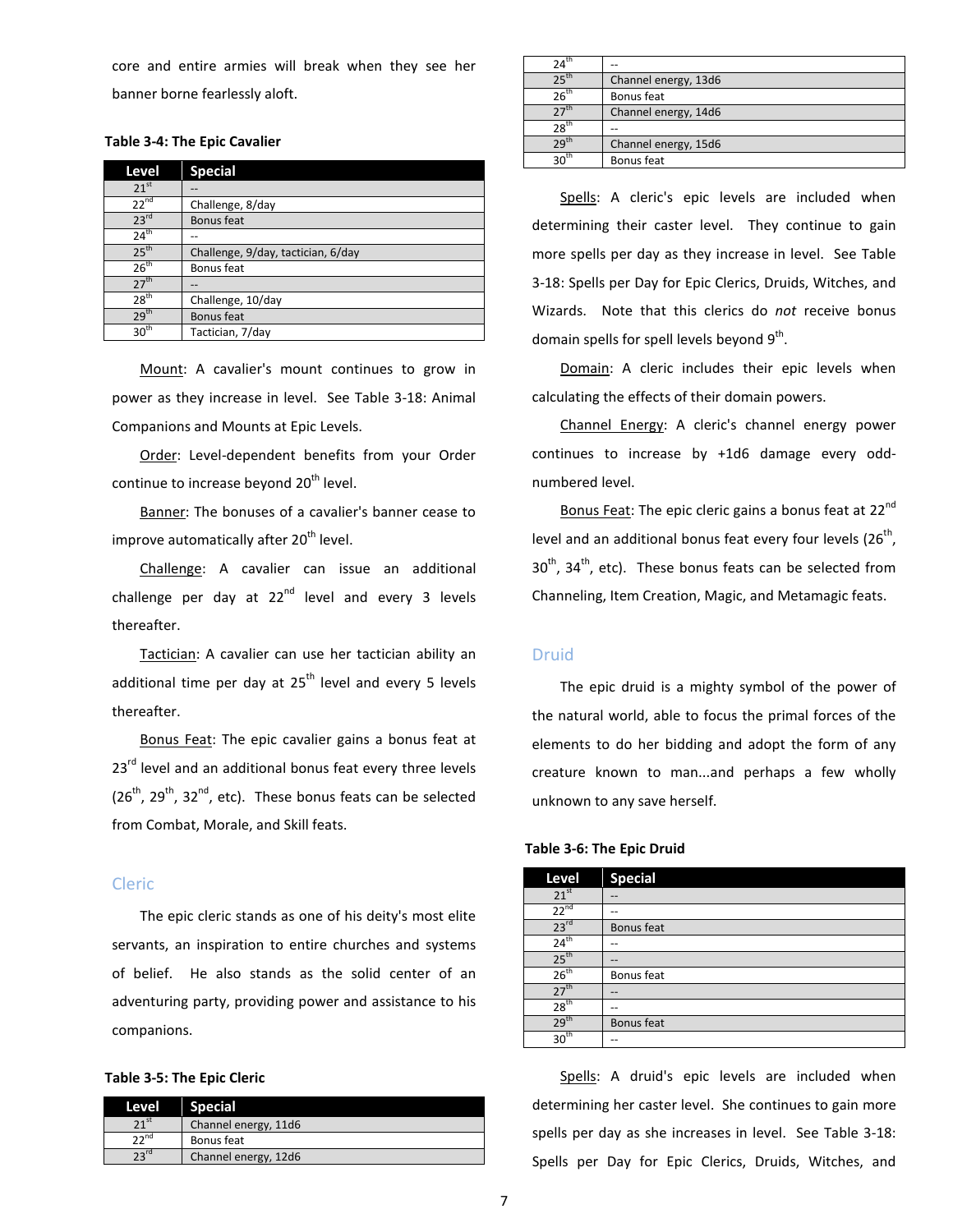# Wizards.

Nature Bond: A druid's nature bond ability--either the granted power from her chosen domain or her animal companion--continues to improve. For domain powers, include the druid's epic levels when calculating their effects. For animal companions, see Table 3-18: Animal Companions and Mounts at Epic Levels.

Wild Empathy: A druid's epic levels count towards her total class level for wild empathy.

Wild Shape: A druid's epic levels count towards her total class level when determining the duration of her wild shape ability.

Bonus Feat: The epic druid gains a bonus feat at 23rd level and an additional bonus feat every three levels ( $26<sup>th</sup>$ ,  $29<sup>th</sup>$ , 32<sup>nd</sup>, etc). These bonus feats can be selected from Magic, Metamagic, and Wild feats.

# <span id="page-7-0"></span>Fighter

The epic fighter is a combat machine, a master of more battle maneuvers than any other character in the game. More than a mere sword-swinger, the epic fighter knows how to best his opponents in any arena.

# **Table 3-7: The Epic Fighter**

| Level            | <b>Special</b>         |
|------------------|------------------------|
| 21 <sup>st</sup> |                        |
| $22^{nd}$        | Bonus feat, bravery +6 |
| 23 <sup>rd</sup> | --                     |
| $24^{\text{th}}$ | Bonus feat             |
| 25 <sup>th</sup> |                        |
| 26 <sup>th</sup> | Bonus feat, bravery +7 |
| 27 <sup>th</sup> | --                     |
| 28 <sup>th</sup> | Bonus feat             |
| 29 <sup>th</sup> | --                     |
| 30 <sup>th</sup> | Bonus feat, bravery +8 |

Bravery: A fighter's bravery ability continues to improve by 1 at  $22^{nd}$  level and every four levels thereafter.

Armor Training: A fighter's armor training ceases to improve after 20<sup>th</sup> level.

Weapon Training: A fighter's weapon training ceases to improve after 20<sup>th</sup> level.

Bonus Feat: The epic fighter gains a bonus feat at

22<sup>nd</sup> level and an additional bonus feat every other level  $(24<sup>th</sup>, 26<sup>th</sup>, 28<sup>th</sup>, etc).$  These bonus feats can be selected from Combat feats.

# <span id="page-7-1"></span>Inquisitor

The epic inquisitor can find corruption wherever it hides, from darkened allies to the throne rooms of empires. They bring judgment down on demon lords and fallen angels as easily as their brethren might on more mortal perils.

#### **Table 3-8: The Epic Inquisitor**

| Level            | <b>Special</b>   |
|------------------|------------------|
| $21^{st}$        |                  |
| $22^{nd}$        | Judgment, 8/day  |
| 23 <sup>rd</sup> | Bonus feat       |
| 24 <sup>th</sup> |                  |
| 25 <sup>th</sup> | Judgment, 9/day  |
| 26 <sup>th</sup> | Bonus feat       |
| 27 <sup>th</sup> | --               |
| 28 <sup>th</sup> | Judgment, 10/day |
| 29 <sup>th</sup> | Bonus feat       |
| 30 <sup>th</sup> |                  |

Spells: An inquisitor's epic levels are included when determining their caster level. They continue to gain more spells per day as they increase in level. See Table 3-20: Extracts or Spells per Day for Epic Alchemists, Bards, Inquisitors, and Summoners. They receive one additional spells known every level they gain beyond 20<sup>th</sup> level. This can be selected from any spell level the inquisitor has access to.

Domain: An inquisitor includes their epic levels when calculating the effects of their domain powers.

Judgment: An inquisitor can invoke an additional judgment per day at  $22^{nd}$  level and every 3 levels thereafter. Their epic levels are included when calculating the effects of their judgments.

Stern Gaze: An inquisitor includes their epic levels when calculating the effects of their stern gaze ability.

Track: An inquisitor includes their epic levels when calculating the effects of their track ability.

Bane: An inquisitor includes their epic levels when calculating the duration of their bane ability.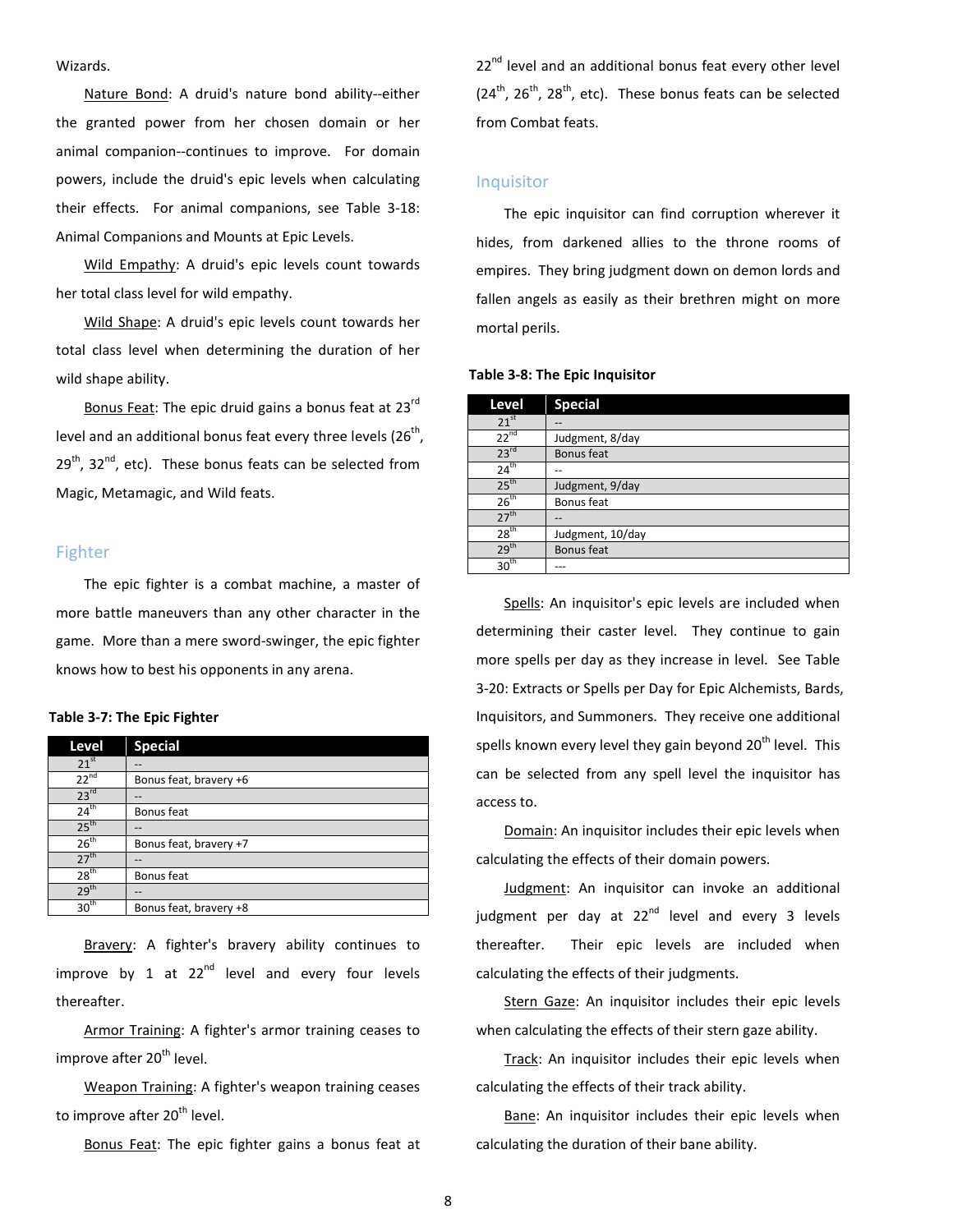Discern Lies: An inquisitor includes their epic levels when calculating the duration of their discern lies ability.

Bonus Feat: The epic inquisitor gains a bonus feat at 23<sup>rd</sup> level and an additional bonus feat every three levels  $(26<sup>th</sup>, 29<sup>th</sup>, 32<sup>nd</sup>, etc).$  These bonus feats can be selected from Combat, Magic, and Skill feats.

# <span id="page-8-0"></span>Monk

The epic monk has achieved an inner tranquility that lesser characters can't even dream of. Her speed, power, grace, and force of will are unmatched by mortal beings.

#### **Table 3-9: The Epic Monk**

| Level            | <b>AC Bonus</b> | <b>Fast Movement</b> | <b>Special</b> |
|------------------|-----------------|----------------------|----------------|
| $21^{st}$        | $+5$            | $+70$ ft.            |                |
| $22^{nd}$        | $+5$            | +70 ft.              | Bonus feat     |
| 23 <sup>rd</sup> | $+5$            | $+70$ ft.            |                |
| $24^{th}$        | $+6$            | $+80$ ft.            | --             |
| 25 <sup>th</sup> | $+6$            | $+80$ ft.            |                |
| 26 <sup>th</sup> | +6              | +80 ft.              | Bonus feat     |
| 27 <sup>th</sup> | $+6$            | +90 ft.              |                |
| 28 <sup>th</sup> | $+7$            | +90 ft.              |                |
| 29 <sup>th</sup> | $+7$            | +90 ft.              | $- -$          |
| 30 <sup>th</sup> | $+7$            | $+100$ ft.           | Bonus feat     |

AC Bonus: A monk's bonus to AC and CMD increases by 1 at 24<sup>th</sup> level and again at every four levels (28<sup>th</sup>, 32<sup>nd</sup>, etc.).

Fast Movement: A monk's enhancement bonus to speed increases by 10 at  $21<sup>st</sup>$  level and again every 3 levels  $(24^{th}, 27^{th},$  etc.).

Flurry of Blows: A monk's flurry of blows ability ceases to improve automatically after 20<sup>th</sup> level.

Unarmed Strike: A monk's unarmed strike damage ceases to improve automatically after 20<sup>th</sup> level.

Maneuver Training: A monk includes her epic levels when calculating her CMB.

*Ki* Pool: A monk includes her epic levels when calculating her *ki* pool.

High Jump: A monk includes her epic levels when calculating the bonus to Acrobatics checks made while jumping.

Wholeness of Body: A monk includes her epic levels when calculating the number of hit points healed by this ability.

Abundant Step: A monk includes her epic levels when calculating her caster level for this ability.

Diamond Soul: A monk includes her epic levels when calculating her spell resistance.

Quivering Palm: A monk includes her epic levels when calculating the Fortitude DC needed to resist this ability.

Bonus Feat: The epic monk gains a bonus feat at 22<sup>nd</sup> level and an additional bonus feat every four levels  $(26<sup>th</sup>)$ ,  $30<sup>th</sup>$ ,  $34<sup>th</sup>$ , etc). These bonus feats can be selected from Combat, *Ki*, and Skill feats.

# <span id="page-8-1"></span>**Oracle**

The epic oracle is a direct conduit for the divine quintessence that drives creation. He speaks with the voice of creation and acts with the will of entire pantheons.

| Level            | <b>Special</b> |
|------------------|----------------|
| 21 <sup>st</sup> | --             |
| $22^{nd}$        | --             |
| 23 <sup>rd</sup> | Bonus feat     |
| $24^{\text{th}}$ | --             |
| 25 <sup>th</sup> | --             |
| 26 <sup>th</sup> | Bonus feat     |
| 27 <sup>th</sup> | --             |
| 28 <sup>th</sup> | --             |
| 29 <sup>th</sup> | Bonus feat     |
| 30 <sup>th</sup> |                |

**Table 3-10: The Epic Oracle**

Spells: An oracle's epic levels are included when determining his caster level. He continues to gain more spells per day as he increases in level. See Table 3-19: Spells per Day for Epic Oracles and Sorcerers. He receives one additional spell known every level he gains beyond  $20<sup>th</sup>$  level. This can be selected from any spell level the oracle has access to.

Revelation: An oracle includes his epic levels when calculating the effects or DCs of his revelations.

Bonus Feat: The epic oracle gains a bonus feat at 23rd level and an additional bonus feat every three levels  $(26<sup>th</sup>)$ ,  $29<sup>th</sup>$ , 32<sup>nd</sup>, etc). These bonus feats can be selected from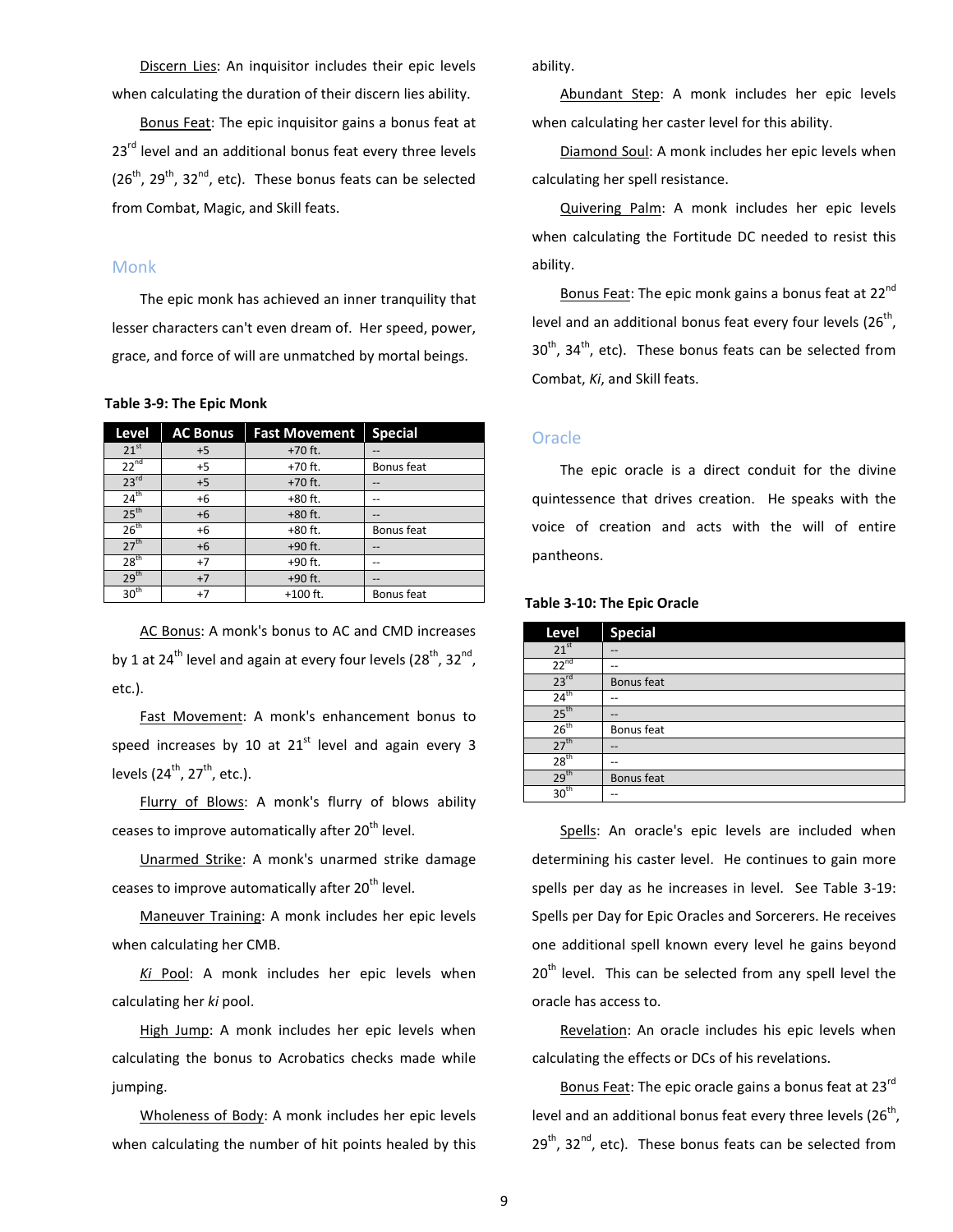Item Creation, Magic, and Metamagic feats.

# <span id="page-9-0"></span>Paladin

The epic paladin stands at the forefront of the battle against chaos and evil in the world, shining as a beacon of hope to all who fight the good fight.

# **Table 3-11: The Epic Paladin**

| Level            | <b>Special</b>     |
|------------------|--------------------|
| $21^{st}$        |                    |
| $22^{nd}$        | Smite Evil, 8/day  |
| 23 <sup>rd</sup> | Bonus feat         |
| $24^{th}$        |                    |
| 25 <sup>th</sup> | Smite Evil, 9/day  |
| 26 <sup>th</sup> | Bonus feat         |
| 27 <sup>th</sup> |                    |
| 28 <sup>th</sup> | Smite Evil, 10/day |
| 29 <sup>th</sup> | Bonus feat         |
| $30^{\text{th}}$ |                    |

Spells: A paladin's epic levels are included when determining their caster level. They continue to gain more spells per day as they increase in level. See Table 3-21: Spells per Day for Epic Paladins and Rangers.

Aura of Good: A paladin includes their epic levels when calculating the strength of their aura of good.

Smite Evil: A paladin can smite evil an additional time per day at  $22^{nd}$  level and every 3 levels thereafter. They include their epic levels when calculating the damage bonus against evil creatures.

Lay On Hands: A paladin includes their epic levels when calculating the number of times per day they can use this ability and the number of hit points it heals (or damages, if used against undead).

Mercy: A paladin ceases to automatically gain additionally mercies when leveling up. They can select additional mercies in lieu of a bonus epic feat when leveling up.

Divine Bond: A paladin's divine bond ability--either the weapon enhancement power or their animal companion--continues to improve. The weapon enhancement's duration and the number of times per day it can be used continues to increase, though the enhancement bonus granted no longer improves

automatically. For animal companions, see Table 3-18: Animal Companions and Mounts at Epic Levels.

Bonus Feat: The epic paladin gains a bonus feat at  $23<sup>rd</sup>$  level and an additional bonus feat every three levels  $(26<sup>th</sup>, 29<sup>th</sup>, 32<sup>nd</sup>, etc).$  These bonus feats can be selected from Channeling, Combat, and Morale feats.

Additionally, a paladin may select a Mercy in lieu of an epic class bonus feat.

# <span id="page-9-1"></span>Ranger

Whether cunning protector of the wild or coldblooded hunter of the weak, the epic ranger is one with the wilderness, moving with deadly grace and keen mind through the natural world.

#### **Table 3-12: The Epic Ranger**

| Level            | <b>Special</b>    |
|------------------|-------------------|
| 21 <sup>st</sup> | Bonus feat        |
| $22^{nd}$        |                   |
| 23 <sup>rd</sup> | Bonus feat        |
| 24 <sup>th</sup> | --                |
| 25 <sup>th</sup> | Bonus feat        |
| 26 <sup>th</sup> | --                |
| 27 <sup>th</sup> | <b>Bonus</b> feat |
| 28 <sup>th</sup> | --                |
| 29 <sup>th</sup> | <b>Bonus</b> feat |
| 30 <sup>th</sup> | --                |

Spells: A ranger's epic levels are included when determining their caster level. They continue to gain more spells per day as they increase in level. See Table 3-21: Spells per Day for Epic Paladins and Rangers.

Favored Enemy: A ranger ceases to automatically gain new favored enemies after 20<sup>th</sup> level.

Track: A ranger includes their epic levels when determining their bonus to Survival skill checks made to follow or identify tracks.

Wild Empathy: A ranger's epic levels count towards their total class level for wild empathy.

Favored Terrain: A ranger ceases to automatically gain new favored terrains after 20<sup>th</sup> level.

Hunter's Bond: A ranger's hunter's bond ability continues to improve if they have selected an animal companion. See Table 3-18: Animal Companions and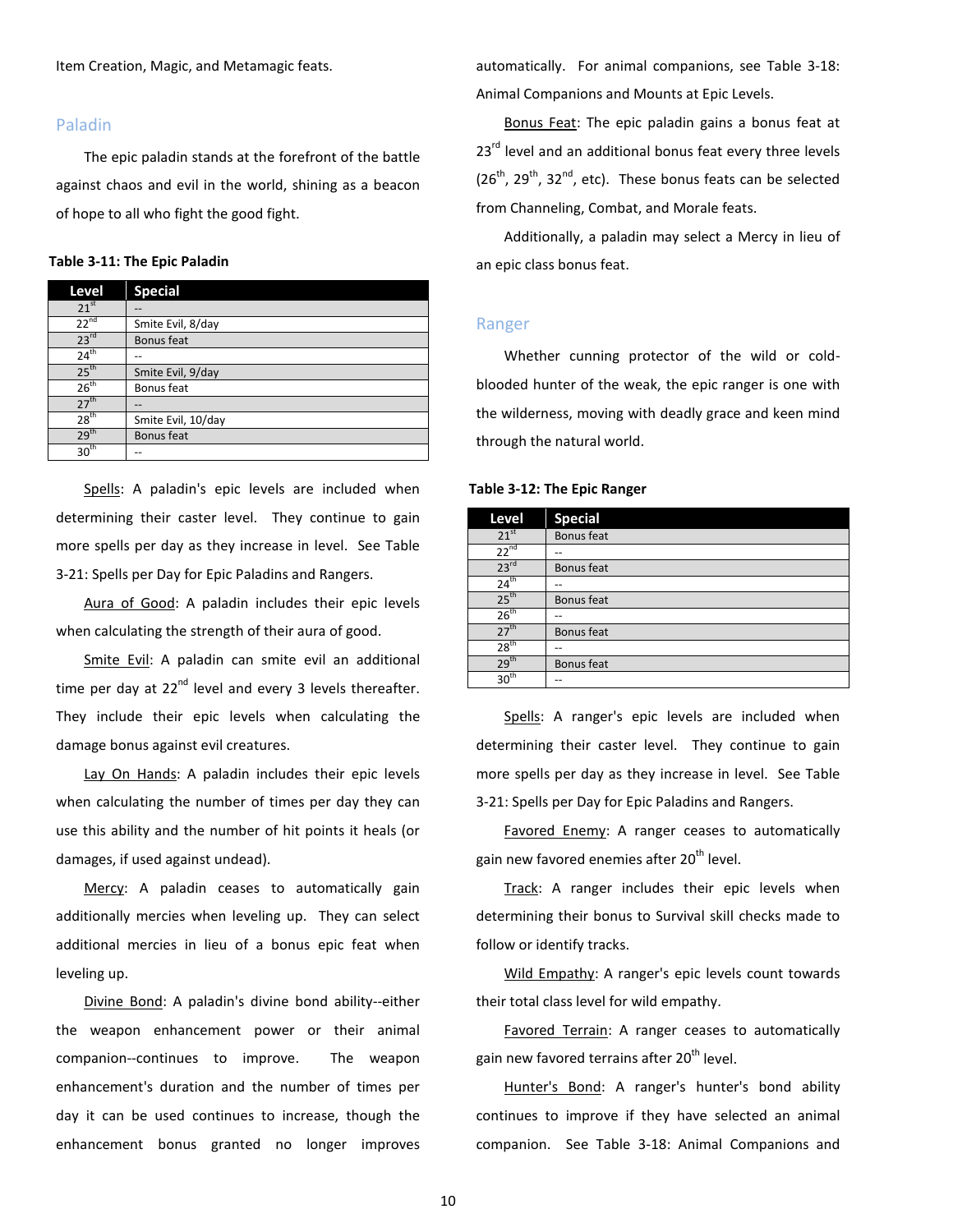Mounts at Epic Levels.

If they have selected a bond with their companions, the favored enemy bonuses increase automatically every time they select the Extra Favored Enemy epic feat.

Bonus Feat: The epic ranger gains a bonus feat at 21<sup>st</sup> level and an additional bonus feat every two levels  $(23^{rd}, 25^{th}, 27^{th},$  etc). These bonus feats can be selected from Combat and Skill feats.

# <span id="page-10-0"></span>Rogue

The epic rogue is a trickster and a thief, a trapdetector and a tale-spinner. Her skills are legendary, and her tales of derring-do even more so. If you listen to the stories, there's nothing she can't do.

# **Table 3-13: The Epic Rogue**

| Level            | <b>Special</b>                    |
|------------------|-----------------------------------|
| 21 <sup>st</sup> | Sneak attack +11d6, trap sense +7 |
| $22^{nd}$        |                                   |
| 23 <sup>rd</sup> | Bonus feat, sneak attack +12d6    |
| $24^{\text{th}}$ | Trap sense +8                     |
| 25 <sup>th</sup> | Sneak attack +13d6                |
| $26^{\text{th}}$ | Bonus feat                        |
| 27 <sup>th</sup> | Sneak attack +14d6, trap sense +9 |
| $28^{\text{th}}$ |                                   |
| 29 <sup>th</sup> | Bonus feat, sneak attack +15d6    |
| 30 <sup>th</sup> | Trap sense +10                    |

Sneak Attack: A rogue's sneak attack continues to increase by +1d6 every odd-numbered level.

Trapfinding: A rogue includes her epic levels when calculating her trapfinding bonuses.

Trap Sense: A rogue's bonus from trap sense increases to +7 at  $21^{st}$  level and by +1 every 3 levels thereafter.

Bonus Feat: The epic rogue gains a bonus feat at 23<sup>rd</sup> level and an additional bonus feat every three levels ( $26<sup>th</sup>$ ,  $29<sup>th</sup>$ ,  $32<sup>nd</sup>$ , etc). These bonus feats can be selected from Combat and Skill feats.

Additionally, a rogue may select a Rogue Talent or Advanced Talent in lieu of an epic class bonus feat.

#### <span id="page-10-1"></span>Sorcerer

The epic sorcerer has honed his natural arcane

ability to mythical levels, but the need for ever-greater power never ceases.

**Table 3-14: The Epic Sorcerer**

| Level            | <b>Special</b> |
|------------------|----------------|
| 21 <sup>st</sup> | --             |
| $22^{nd}$        | --             |
| 23 <sup>rd</sup> | Bonus feat     |
| 24 <sup>th</sup> | --             |
| 25 <sup>th</sup> | --             |
| 26 <sup>th</sup> | Bonus feat     |
| 27 <sup>th</sup> | --             |
| 28 <sup>th</sup> | --             |
| 29 <sup>th</sup> | Bonus feat     |
| 30 <sup>th</sup> | --             |

Spells: A sorcerer's epic levels are included when determining his caster level. He continues to gain more spells per day as he increases in level. See Table 3-19: Spells per Day for Epic Oracles and Sorcerers. He receives one additional spell known every level he gains beyond 20<sup>th</sup> level. This can be selected from any spell level the sorcerer has access to.

Bloodline: A sorcerer includes his epic levels when determining any level-dependant effects of his bloodline powers.

Bonus Feat: The epic sorcerer gains a bonus feat at 23<sup>rd</sup> level and an additional bonus feat every three levels  $(26<sup>th</sup>, 29<sup>th</sup>, 32<sup>nd</sup>, etc).$  These bonus feats can be selected from Item Creation, Magic, and Metamagic feats.

# <span id="page-10-2"></span>Summoner

None understand the planes as thoroughly as the epic summoner, who can call forth and treat with beings normal men could scarcely fathom and whose eidolon is a truly wondrous--or horrendous--example of the illimitable horizon's of its master's imagination.

#### **Table 3-15: The Epic Summoner**

| Level            | <b>Special</b> |
|------------------|----------------|
| 21 <sup>st</sup> | --             |
| $22^{nd}$        | Bonus feat     |
| 23 <sup>rd</sup> | $-$            |
| $24^{\text{th}}$ | --             |
| 25 <sup>th</sup> | $- -$          |
| 26 <sup>th</sup> | Bonus feat     |
| $27^{\text{th}}$ | --             |
| 28 <sup>th</sup> | --             |
| $29^{\text{th}}$ | --             |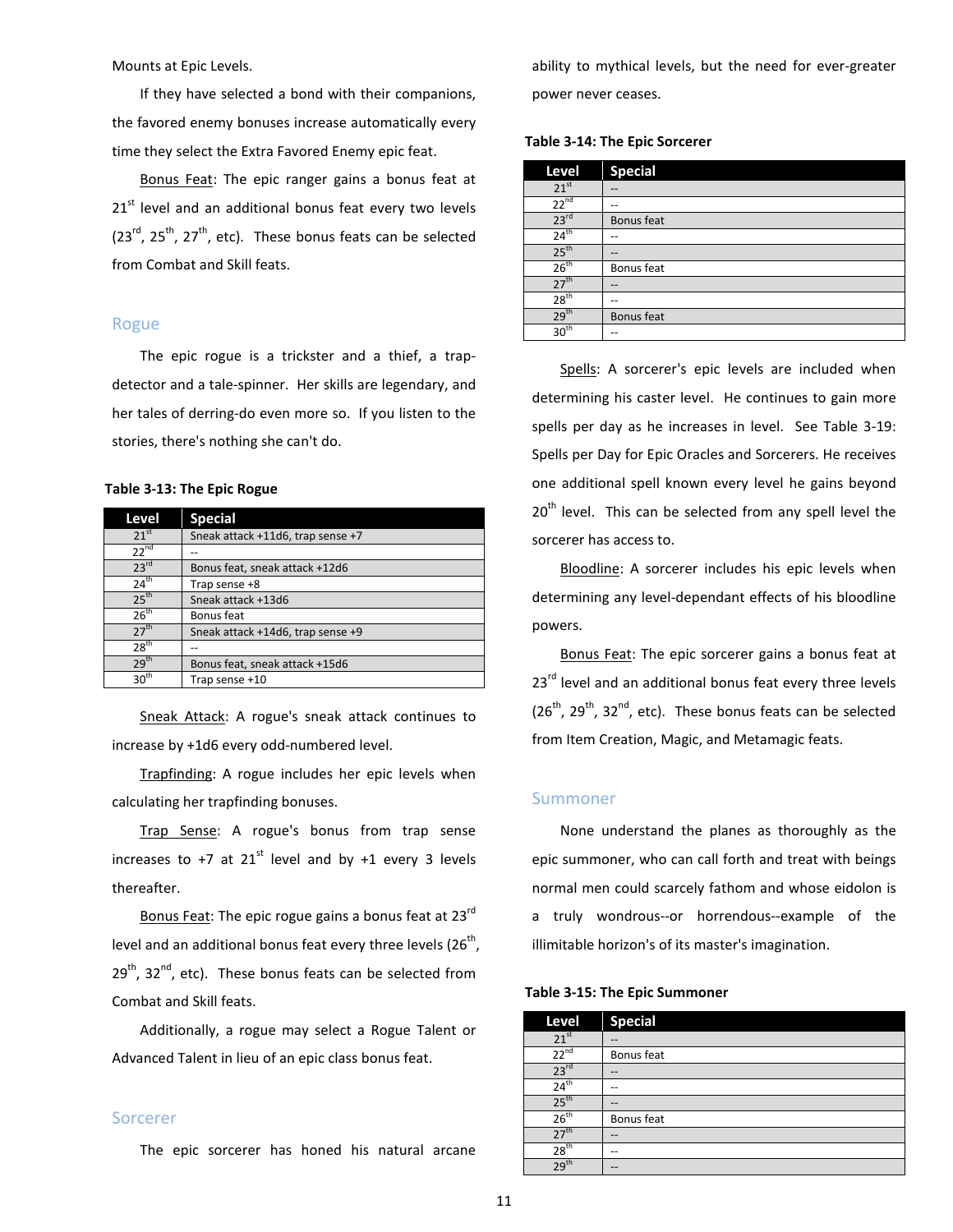Spells: A summoner's epic levels are included when determining his caster level. He continues to gain more spells per day as he increases in level. See Table 3-20: Extracts or Spells per Day for Epic Alchemists, Bards, Inquisitors, and Summoners.

Eidolon: A summoner's eidolon continues to improve. See Table 3-\_\_: Eidolons at Epic Levels.

Bond Senses: A summoner's epic levels are included when calculating the number of rounds per day he can use this ability.

Maker's Call: A summoner's epic levels are included when calculating the number of times per day that he can use this ability.

Merge Forms: The summoner's epic levels are included when calculating the number of rounds per day he can use this ability.

Twin Eidolon: The summoner's epic levels are included when calculating the number of rounds per day he can use this ability.

Bonus Feat: The epic summoner gains a bonus feat at 22<sup>nd</sup> level and an additional bonus feat every four levels ( $26<sup>th</sup>$ ,  $30<sup>th</sup>$ ,  $34<sup>th</sup>$ , etc). These bonus feats can be selected from Item Creation, Magic, and Metamagic feats.

# <span id="page-11-0"></span>**Witch**

The epic witch cares nothing for the fear of the common man--deserved or not--because she controls powers that can humble mobs and hold entire inquisitions at bay if they are foolish enough to challenge her.

#### **Table 3-16: The Epic Witch**

| Level            | <b>Special</b> |
|------------------|----------------|
| 21 <sup>st</sup> | --             |
| $22^{nd}$        | --             |
| 23 <sup>rd</sup> | Bonus feat     |
| $24^{\text{th}}$ | --             |
| 25 <sup>th</sup> | --             |
| $26^{th}$        | Bonus feat     |
| 27 <sup>th</sup> | --             |
| 28 <sup>th</sup> | --             |
| 29 <sup>th</sup> | Bonus feat     |

Spells: A witch's epic levels are included when determining her caster level. She continues to gain more spells per day as she increases in level. See Table 3-18: Spells per Day for Epic Clerics, Druids, Witches, and Wizards.

Arcane Bond: A witch's familiar continues to improve. See Table 3-19: Familiars at Epic Levels.

Bonus Feat: The epic witch gains a bonus feat at 23<sup>rd</sup> level and an additional bonus feat every three levels  $(26<sup>th</sup>)$ ,  $29<sup>th</sup>$ ,  $32<sup>nd</sup>$ , etc). These bonus feats can be selected from Item Creation, Magic, and Metamagic feats.

Additionally, a witch may select a Hex, Major Hex, or Grand Hex in lieu of an epic class bonus feat.

#### <span id="page-11-1"></span>Wizard

To the epic wizard, knowledge is power, and the quest for knowledge is never-ending. The secrets of greater magic and the creation of artifacts tempt the epic wizard, who pursues these secrets across the planes.

#### **Table 3-17: The Epic Wizard**

| Level            | <b>Special</b> |
|------------------|----------------|
| $21^{st}$        |                |
| $22^{nd}$        |                |
| 23 <sup>rd</sup> | Bonus feat     |
| 24 <sup>th</sup> | --             |
| 25 <sup>th</sup> |                |
| 26 <sup>th</sup> | Bonus feat     |
| 27 <sup>th</sup> | --             |
| 28 <sup>th</sup> |                |
| 29 <sup>th</sup> | Bonus feat     |
| 30 <sup>th</sup> |                |

Spells: A wizard's epic levels are included when determining their caster level. They continue to gain more spells per day as they increase in level. See Table 3-18: Spells per Day for Epic Clerics, Druids, Witches, and Wizards.

Arcane Bond: A wizard's arcane bond ability continues to improve if they have selected a familiar. See Table 3-19: Familiars at Epic Levels.

Arcane School: A wizard includes their epic levels when calculating the effects level-dependant abilities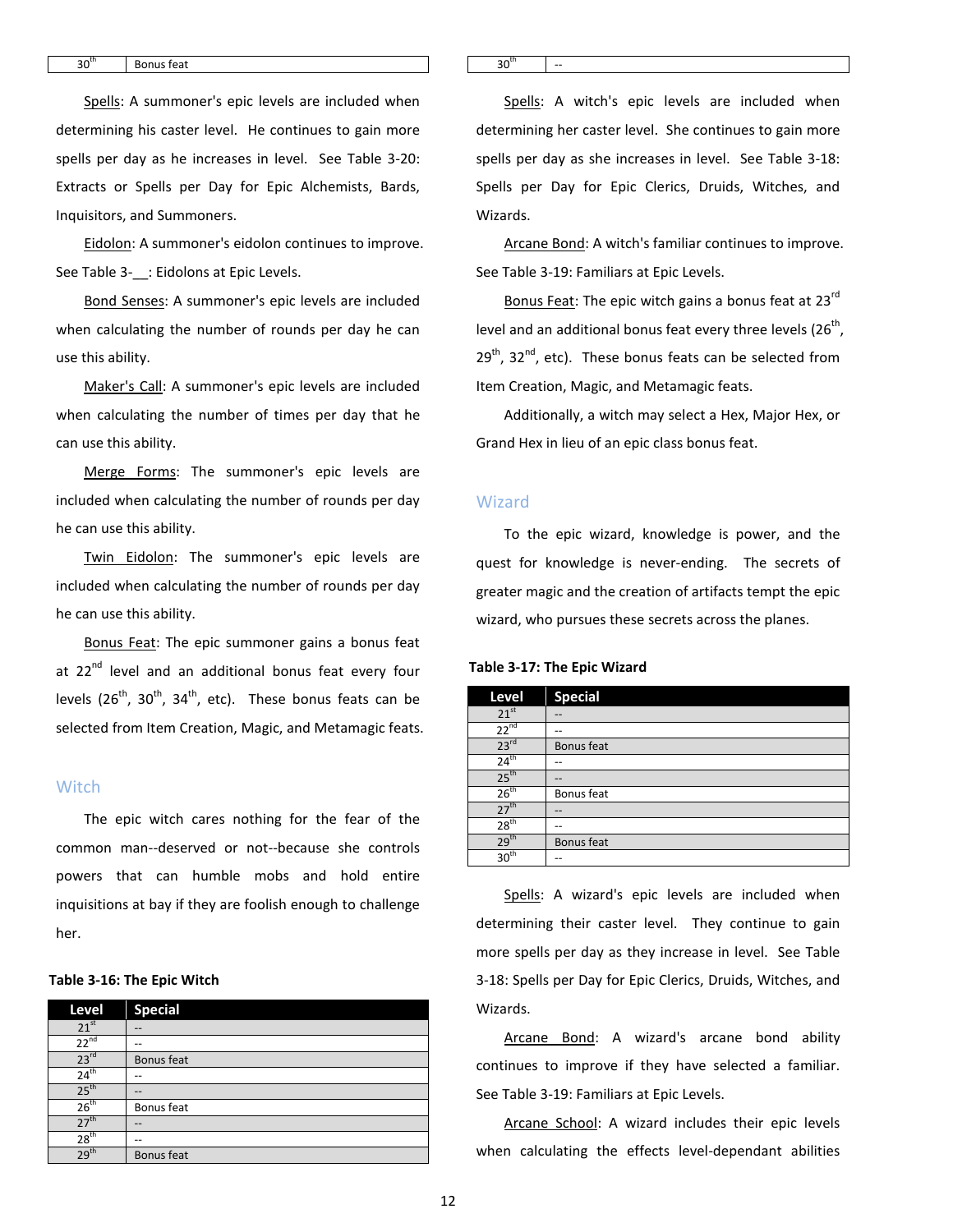from their arcane school.

Bonus Feat: The epic wizard gains a bonus feat at  $23<sup>rd</sup>$  level and an additional bonus feat every three levels  $(26<sup>th</sup>, 29<sup>th</sup>, 32<sup>nd</sup>, etc).$  These bonus feats can be selected from Item Creation, Magic, and Metamagic feats.

# <span id="page-12-0"></span>Spells per Day / Spells Known

As spellcasting characters advance through epic levels, their master over magic arcane or divine continues to increase. This is reflected by their access to increasingly powerful spells:  $5<sup>th</sup>$ ,  $7<sup>th</sup>$ , or 10<sup>th</sup> level and beyond depending on the type of caster.

As they gain access to higher spell levels, the slots are usually filled with spells modified by Metamagic feats. A *silent meteor swarm* or a *quickened heal* are both 10<sup>th</sup>-level spells. Alternately, if the caster does not have any applicable Metamagic feats, they can simply use the higher level slot to prepare or (for spontaneous casters) cast a lower-level spell. That same *heal* above could be cast unmodified as a 10<sup>th</sup>-level spell. This never increases the spell's DC; you could cast a *fireball* as a 15<sup>th</sup>-level spell, and it would have the same Reflex save DC as if you had cast it as the  $3<sup>rd</sup>$ -level spell it actually is.

Classes that cast spontaneously--bards, inquisitors, oracles, sorcerers, and summoners- also receive more spells known as they increase in level. For every level above  $20^{th}$ , they add one new spell of any level they can cast to their list of spells known.

Classes never automatically gain more spells for their class spell list. A paladin only has spells up to  $4^{th}$  level on her list, for instance. Even if she learns to cast  $5<sup>th</sup>$ -level magic, she does not start gaining 5<sup>th</sup>-level spells even though those exist on other divine caster spell lists. There are feats that will broaden a

class's spell access, but barring that, the only method for learning to cast higher-level spells at epic levels are to research your own, as described in Chapter 7: Epic Spellcasting.

There are four basic caster progressions based on a class's non-epic spells per day and spell known.

**Table 3-18: Spells per Day for Epic Clerics, Druids, Witches, and Wizards**

| Level            | 10th           | 11 <sup>th</sup> | $12^{th}$      | 13 <sup>th</sup> | 14 <sup>th</sup> | $15^{th}$      | 16 <sup>th</sup> | 17 <sup>th</sup> | 18 <sup>th</sup> | 19 <sup>th</sup>                      |
|------------------|----------------|------------------|----------------|------------------|------------------|----------------|------------------|------------------|------------------|---------------------------------------|
| $21^{st}$        | $\mathbf{1}$   | --               | --             | --               | --               | --             | --               | --               | --               | --                                    |
| $22^{nd}$        | $\overline{2}$ | --               | --             | --               | --               | --             | --               | --               | --               | --                                    |
| 23 <sup>rd</sup> | $\overline{2}$ | $\mathbf{1}$     | --             | --               | --               |                | --               | --               |                  |                                       |
| $24^{th}$        | 3              | $\overline{2}$   | --             | --               | --               |                | --               | --               |                  | --                                    |
| 25 <sup>th</sup> | 3              | $\overline{2}$   | $\mathbf{1}$   | --               | $-$              | --             | --               | --               | --               | --                                    |
| 26 <sup>th</sup> | 3              | 3                | $\overline{2}$ | --               | --               | --             | --               | --               | --               | --                                    |
| 27 <sup>th</sup> | 4              | 3                | $\overline{2}$ | 1                | $-$              |                | --               |                  |                  | --                                    |
| 28 <sup>th</sup> | 4              | 3                | 3              | 2                | --               |                | --               | --               |                  |                                       |
| 29 <sup>th</sup> | $\overline{4}$ | $\overline{4}$   | 3              | $\overline{2}$   | $\mathbf{1}$     | $- -$          | --               | --               | $-$              | --                                    |
| 30 <sup>th</sup> | 4              | 4                | 3              | 3                | $\overline{2}$   | --             | --               | --               | --               | --                                    |
| 31 <sup>st</sup> | $\overline{4}$ | $\overline{4}$   | $\overline{4}$ | 3                | $\overline{2}$   | $\mathbf{1}$   | --               | --               | --               | --                                    |
| 32 <sup>nd</sup> | 4              | 4                | 4              | 3                | 3                | $\overline{2}$ | --               | --               | --               |                                       |
| 33 <sup>rd</sup> | $\overline{4}$ | $\overline{4}$   | $\overline{4}$ | $\overline{4}$   | 3                | $\overline{2}$ | $\mathbf{1}$     | --               | --               | --                                    |
| 34 <sup>th</sup> | 4              | 4                | 4              | 4                | 3                | 3              | $\overline{2}$   | --               | --               | --                                    |
| 35 <sup>th</sup> | $\overline{4}$ | $\overline{4}$   | $\overline{4}$ | $\overline{4}$   | $\overline{4}$   | 3              | $\overline{2}$   | $\mathbf{1}$     | --               | --                                    |
| 36 <sup>th</sup> | 4              | 4                | 4              | 4                | 4                | 3              | 3                | $\overline{2}$   | --               | --                                    |
| 37 <sup>th</sup> | $\overline{4}$ | $\overline{4}$   | $\overline{4}$ | $\overline{4}$   | $\overline{4}$   | $\overline{4}$ | $\overline{3}$   | $\overline{2}$   | $\mathbf{1}$     | --                                    |
| 38 <sup>th</sup> | 4              | 4                | 4              | 4                | 4                | 4              | 3                | 3                | $\overline{2}$   | $\hspace{0.05cm}$ – $\hspace{0.05cm}$ |
| 39 <sup>th</sup> | $\overline{4}$ | $\overline{4}$   | $\overline{4}$ | $\overline{4}$   | $\overline{4}$   | $\overline{4}$ | $\overline{4}$   | 3                | $\overline{2}$   | $\mathbf{1}$                          |
| 40 <sup>th</sup> | 4              | $\overline{4}$   | 4              | 4                | 4                | 4              | 4                | 3                | 3                | $\overline{2}$                        |

#### **Table 3-19: Spells per Day for Epic Oracles and Sorcerers**

| Level            | $10^{\text{th}}$ | 11 <sup>th</sup> | $12^{\text{th}}$                      | 1B <sup>in</sup> | $14^{\text{th}}$  | 15 <sup>th</sup>                      | 16 <sup>th</sup> | 17 <sup>th</sup> | 18 <sup>th</sup> | $19^{\text{th}}$ |
|------------------|------------------|------------------|---------------------------------------|------------------|-------------------|---------------------------------------|------------------|------------------|------------------|------------------|
| $21^{st}$        | --               | --               | $-\!$ $\!-$                           | --               | $-$               | $\hspace{0.05cm}$ – $\hspace{0.05cm}$ | $-$              | $- -$            | $-\!$ $\!-$      |                  |
| $22^{nd}$        | 3                | --               | $\qquad \qquad -$                     | $-$              | --                | $-$                                   | --               | $-$              | $-$              | --               |
| 23 <sup>rd</sup> | $\overline{4}$   | --               | $\hspace{0.05cm}$ – $\hspace{0.05cm}$ | --               | --                | --                                    | $-$              | --               | --               | $-$              |
| $24^{\text{th}}$ | 5                | 3                | $\hspace{0.05cm}$ – $\hspace{0.05cm}$ | --               | --                | $\overline{\phantom{m}}$              | --               | --               | --               | --               |
| 25 <sup>th</sup> | 6                | $\overline{4}$   | --                                    | --               | --                | --                                    | --               | --               | --               |                  |
| 26 <sup>th</sup> | 6                | 5                | 3                                     | --               | --                | --                                    | --               | --               | --               |                  |
| 27 <sup>th</sup> | 6                | 6                | 4                                     | --               | --                | --                                    | $-$              | --               | --               | --               |
| 28 <sup>th</sup> | 6                | 6                | 5                                     | 3                | --                | --                                    | --               | --               | --               |                  |
| 29 <sup>th</sup> | 6                | 6                | 6                                     | 4                | $\qquad \qquad -$ | --                                    | --               | --               | --               | $-$              |
| 30 <sup>th</sup> | 6                | 6                | 6                                     | 5                | 3                 | --                                    | --               | --               | --               |                  |
| $31^{st}$        | 6                | 6                | 6                                     | 6                | 4                 | --                                    | $-$              | --               | --               | $-$              |
| $32^{nd}$        | 6                | 6                | 6                                     | 6                | 5                 | 3                                     | --               | --               | --               | --               |
| 33 <sup>rd</sup> | 6                | 6                | 6                                     | 6                | 6                 | $\overline{4}$                        | --               | --               | --               | $-$              |
| 34 <sup>th</sup> | 6                | 6                | 6                                     | 6                | 6                 | 5                                     | 3                | --               | --               |                  |
| 35 <sup>th</sup> | 6                | 6                | 6                                     | 6                | 6                 | 6                                     | $\overline{4}$   | --               | --               |                  |
| 36 <sup>th</sup> | 6                | 6                | 6                                     | 6                | 6                 | 6                                     | 5                | 3                | --               | --               |
| 37 <sup>th</sup> | 6                | 6                | 6                                     | 6                | 6                 | 6                                     | 6                | $\overline{4}$   | --               |                  |
| 38 <sup>th</sup> | 6                | 6                | 6                                     | 6                | 6                 | 6                                     | 6                | 5                | 3                | --               |
| 39 <sup>th</sup> | 6                | 6                | 6                                     | 6                | 6                 | 6                                     | 6                | 6                | $\overline{4}$   |                  |
| 40 <sup>th</sup> | 6                | 6                | 6                                     | 6                | 6                 | 6                                     | 6                | 6                | 5                | 3                |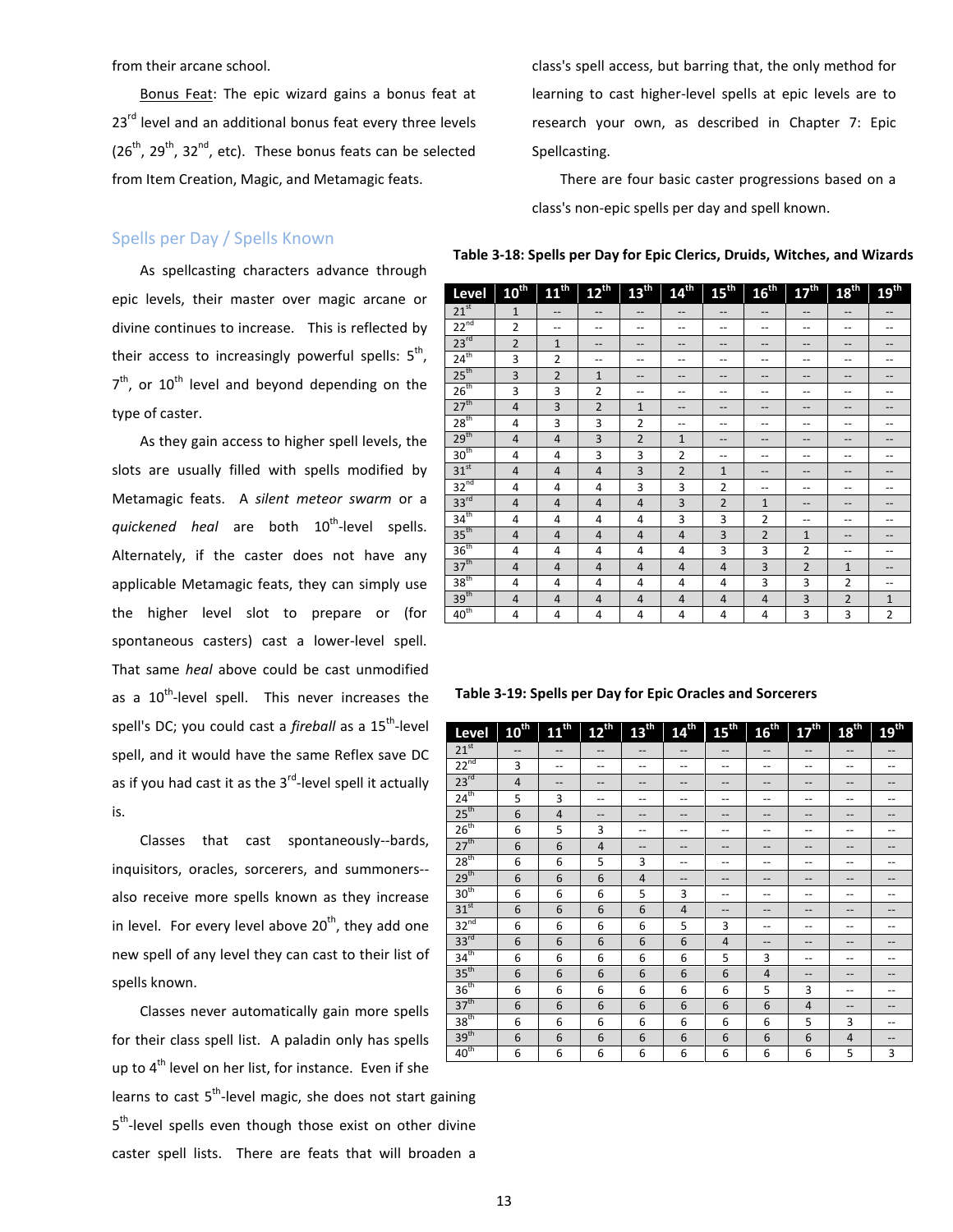# **Table 3-20: Extracts or Spells per Day for Epic Alchemists, Bards, Inquisitors, and Summoners**

| Level            | $\nabla^{\text{th}}$ | 8 <sup>ii</sup>          | o <sup>ih</sup> | $10^{\text{th}}$        | $11^{\text{th}}$        | $12^{th}$               | 13 <sup>th</sup> |
|------------------|----------------------|--------------------------|-----------------|-------------------------|-------------------------|-------------------------|------------------|
| $21^{st}$        | $\overline{1}$       | --                       | --              | --                      | --                      | --                      | --               |
| $22^{nd}$        | $\overline{c}$       | $\overline{\phantom{a}}$ | $\overline{a}$  | --                      | --                      | --                      |                  |
| $23^{rd}$        | 3                    | --                       | --              | --                      | --                      | --                      |                  |
| $24^{\text{th}}$ | 3                    | $\mathbf{1}$             | --              |                         |                         |                         |                  |
| 25 <sup>th</sup> | 4                    | $\overline{2}$           | --              | --                      | --                      | --                      |                  |
| 26 <sup>th</sup> | 4                    | 3                        | --              | --                      | --                      | --                      |                  |
| 27 <sup>th</sup> | 4                    | 3                        | $\overline{1}$  | --                      | --                      | --                      |                  |
| 28 <sup>th</sup> | 4                    | 4                        | 2               | --                      | --                      | --                      |                  |
| 29 <sup>th</sup> | 5                    | $\overline{\mathbf{4}}$  | 3               | --                      | --                      | --                      |                  |
| 30 <sup>th</sup> | 5                    | 4                        | 3               | $\mathbf{1}$            | --                      | --                      |                  |
| 31 <sup>st</sup> | 5                    | 4                        | 4               | $\overline{\mathbf{c}}$ | --                      | --                      |                  |
| $32^{nd}$        | 5                    | 5                        | 4               | 3                       | --                      | --                      |                  |
| $33^{rd}$        | 5                    | 5                        | 4               | $\overline{\mathbf{3}}$ | $\overline{1}$          | --                      |                  |
| 34 <sup>th</sup> | 5                    | 5                        | 4               | 4                       | 2                       | --                      |                  |
| 35 <sup>th</sup> | 5                    | 5                        | 5               | $\overline{\mathbf{4}}$ | 3                       | --                      |                  |
| 36 <sup>th</sup> | 5                    | 5                        | 5               | 4                       | 3                       | $\mathbf{1}$            |                  |
| 37 <sup>th</sup> | 5                    | 5                        | 5               | $\overline{\mathbf{4}}$ | $\overline{\mathbf{r}}$ | $\overline{2}$          |                  |
| 38 <sup>th</sup> | 5                    | 5                        | 5               | 5                       | 4                       | $\overline{\mathbf{3}}$ | --               |
| 39 <sup>th</sup> | 5                    | 5                        | 5               | 5                       | 4                       | 3                       | $\mathbf 1$      |
| $40^{\text{th}}$ | 5                    | 5                        | 5               | 5                       | 4                       | 4                       | $\overline{2}$   |

**Table 3-21: Spells per Day for Epic Paladins and Rangers**

| Level            | G <sup>∯</sup>          | G <sup>ij</sup> | <b>7th</b>     | $9^{\text{th}}$ | gib            | <b>10th</b>    | 11 <sup>th</sup> |
|------------------|-------------------------|-----------------|----------------|-----------------|----------------|----------------|------------------|
| $21^{st}$        | 0                       |                 |                |                 |                |                |                  |
| $22^{nd}$        | $\mathbf{1}$            |                 |                |                 |                |                |                  |
| $23^{rd}$        | $\overline{1}$          |                 |                |                 |                |                |                  |
| $24^{th}$        | $\overline{1}$          | 0               |                | --              |                |                |                  |
| 25 <sup>th</sup> | $\overline{1}$          | $\overline{1}$  |                | --              | --             | --             |                  |
| 26 <sup>th</sup> | 2                       | $\mathbf{1}$    | --             | --              |                |                |                  |
| 27 <sup>th</sup> | $\overline{2}$          | $\mathbf{1}$    | 0              |                 |                |                |                  |
| 28 <sup>th</sup> | $\overline{c}$          | $\mathbf{1}$    | $\overline{1}$ |                 |                |                |                  |
| 29 <sup>th</sup> | $\overline{2}$          | $\overline{2}$  | $\overline{1}$ | --              | --             |                |                  |
| 30 <sup>th</sup> | 3                       | $\overline{c}$  | $\overline{1}$ | 0               |                |                |                  |
| 31 <sup>st</sup> | 3                       | $\overline{2}$  | $\overline{1}$ | $\overline{1}$  |                |                |                  |
| $32^{nd}$        | 3                       | $\overline{c}$  | $\overline{2}$ | $\mathbf{1}$    | --             |                |                  |
| $33^{rd}$        | 3                       | 3               | $\overline{2}$ | $\overline{1}$  | 0              |                |                  |
| 34 <sup>th</sup> | 4                       | 3               | $\overline{2}$ | $\overline{1}$  | $\overline{1}$ | --             |                  |
| $35^{th}$        | $\overline{\mathbf{4}}$ | 3               | $\overline{2}$ | $\overline{2}$  | $\overline{1}$ |                |                  |
| 36 <sup>th</sup> | 4                       | 3               | 3              | $\overline{2}$  | $\overline{1}$ | 0              |                  |
| 37 <sup>th</sup> | 4                       | 4               | 3              | $\overline{2}$  | $\overline{1}$ | $\overline{1}$ |                  |
| 38 <sup>th</sup> | 4                       | 4               | 3              | $\overline{2}$  | $\overline{2}$ | $\overline{1}$ | --               |
| 39 <sup>th</sup> | 4                       | 4               | 3              | 3               | $\overline{2}$ | $\mathbf{1}$   | 0                |
| $40^{\text{th}}$ | 4                       | 4               | 4              | 3               | 2              | $\mathbf{1}$   | $\overline{1}$   |

# <span id="page-13-0"></span>Advanced Companions

From a druid's animal companion to a witch's familiar, many characters have a companion that has stood by their side for the last twenty levels; they are as much a part of that character's identity as a fighter's

weapon or a wizard's spells. These companions continue to improve as outlined in the tables below.

When a companion of any type gains the "Epic" special quality--that is, when they reach 20 HD--they are eligible to select epic feats whenever they could otherwise select a normal feat. Additionally, their base attack bonus and saving throws begin following the typical epic progression: base attack increasing by +1 at every odd HD and saving throws by +1 every even HD.

When charting a companion's growth beyond  $30<sup>th</sup>$ level, be sure to note the difference between an increase based on *level*, which refers to the class level of the character the companion follows, and based on *HD*, which refers to the companion's total Hit Die.

# <span id="page-13-1"></span>Archetypes

# <span id="page-13-2"></span>Multiclassing

When your single-class epic character gains a level, you may choose to increase the level of your current class or pick up a new class at 1st level. The standard rules for multiclass characters in the *Core Rulebook* still apply, but epic characters must keep in mind the rules for epic advancement.

The epic character gains all the 1st-level class skills, weapon proficiencies, armor proficiencies, spells, and other class features of the new class, as well as a Hit Die of the appropriate type. In addition, the character gets the usual skill points from the new class. Just as with standard mutliclassing, adding the second class does not confer some of the benefits of a 1st-level character, including starting equipment, starting gold, or an automatic animal companion.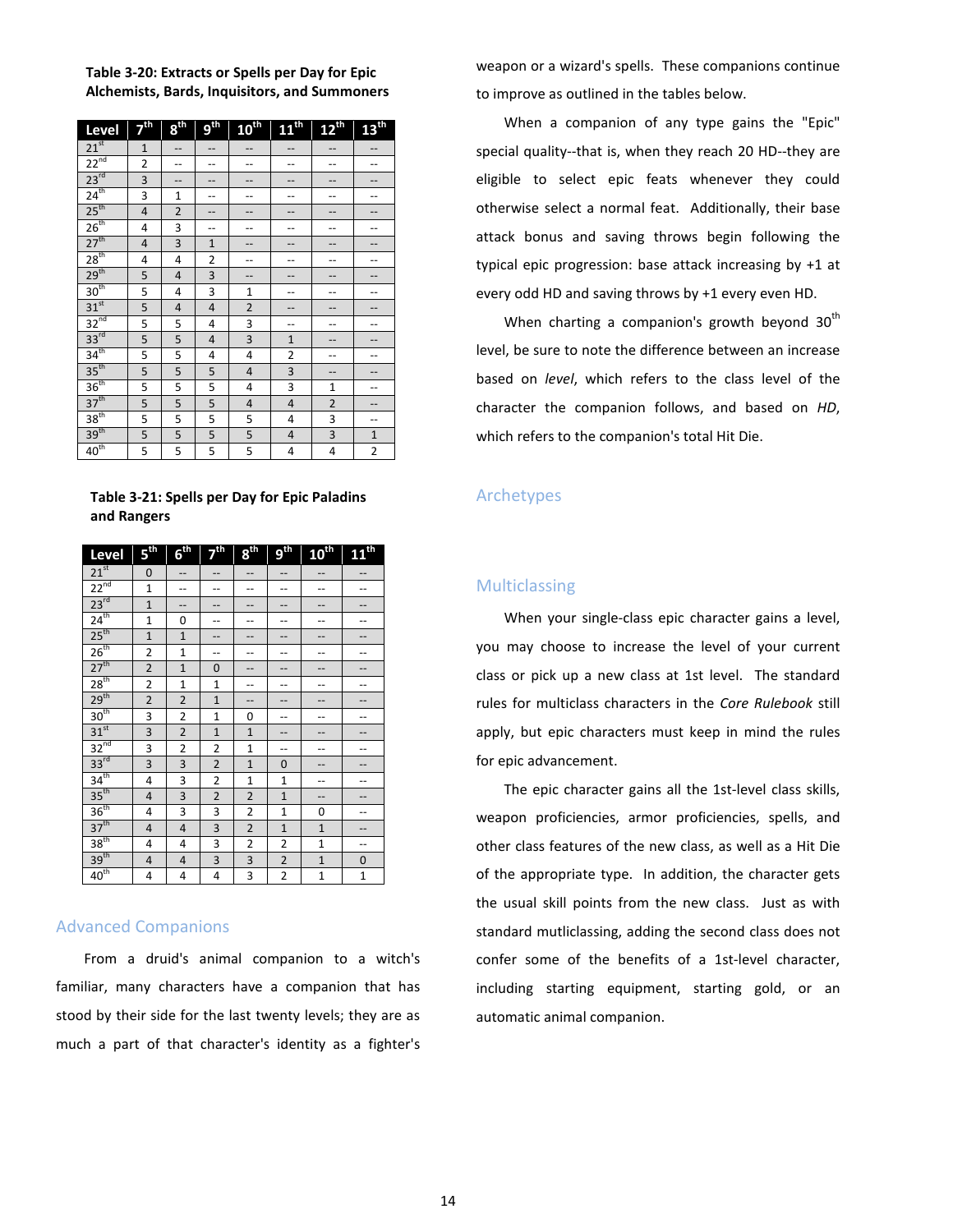| <b>Class</b>     |        |            |       |       |       |               |              | <b>Natural</b><br>Armor | Str/Dex      | <b>Bonus</b>  |                                       |
|------------------|--------|------------|-------|-------|-------|---------------|--------------|-------------------------|--------------|---------------|---------------------------------------|
| Level            | HD     | <b>BAB</b> | Fort  | Ref   | Will  | <b>Skills</b> | <b>Feats</b> | <b>Bonus</b>            | <b>Bonus</b> | <b>Tricks</b> | <b>Special</b>                        |
| $21^{st}$        | 17     | $+12$      | $+10$ | $+10$ | $+5$  | 17            | 9            | $+14$                   | $+7$         | 8             | $\hspace{0.05cm} \ldots$              |
| $22^{nd}$        | 18     | $+13$      | $+11$ | $+11$ | $+6$  | 18            | 9            | $+14$                   | $+7$         | 8             | $\hspace{0.05cm}$ – $\hspace{0.05cm}$ |
| 23 <sup>rd</sup> | 18     | $+13$      | $+11$ | $+11$ | $+6$  | 18            | 9            | $+14$                   | $+7$         | 8             | $\hspace{0.05cm}$ – $\hspace{0.05cm}$ |
| 24 <sup>th</sup> | 19     | $+14$      | $+11$ | $+11$ | $+6$  | 19            | 10           | $+16$                   | $+8$         | 9             | $\overline{\phantom{m}}$              |
| $25^{\text{th}}$ | 20     | $+15$      | $+12$ | $+12$ | $+6$  | 20            | 10           | $+16$                   | $+8$         | 9             | Ability score<br>increase             |
| 26 <sup>th</sup> | 21     | $+16$      | $+12$ | $+12$ | $+6$  | 21            | 11           | $+16$                   | $+8$         | 9             | Epic                                  |
| 27 <sup>th</sup> | 21     | $+16$      | $+12$ | $+12$ | $+6$  | 21            | 11           | $+18$                   | $+9$         | 10            | $\hspace{0.05cm} \ldots$              |
| 28 <sup>th</sup> | 22     | $+16$      | $+13$ | $+13$ | $+7$  | 22            | 11           | $+18$                   | $+9$         | 10            | $\overline{\phantom{m}}$              |
| 29 <sup>th</sup> | 23     | $+17$      | $+13$ | $+13$ | $+7$  | 23            | 12           | $+18$                   | $+9$         | 10            | $\hspace{0.05cm} \ldots$              |
| 30 <sup>th</sup> | 24     | $+17$      | $+14$ | $+14$ | $+8$  | 24            | 12           | $+20$                   | $+10$        | 11            | Ability score<br>increase             |
| $+1$             | $+3/4$ | $+1$       | $+1$  | $+1$  | $+1$  | $+1$          | $+1$         | $+2$ every 3            | $+1$ every 3 | +1 every      | Ability score                         |
|                  | every  | every      | every | every | every | every         | every 4      | levels                  | levels       | <b>HD</b>     | increase every                        |
|                  | level  | odd HD     | even  | even  | even  | HD            | HD           |                         |              |               | 4 HD                                  |
|                  |        |            | HD    | HD    | HD    |               |              |                         |              |               |                                       |

**Table 3-22: Animal Companions and Mounts at Epic Levels**

bonuses and base save bonuses normally gained when adding a second class. Instead, an epic character uses the epic attack bonus and epic save bonus progression shown on Table 2-1: Experience and Level-Dependant Benefits, using their total character level to determine what benefits they receive. All class descriptions provide a list of bonus feats the characters must choose from. When you have to choose from a list of bonus feats in your second class (such as a fighter's bonus feats or a ranger's combat styles), you can also choose from the bonus epic feats described for each specific class above.

| $123 - 24$            | $+12$ | 1b                                      |  |
|-----------------------|-------|-----------------------------------------|--|
| $25^{th}$ - $26^{th}$ | $+13$ | 17                                      |  |
| $27^{th}$ - $28^{th}$ | $+14$ | 17                                      |  |
| $29^{th}$ - $30^{th}$ | $+15$ | 18                                      |  |
|                       |       | +1 every 2 levels $ $ +1 every 4 levels |  |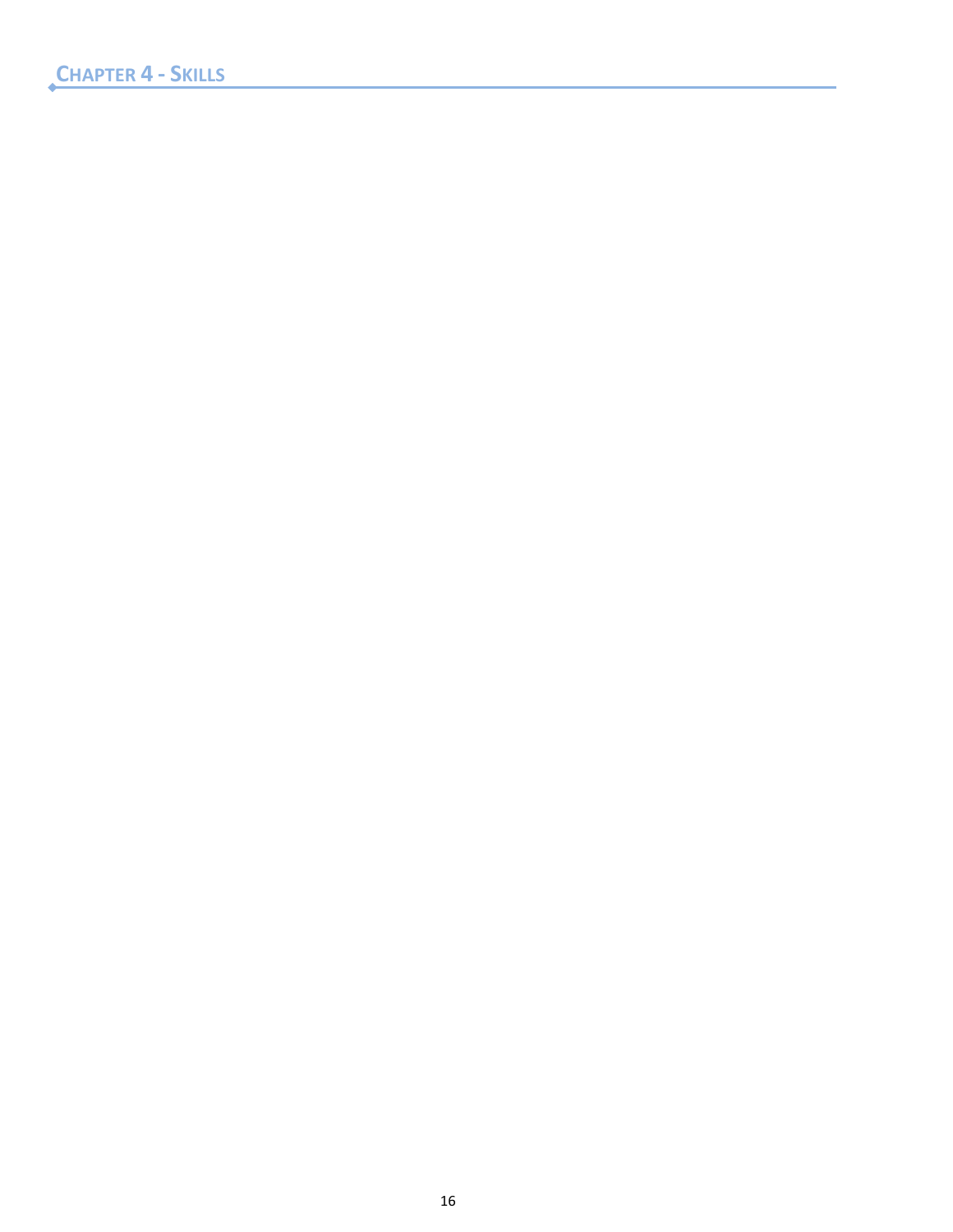<span id="page-16-0"></span>

| <b>Skill Descriptions</b>         |                                            |
|-----------------------------------|--------------------------------------------|
| <b>ACROBATICS (DEX)</b>           | <b>KNOWLEDGE (INT; TRAINED)</b>            |
| <b>APPRAISE (INT)</b>             | LINGUISTICS (INT; TRAINED ONLY)            |
| <b>BLUFF (CHA)</b>                | <b>PERCEPTION (WIS)</b>                    |
| <b>CLIMB (STR)</b>                | <b>PERFORM (CHA)</b>                       |
| CRAFT (INT)                       | PROFESSION (WIS; TRAINED ONLY)             |
| <b>DIPLOMACY (CHA)</b>            | <b>RIDE (DEX)</b>                          |
| <b>DISABLE DEVICE (INT)</b>       | <b>SENSE MOTIVE (WIS)</b>                  |
| <b>DISGUISE (CHA)</b>             | <b>SLEIGHT OF HAND (DEX; TRAINED ONLY)</b> |
| <b>ESCAPE ARTIST (DEX)</b>        | <b>STEALTH (DEX)</b>                       |
| HANDLE ANIMAL (CHA; TRAINED ONLY) | <b>SURVIVAL (WIS)</b>                      |
| <b>HEAL (WIS)</b>                 | SWIM (STR)                                 |

**INTIMIDATE** (CHA or STR)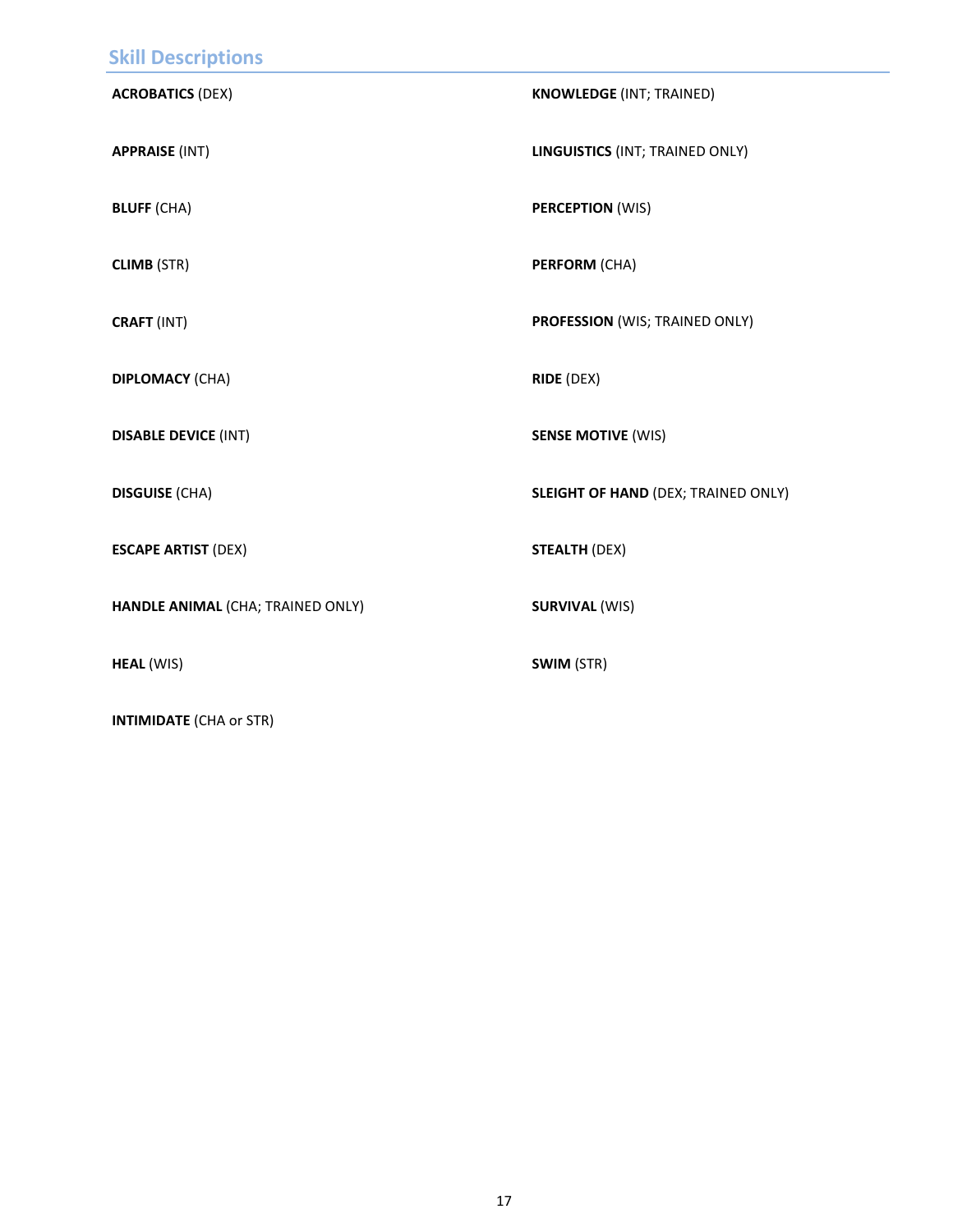# <span id="page-17-0"></span>Chapter 5 - Epic Feats **CHAPTER 5 - EPIC FEATS**

More than almost any other single thing, it is feats that make an epic character. They are the primary method of gaining powers, augmenting your considerable strengths or eliminating what few of your weaknesses remain. You can learn to project magic with a thought, slice through steel as easily as flesh, or feather your foes from a mile away.

Like normal feats, epic feats give your characters new capabilities or improve existing ones. These abilities transcend the ordinary, however, instead entering into the mythical. Even the most "mundane" epic character is capable of feats that defy belief, be it leaping across canyons and outrunning galloping horses or calling upon the arcane power of true dweomers.

The feats listed in this chapter are designed to address not only epic characters in general but have at least a few options specific to each of the 17 character classes addressed in this document. That being said, you should not consider the list here as definitive; the scope of epic campaigns are tremendous and the potential for character growth should be equally without limits. If there is something specific you wish your character to be able to accomplish, discuss it with your DM and see if you can work out a feat or series of feats to make it happen. If you can dream of doing it, it can probably become an epic feat.

# Acquiring Epic Feats

Epic feats are acquired just like normal feats, except that they can **never** be acquired by a character below 21<sup>st</sup> level. There are two methods of gaining epic feats:

• At 21<sup>st</sup> level and every two levels afterwards  $(23^{rd})$ .  $25<sup>th</sup>$ , 27<sup>th</sup>, etc.), a character's bonus feat can be used for either a regular feat or for any epic feat that the character meets the prerequisites of.

• Each character class gains bonus epic feats based on its class description in Chapter 3. These feats must be selected either from the list of bonus epic feats for that class or any non-epic feat for which they meet the prerequisites.

# **Prerequisites**

Most epic feats have prerequisites (in addition to the universal prerequisite of a character being level 21 or higher). You must have the listed ability scores, feats, skill ranks, class features, and/or attack modifier in order to select that feat. For ability scores, you can include non-temporary bonuses from magic items such as those granted by belts or headbands, though if you lose those bonuses later and your ability score falls below the minimum necessary you lose access to the feat's benefits until you have again raised you score. Attack modifiers include the sum of both your base attack bonus and your epic attack bonus.

A character can gain an epic feat at the same level at which he or she gains the prerequisite, just as with regular feats.

A prerequisite expressed as a numerical value is a minimum; any value higher than the one given also meets the prerequisite.

You cannot use an epic feat if you've lost a prerequisite. Upon regaining it, you immediately restore access to the relevant feat(s) as well.

# Feat Types

Epic feats are divided into 12 categories, which are used to determine which classes can select them as bonus epic feats. The categories are as follows:

**Alchemical**: Feats having to do with bombs, extracts, and mutagens.

**Channeling**: Feats that relate to the ability to channel energy.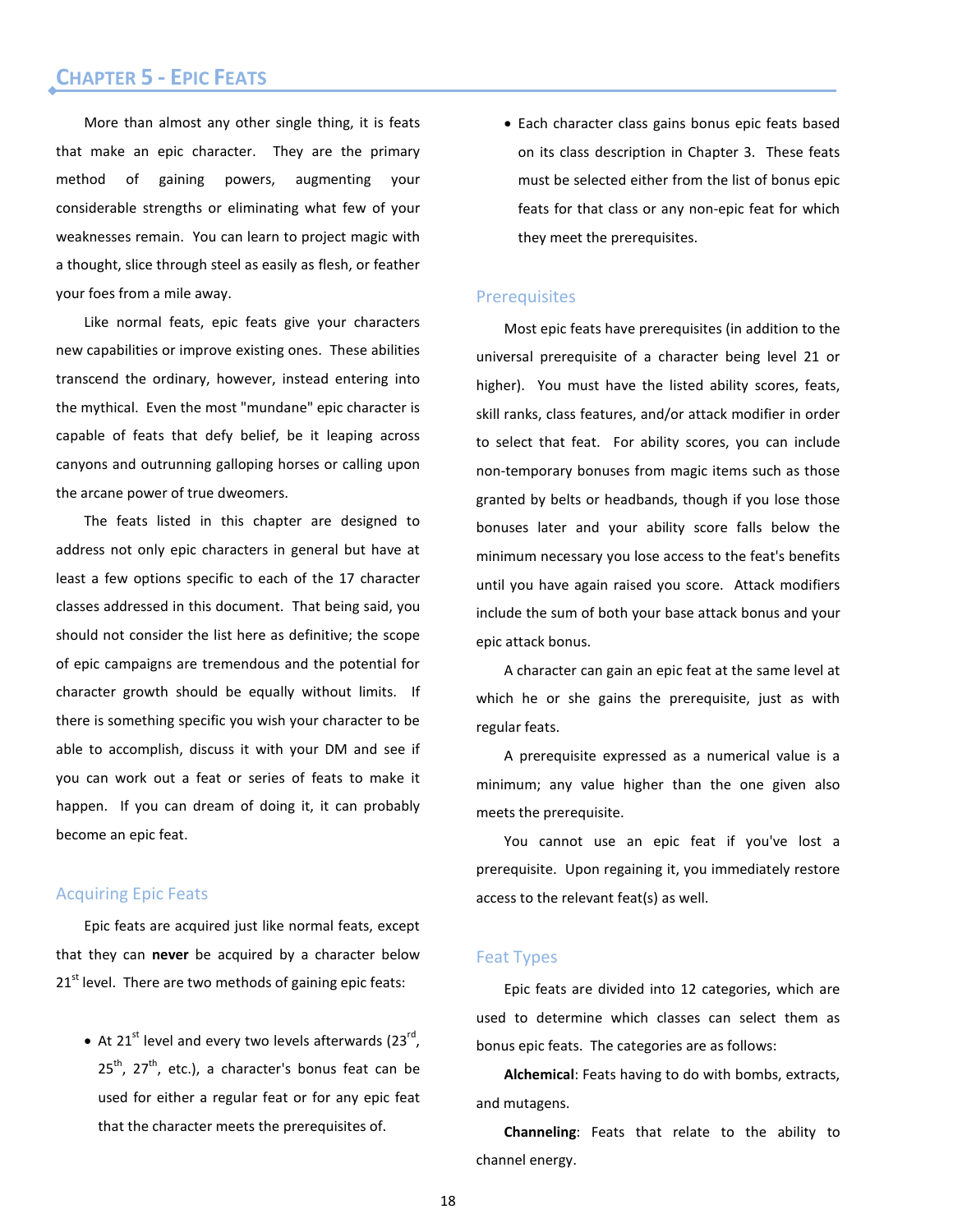**Combat**: A broad category of feats related to offensive and defensive abilities in battle.

**General**: Feats that do not fall into any other category. They usually have to do with improving a character in some basic way. They are the only category of feat that cannot be selected as a bonus epic feat by any class.

**Item Creation**: Feats that are used to craft magic items.

*Ki*: Feats that require the user to be able to tap into *ki* power.

**Magic**: Feats related to using magic that are not metamagic feats.

**Metamagic**: Feats that modify spell effects in return for increasing their spell level.

**Morale**: Feats that bolster your allies or hinder your foes.

**Rage**: Feats that affect characters while they are raging.

**Skill**: Feats that affect a character's skills.

**Wild**: Feats that affect a character's ability to wildshape.

|                                                 | ALCHEMICAL FEATS                                                  |                                                                                                                     |  |  |
|-------------------------------------------------|-------------------------------------------------------------------|---------------------------------------------------------------------------------------------------------------------|--|--|
| <b>Feat Name</b>                                | <b>Prerequisites</b>                                              | <b>Benefits</b>                                                                                                     |  |  |
| <b>Augmented Alchemy</b>                        | Int 21, Craft [Alchemy] 21 ranks                                  | Create more potent alchemical items.                                                                                |  |  |
| Epic Extracts <sup>2</sup>                      | Int 25, Craft [Alchemy] 21 ranks                                  | Add higher-level extracts to your extract list.                                                                     |  |  |
|                                                 | Craft [Alchemy] 25 ranks, True                                    |                                                                                                                     |  |  |
| Epic Mutagen                                    | Mutagen grand alchemist discovery                                 | Mutagen bonuses increases.                                                                                          |  |  |
|                                                 | Craft [Alchemy] 27 ranks, Bomb 10d6                               |                                                                                                                     |  |  |
| <b>Extract Bomb</b>                             | class feature, Infusion alchemist                                 | Replace bomb damage with the effects of an extract.                                                                 |  |  |
|                                                 | discovery                                                         |                                                                                                                     |  |  |
| Improved Bomb <sup>1</sup>                      | Bomb 8d6 class feature                                            | Add +1d6 to your bomb damage.                                                                                       |  |  |
| Meta-Extract                                    | Int 21, ability to brew 6 <sup>th</sup> -level                    | Apply metamagic feats to extracts.                                                                                  |  |  |
|                                                 | extracts                                                          |                                                                                                                     |  |  |
|                                                 | Craft [Alchemy] 25 ranks, Bomb 10d6                               |                                                                                                                     |  |  |
| Mutagen Bomb                                    | class feature, Infuse Mutagen                                     | Replace bomb damage with the effects of a mutagen.                                                                  |  |  |
|                                                 | alchemist discovery                                               |                                                                                                                     |  |  |
|                                                 | Craft [Alchemy] 25 ranks, Acid Bomb                               |                                                                                                                     |  |  |
|                                                 | alchemist discovery, Madness Bomb                                 |                                                                                                                     |  |  |
| Prismatic Bomb <sup>1</sup>                     | alchemist discovery, Poison Bomb                                  | Replace bomb damage with the effects of prismatic spray.                                                            |  |  |
|                                                 | alchemist discovery, Shock Bomb                                   |                                                                                                                     |  |  |
|                                                 | alchemist discovery, Sticky Bomb                                  |                                                                                                                     |  |  |
|                                                 | alchemist discovery                                               |                                                                                                                     |  |  |
| Second Breakthrough                             | Craft [Alchemy] 27 ranks, Grand                                   | Gain a second grand alchemist discovery.                                                                            |  |  |
|                                                 | alchemist discovery                                               |                                                                                                                     |  |  |
| <b>Feat Name</b>                                | CHANNELING FEATS<br><b>Prerequisites</b>                          | <b>Benefits</b>                                                                                                     |  |  |
| Flesh or Bones                                  | Wis 23, Channel Energy class feature                              | Affect living and undead with channeled energy at the same time.                                                    |  |  |
|                                                 | Wis 23, ability to channel negative                               | Surround yourself with an aura of negative energy that injures nearby                                               |  |  |
| <b>Negative Energy Aura</b>                     | energy                                                            | creatures.                                                                                                          |  |  |
|                                                 | Wis 23, ability to channel positive                               |                                                                                                                     |  |  |
| Overchannel                                     | energy                                                            | Grant allies temporary hit points when channeling positive energy.                                                  |  |  |
|                                                 | Wis 23, ability to channel positive                               | Surround yourself with an aura of positive energy that heals nearby                                                 |  |  |
| Positive Energy Aura                            | energy                                                            | creatures.                                                                                                          |  |  |
|                                                 | Wis 19, ability to channel positive                               |                                                                                                                     |  |  |
| <b>Spectral Strike</b>                          | energy                                                            | Your attacks deal damage normally against incorporeal creatures.                                                    |  |  |
|                                                 | <b>COMBAT</b>                                                     |                                                                                                                     |  |  |
|                                                 |                                                                   |                                                                                                                     |  |  |
| <b>Feat Name</b>                                |                                                                   | FEATS                                                                                                               |  |  |
| Armor Skin <sup>1</sup>                         | <b>Prerequisites</b>                                              | <b>Benefits</b>                                                                                                     |  |  |
|                                                 |                                                                   | Increase your Natural Armor bonus by 1.                                                                             |  |  |
| <b>Bane of Enemies</b>                          | Survival 21 ranks, Master Hunter class<br>feature                 | Treat weapons used against favored enemies as a bane weapons.                                                       |  |  |
|                                                 |                                                                   |                                                                                                                     |  |  |
| Death of Enemies<br>Blinding Speed <sup>1</sup> | Bane of Enemies, Survival 27 ranks<br><b>Dex 25</b>               | Automatically confirm critical threats against favored enemies.                                                     |  |  |
|                                                 | <b>Con 21</b>                                                     | Act as if hasted for 5 rounds per day.<br>Increases your Damage Reduction by 3/--.                                  |  |  |
| Damage Reduction <sup>1</sup><br>Dire Charge    | Improved Initiative                                               |                                                                                                                     |  |  |
| <b>Distant Shot</b>                             | Dex 25, Far Shot, Perception 17 ranks                             | Use full attack on a charge in the first round of combat.<br>Ranged attack at any distance with no range penalties. |  |  |
| Energy Resistance <sup>1</sup>                  |                                                                   | Increase your Energy Resistance by 10 against one type of energy.                                                   |  |  |
| Epic Dodge                                      | Dex 25, Dodge, Tumble 27 ranks,<br>Improved Evasion class feature | Once per round, automatically avoid all damage from an attack.                                                      |  |  |

#### **Table 5-1: Feat List**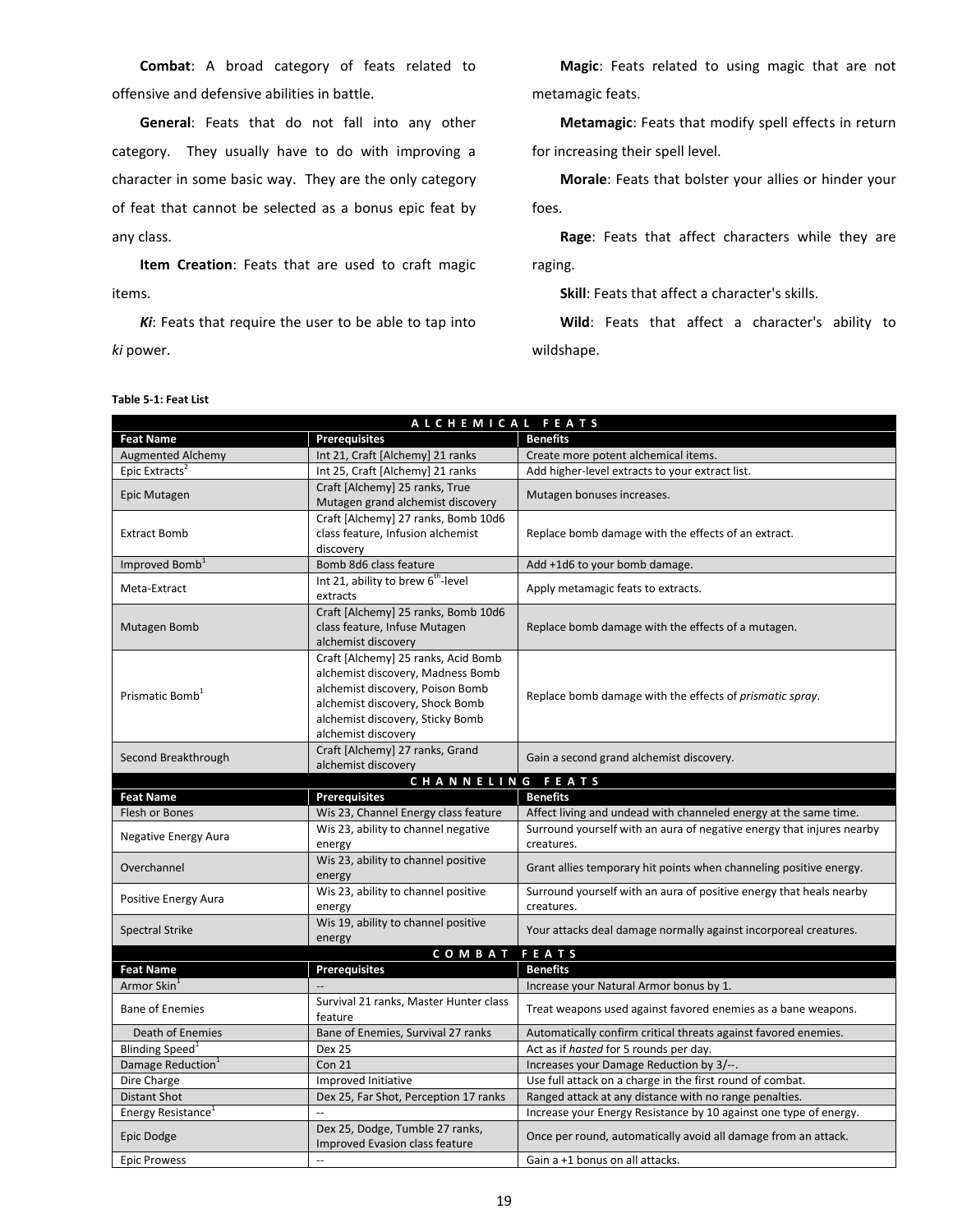| Epic Weapon Focus <sup>2</sup>               | <b>Greater Weapon Focus</b>                                                | +2 bonus on attack rolls with one weapon.                                                                                    |
|----------------------------------------------|----------------------------------------------------------------------------|------------------------------------------------------------------------------------------------------------------------------|
| Epic Weapon Specialization <sup>2</sup>      | Epic Weapon Focus, Greater Weapon<br>Specialization                        | +4 bonus on damage rolls with one weapon.                                                                                    |
| <b>Exceptional Deflection</b>                | Dex 21, Wis 19, Deflect Arrows,<br><b>Improved Unarmed Strike</b>          | Deflect any type of ranged attack.                                                                                           |
| Fast Healing <sup>1</sup>                    | Con 25                                                                     | Increase your Fast Healing by 3.                                                                                             |
| <b>Great Smiting</b>                         | Cha 25, Smite class feature                                                | Double your level bonus to damage on a successful smite.                                                                     |
| <b>Holy Strike</b>                           | Good alignment, Smite Evil class<br>feature                                | Any weapon held treated as a holy weapon.                                                                                    |
| <b>Improved Combat Reflexes</b>              | Dex 21, Combat Reflexes                                                    | No limit to the number of attacks of opportunity you can make in one<br>round.                                               |
| Improved Favored Enemy <sup>1</sup>          | Five or more favored enemies                                               | Increase bonuses against favored enemies.                                                                                    |
| <b>Improved Manyshot</b>                     | Dex 19, attack bonus +21, Manyshot                                         | Fire a second arrow with every attack.                                                                                       |
| Improved Sneak Attack <sup>1</sup>           | Sneak Attack +8d6 class feature                                            | Add +1d6 to your sneak attack damage.                                                                                        |
| Improved Stunning Fist <sup>1</sup>          | Dex 19, Wis 19, Improved Unarmed<br>Strike, Stunning Flst                  | Stunning Fist DC increases by 2.                                                                                             |
| Improved Whirlwind Attack                    | Int 13, Dex 23, Whirlwind Attack                                           | Whirlwind Attack now a standard action.                                                                                      |
| Indomitable Challenge                        | Demanding Challenge class feature                                          | Immune to fatigue and exhaustion while challenging.                                                                          |
| <b>Relentless Challenge</b>                  | Indomitable Challenge                                                      | Recover hit points when issuing a challenge.                                                                                 |
| Infinite Deflection                          | Dex 25, Combat Reflexes, Deflect<br><b>Arrows</b>                          | Spend attacks of opportunity from Combat Reflexes to deflect arrows.                                                         |
| Legendary Wrestler                           | Str 21, Dex 21, Improved Unarmed<br>Strike, Escape Artist 12 ranks         | +10 bonus to CMB and CMD when grappling.                                                                                     |
| <b>Lingering Damage</b>                      | Sneak attack +8d6 class feature,<br>Crippling Strike advanced rogue talent | Target takes extra damage the round following a successful sneak<br>attack.                                                  |
| Overwhelming Critical <sup>2</sup>           | Str 23, Improved Critical, Weapon<br>Focus                                 | Add +1d6 damage on successful critical hit.                                                                                  |
| Devastating Critical <sup>2</sup>            | Str 25, Great Cleave, Overwhelming<br>Critical                             | A successful critical with chosen weapon against an initial target<br>automatically threatens all successful cleave targets. |
| Penetrate Damage Reduction <sup>2</sup>      |                                                                            | Automatically bypass one type of special material damage reduction.                                                          |
| Perfect Two-Weapon Fighting                  | Dex 25, Greater Two-Weapon<br><b>Fighting</b>                              | Gain a fourth attack with your off-hand weapon.                                                                              |
| <b>Reflect Arrows</b>                        | Dex 25, Deflect Arrows                                                     | You can deflect ranged attacks back at the attacker.                                                                         |
| <b>Righteous Strike</b>                      | Wis 19, Stunning Fist, Lawful<br>alignment                                 | Unarmed strike treated as an axiomatic weapon.                                                                               |
| Sneak Attack of Opportunity                  | Sneak Attack +8d6 class feature,<br>Opportunist advanced rogue talent      | Attacks of opportunity are automatically sneak attacks.                                                                      |
| <b>Spellcasting Harrier</b>                  | Combat Reflexes, Disruptive                                                | Spellcasters who cast defensively around you provoke attacks of<br>opportunity.                                              |
| Storm of Throws                              | Dex 23, Quick Draw, Rapid Shot                                             | Make one attack against each surrounding foe with thrown weapons.                                                            |
| Swarm of Arrows                              | Dex 23, Rapid Shot, Weapon Focus                                           | Make one attack against each surrounding foe with a bow.                                                                     |
| <b>Uncanny Accuracy</b>                      | Dex 21, attack bonus +11, Improved<br>Precise Shot, Perception 17 ranks    | Ignore miss chance granted by total concealment.                                                                             |
| Weapon Aficionado <sup>2</sup>               | Attack bonus +15                                                           | Receive attack and damage bonus with one weapon group. Qualify for<br>fighter-only feats.                                    |
|                                              | <b>GENERAL FEATS</b>                                                       |                                                                                                                              |
| <b>Feat Name</b>                             | <b>Prerequisites</b>                                                       | <b>Benefits</b>                                                                                                              |
| Additional Magic Item Space <sup>2</sup>     |                                                                            | Gain additional slots for wearing magic items.                                                                               |
| Dexterous Fortitude                          | <b>Dex 25</b>                                                              | Use Reflex save in place of a Fortitude save.                                                                                |
| Dexterous Will                               | <b>Dex 25</b>                                                              | Use Reflex save in place of a Will save.                                                                                     |
| Epic Endurance<br>Epic Fortitude             | Con 25, Endurance                                                          | Gain a +10 bonus on certain tasks.<br>Gain a +4 bonus on all Fortitude saves.                                                |
| Epic Leadership                              | Cha 25, Leadership, Leadership score                                       | You begin to attract more powerful followers.                                                                                |
| Legendary Commander                          | 25<br>Cha 28, Epic Leadership, Diplomacy                                   | Multiply number of followers attracted by 10.                                                                                |
| Epic Reflexes                                | 27 ranks<br>Ξ.                                                             | Gain a +4 bonus on all Reflex saves.                                                                                         |
| Epic Speed                                   | Dex 21, Run                                                                | Your speed increases by 30 feet.                                                                                             |
| Epic Toughness <sup>1</sup>                  | ÷-                                                                         | You gain +30 hit points.                                                                                                     |
| Epic Will                                    | $\overline{\phantom{a}}$                                                   | Gain a +4 bonus on all Will saves.                                                                                           |
| Extended Life Span <sup>1</sup>              | $\ddotsc$                                                                  | Increase your life span.                                                                                                     |
| <b>Great Charisma</b>                        | $\qquad \qquad -$                                                          | Your Charisma increases by 1 point.                                                                                          |
| <b>Great Constitution</b>                    | $\mathbb{L}$                                                               | Your Constitution increases by 1 point.                                                                                      |
| <b>Great Dexterity</b><br>Great Intelligence | $\overline{\phantom{a}}$<br>$\overline{\phantom{a}}$                       | Your Dexterity Increases by 1 point.<br>Your Intelligence increases by 1 point.                                              |
| <b>Great Strength</b>                        | $\overline{\phantom{a}}$                                                   | Your Strength increases by 1 point.                                                                                          |
| Great Wisdom                                 | Ш,                                                                         | Your Wisdom Increases by 1 point.                                                                                            |
| Improved Darkvision <sup>1</sup>             | Darkvision                                                                 | Range of your darkvision doubles.                                                                                            |
| Improved Low-Light Vision <sup>1</sup>       | Low-Light Vision                                                           | Range of your low-light vision doubles.                                                                                      |
| Improved Spell Resistance <sup>1</sup>       | Spell Resistance                                                           | Your Spell Resistance increases by 2.                                                                                        |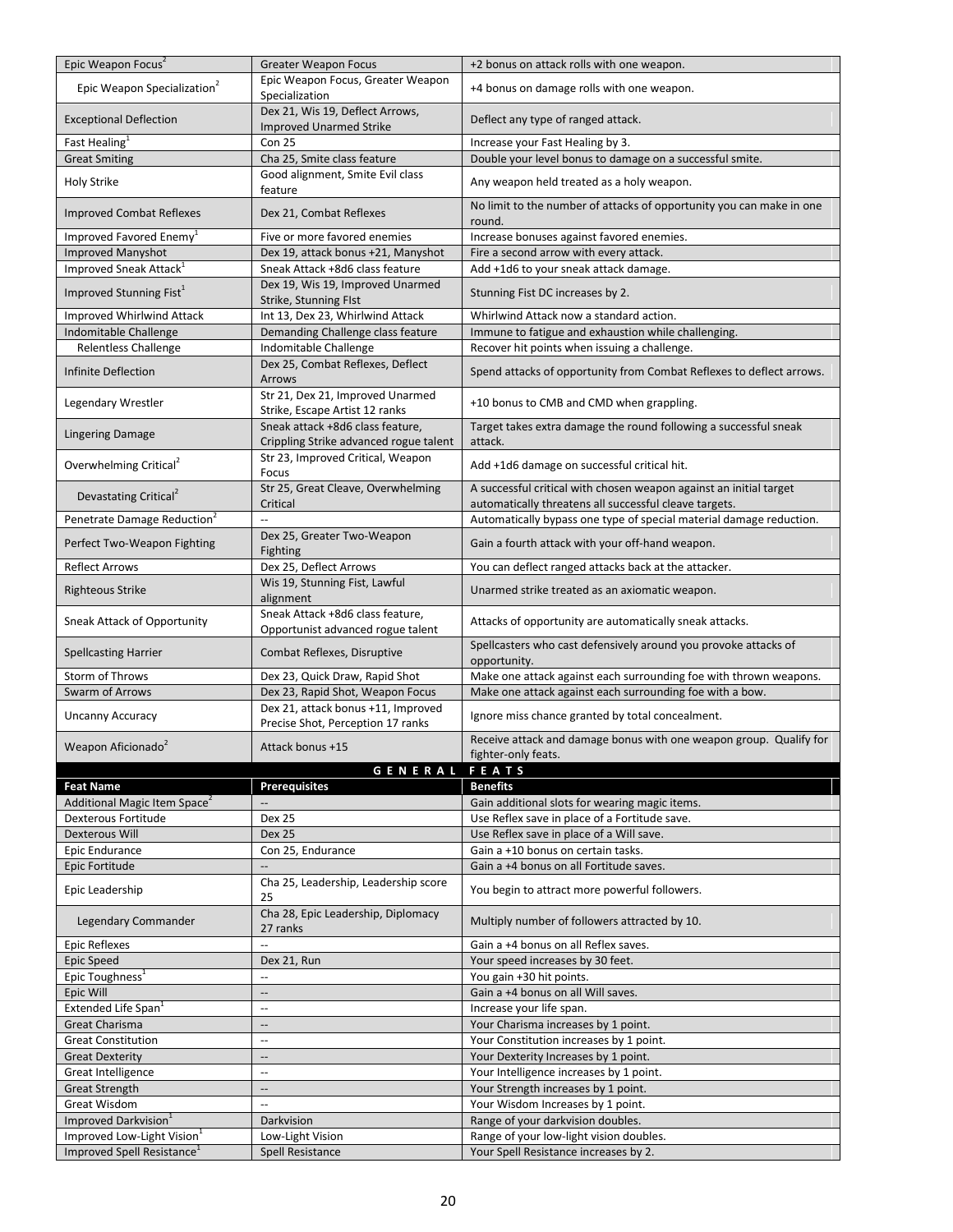| Perfect Health                                   | Con 25, Great Fortitude                                                                    | Immune to nonmagical diseases and most poisons.                                |
|--------------------------------------------------|--------------------------------------------------------------------------------------------|--------------------------------------------------------------------------------|
| Polyglot                                         | Int 25, Linguistics 5 ranks                                                                | You can speak all languages.                                                   |
| Superior Initiative                              | Improved Initiative                                                                        | Gain a +10 bonus on all initiative checks.                                     |
|                                                  | <b>ITEM</b>                                                                                | CREATION FEATS                                                                 |
| <b>Feat Name</b>                                 | <b>Prerequisites</b>                                                                       | <b>Benefits</b>                                                                |
| Craft Epic Magic Arms and Armor                  | Craft Magic Arms and Armor,<br>Spellcraft 21 ranks                                         | You can craft epic weapons and armor.                                          |
| Craft Epic Rod                                   | Craft Rod, Spellcraft 24 ranks                                                             | You can craft epic rods.                                                       |
| <b>Craft Epic Staff</b>                          | Craft Staff, Spellcraft 27 ranks                                                           | You can craft epic staffs.                                                     |
| Craft Epic Wondrous Items                        | Craft Wondrous Item, Spellcraft 21<br>ranks                                                | You can craft epic wondrous items.                                             |
| Efficient Item Creation <sup>2</sup>             | Item Creation feat, Spellcraft 21 ranks                                                    | Create magic items in 1/10 <sup>th</sup> the time.                             |
| Forge Epic Ring                                  | Forge Ring, Spellcraft 27 ranks                                                            | You can forge epic rings.                                                      |
| Scribe Epic Scroll                               | Scribe Scroll, Spellcraft 21 ranks                                                         | You can scribe epic scrolls.                                                   |
|                                                  | K I                                                                                        | FEATS                                                                          |
| <b>Feat Name</b>                                 | <b>Prerequisites</b>                                                                       | <b>Benefits</b>                                                                |
| Improved Ki Strike                               | Wis 21, Ki pool (Adamantine) class<br>feature                                              | Ki strikes treated as epic for overcoming Damage Reduction.                    |
| Keen Strike                                      | Str 23, Wis 23, Improved Critical,<br>Stunning Fist, Ki Pool (Adamantine)<br>class feature | Treat unarmed attacks as slashing, with increased critical bonuses.            |
| Ki Channel                                       | Wis 24, Heal 22 ranks, Ki Pool<br>(Adamantine) class feature                               | Expend ki points to channel positive energy.                                   |
| <b>Shattering Strike</b>                         | Epic Weapon Focus, Ki Pool                                                                 | Destroy objects more easily with sudden force.                                 |
|                                                  | (Adamantine) class feature                                                                 |                                                                                |
|                                                  | MAGIC FEATS                                                                                |                                                                                |
| <b>Feat Name</b>                                 | <b>Prerequisites</b>                                                                       | <b>Benefits</b>                                                                |
| Bonus Domain <sup>2</sup>                        | Wis 21, Divine caster level 21st                                                           | Choose additional domain from deity's domain list.                             |
| Epic Spell Focus <sup>2</sup>                    | Greater Spell Focus, caster level 23rd                                                     | +1 to spell DCs in one school of magic.                                        |
| <b>Epic Spell Penetration</b>                    | <b>Greater Spell Penetration</b>                                                           | +2 on caster level checks to beat a creature's spell resistance.               |
| Familiar Spell <sup>2</sup>                      | Int 25 or Cha 25                                                                           | Use a spell as a spell-like ability 1/day.                                     |
| Ignore Material Components                       | Eschew Materials, Spellcraft 23 ranks,<br>caster level 21st                                | You may cast spells without any material components.                           |
| Improved Alignment-Based<br>Casting <sup>2</sup> | Access to domain of Chaos, Evil,<br>Good, or Law, Divine caster level 21st                 | +3 to caster level when casting alignment-based spell of chosen<br>descriptor. |
| <b>Improved Combat Casting</b>                   | Combat Casting, caster level 22nd                                                          | You no longer incur attacks of opportunity for casting while<br>threatened.    |
| Improved Metamagic <sup>1</sup>                  | Four metamagic feats, Spellcraft 24<br>ranks                                               | Reduce level increase of metamagic feats by 1.                                 |
| Improved Spell Capacity <sup>1</sup>             | Caster level 21st                                                                          | Increase your Spells per Day.                                                  |
| <b>Master Staff</b>                              | Craft Staff, Spellcraft 12 ranks                                                           | Use spell slot instead of staff charge to cast spell through staff.            |
| <b>Master Wand</b>                               | Craft Wand, Spellcraft 12 ranks                                                            | Use spell slot instead of wand charge to cast spell through wand.              |
| Multispell <sup>1</sup>                          | Quicken Spell, caster level 21 <sup>st</sup>                                               | Cast an additional quickened spell per round.                                  |
| Permanent Emanation <sup>2</sup>                 | Spellcraft 22 ranks, ability to cast<br>chosen spell                                       | Makes a caster-centered emanation spell permanent.                             |
| Spell Knowledge $^1$                             | Ability to cast spells of the maximum<br>normal spell level                                | Learn two new spells of any level.                                             |
| <b>Spell Opportunity</b>                         | Combat Casting, Combat Reflexes,<br>Quicken Spell, Spellcraft 23 ranks                     | Cast a touch spell as an attack of opportunity.                                |
| Spell Stowaway <sup>2</sup>                      | Spellcraft 21 ranks, caster level 12 <sup>th</sup>                                         | Gain the benefits of a chosen spell when it is cast near you.                  |
| Spontaneous Domain Access <sup>2</sup>           | Wis 25, Spellcraft 27 ranks, Divine<br>caster level 23rd                                   | Spontaneously cast domain spells.                                              |
| Spontaneous Spell                                | Spellcraft 21 ranks, ability to cast<br>maximum normal spell level                         | Spontaneously cast one chosen spell.                                           |
| Tenacious Magic <sup>2</sup>                     | Spellcraft 12 ranks                                                                        | Dispelled magic is instead only suppressed briefly.                            |
|                                                  | METAMAGIC FEATS                                                                            |                                                                                |
| <b>Feat Name</b>                                 | <b>Prerequisites</b>                                                                       | <b>Benefits</b>                                                                |
|                                                  | Quicken Spell, Spellcraft 25 ranks,                                                        |                                                                                |
| Automatic Quicken Spell <sup>2</sup>             | caster level 25 <sup>th</sup><br>Silent Spell, Spellcraft 21 ranks, caster                 | Apply Quicken Spell metamagic feat for free to certain spells.                 |
| Automatic Silent Spell <sup>2</sup>              | level 21 <sup>st</sup>                                                                     | Apply Silent Spell metamagic feat for free to certain spells.                  |
| Automatic Still Spell <sup>2</sup>               | Still Spell, Spellcraft 23 ranks, caster<br>level 23rd                                     | Apply Still Spell metamagic feat for free to certain spells.                   |
| <b>Enhance Spell</b>                             | Maximize Spell                                                                             | Increase a spell's damage die by 1 step.                                       |
| Improved Heighten Spell                          | Heighten Spell, Spellcraft 17 ranks                                                        | Increase a spell's level to improve DC.                                        |
| Perfect Spell                                    | Empower Spell, Maximize Spell,<br>Spellcraft 27 ranks, caster level 25 <sup>th</sup>       | Numerical effects of a spell are maximized and then doubled.                   |
|                                                  | MORALE                                                                                     | FEATS                                                                          |
| <b>Feat Name</b>                                 | <b>Prerequisites</b>                                                                       | <b>Benefits</b>                                                                |
| Banner of Kings <sup>1</sup>                     | Cha 21, Greater Banner class feature                                                       | Increase banner bonuses by 1.                                                  |
| Banner of the Golden Sun                         | Cha 21, Greater Banner class feature                                                       | Banner provides allies a +2 bonus to AC and Reflex saves.                      |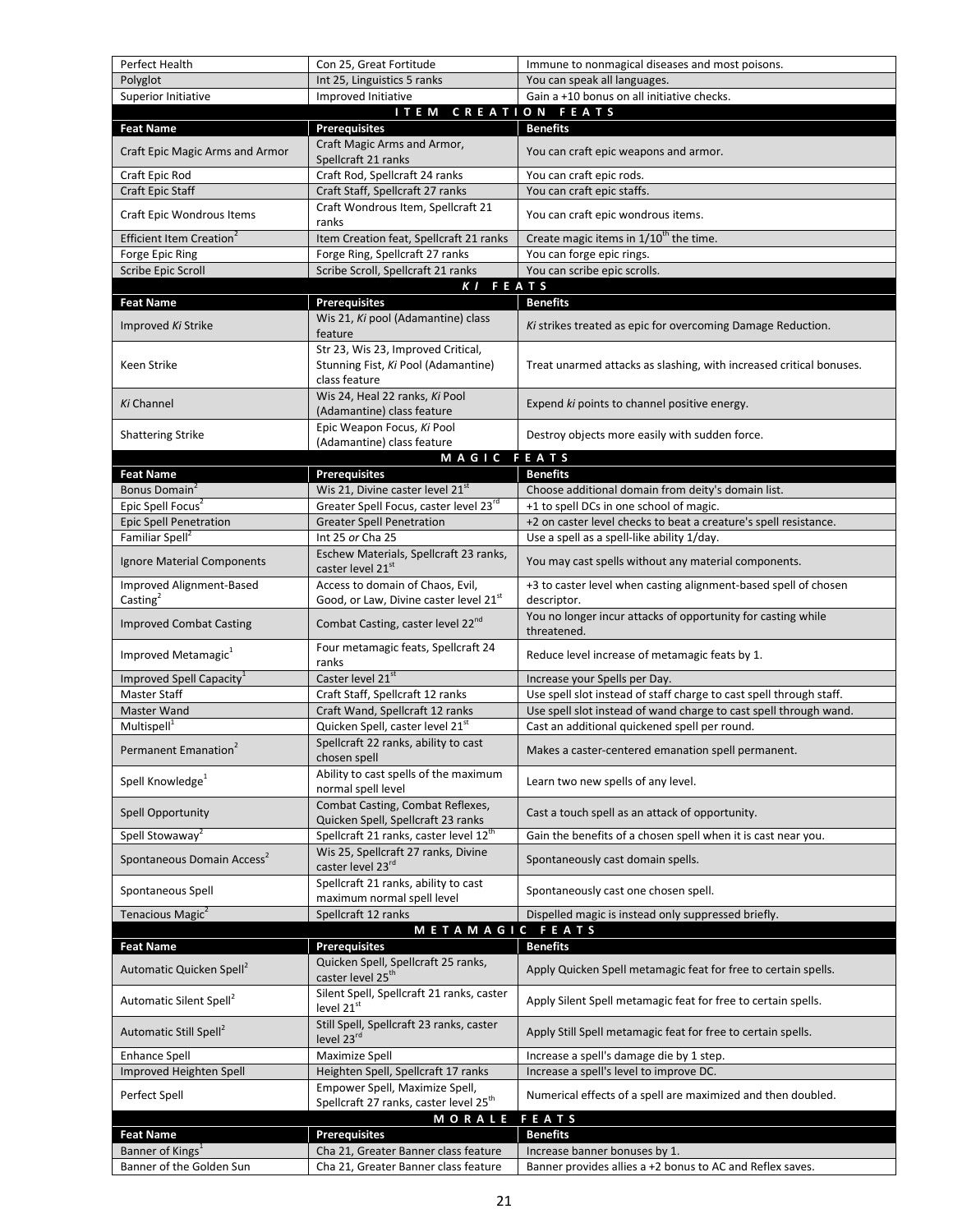| Banner of the Red Path          | Cha 21, Greater Banner class feature                                     | Banner provides allies a +2 bonus on attack and damage rolls.                                   |
|---------------------------------|--------------------------------------------------------------------------|-------------------------------------------------------------------------------------------------|
| Banner of the White Blossom     | Cha 21, Greater Banner class feature                                     | Banner provides allies temporary hit points.                                                    |
| Deafening Song                  | Perform 21 ranks, Bardic<br>Performance class feature                    | Deafen foes surrounding you.                                                                    |
| <b>Hindering Song</b>           | Deafening Song, Perform 24 ranks                                         | Disrupt enemy spellcasters around you.                                                          |
|                                 | Cha 25, Perform 24 ranks, Bardic                                         |                                                                                                 |
| Epic Inspiration <sup>1</sup>   | Performance class feature                                                | Increase some Bardic Performance bonuses by 1.                                                  |
| Group Inspiration <sup>1</sup>  | Perform 27 ranks, Bardic<br>Performance class feature                    | Increase the number allies affected by some Bardic Performances.                                |
| Improved Aura of Courage        | Cha 25, Aura of Courage class feature                                    | +8 to aura's saving throw vs fear effects bonus.                                                |
| Inspire Excellence              | Perform 30 ranks, Bardic                                                 | Increase one ability score of nearby allies' by 4.                                              |
|                                 | Performance class feature                                                |                                                                                                 |
| Lasting Inspiration             | Perform 22 ranks, Bardic<br>Performance class feature                    | The effects of some Bardic Performances last after performance ends.                            |
| Music of the Gods               | Cha 25, Perform 27 ranks, Bardic                                         | Your Bardic Performances affect creatures normally immune to mind-                              |
|                                 | Performance class feature                                                | affecting effects.                                                                              |
| Ranged Inspiration <sup>1</sup> | Perform 21 ranks, Bardic<br>Performance class feature                    | Doubles the range of some Bardic Performances.                                                  |
|                                 | Perform 21 ranks, Bardic                                                 |                                                                                                 |
| Rapid Inspiration               | Performance class feature                                                | You can begin a Bardic Performance as a free action.                                            |
| <b>Reactive Countersong</b>     | Combat Reflexes, Rapid Inspiration,                                      | You can begin a countersong at any itme.                                                        |
| Widen Aura <sup>2</sup>         | Perform 27 ranks<br>Cha 25, Aura class feature                           | Your aura now extends 100 feet from you.                                                        |
|                                 | RAGE FEATS                                                               |                                                                                                 |
| <b>Feat Name</b>                | <b>Prerequisites</b>                                                     | <b>Benefits</b>                                                                                 |
|                                 | Chaotic alignment, Mighty Rage class                                     |                                                                                                 |
| <b>Chaotic Rage</b>             | feature                                                                  | Any weapon held treated as an anarchic weapon while raging.                                     |
| Incite Rage                     | Cha 25, Mighty Rage class feature                                        | Allow allies to enter rage alongside you.                                                       |
| <b>Mightier Rage</b>            | Str 21, Con 21, Mighty Rage class<br>feature                             | Increase the potency of your rage.                                                              |
| <b>Mightiest Rage</b>           | Str 23, Con 23, Mightier Rage                                            | Maximize the potency of your rage.                                                              |
| <b>Ruinous Rage</b>             | Str 25, Improved Sunder, Mightier                                        | Ignore object hardness while raging.                                                            |
|                                 | Rage<br>Intimidate 21 ranks, Mighty Rage                                 |                                                                                                 |
| <b>Terrifying Rage</b>          | class feature                                                            | Enemies who see you raging may become panicked or shaken.                                       |
| <b>Thundering Rage</b>          | Str 25, Mighty Rage class feature                                        | Any weapon held treated as a thundering weapon while raging.                                    |
|                                 | SKILL FEATS                                                              |                                                                                                 |
| <b>Feat Name</b>                | <b>Prerequisites</b>                                                     | <b>Benefits</b>                                                                                 |
| <b>Epic Reputation</b>          |                                                                          | Gain a +6 bonus on Bluff, Diplomacy, Intimidate, and Perform checks.                            |
| Epic Skill Focus <sup>2</sup>   | 20 ranks in skill selected                                               | You gain a +12 bonus on all skill checks with one skill.                                        |
| <b>Epic Trapfinding</b>         | Perception 22 ranks, Trapfinding class<br>feature                        | Automatic Perception check when passing within 5 feet of a trap.                                |
| Legendary Climber               | Dex 21, Balance 12 ranks, Climb 21                                       | Climb at twice your base speed per round without penalty.                                       |
|                                 | ranks                                                                    |                                                                                                 |
| Legendary Leaper                | Acrobatics 21 ranks                                                      | Always considered to have a running start when jumping. Reduce fall<br>height by up to 30 feet. |
| Legendary Rider                 | Ride 21 ranks                                                            | No penalties for bareback riding. Never make checks to control mount                            |
|                                 |                                                                          | in combat.                                                                                      |
| Legendary Tracker               | Wis 25, Track, Knowledge [Nature] 25<br>ranks, Survival 25 ranks         | You can follow tracks across water, underwater, and through the air.                            |
|                                 | Dex 30, Stealth 27 ranks, Acrobatics                                     |                                                                                                 |
| Self-Concealment <sup>1</sup>   | 27 ranks, Improved Evasion class                                         | Attacks against you gain a 10% miss chance.                                                     |
|                                 | feature                                                                  |                                                                                                 |
|                                 | WILD FEATS                                                               |                                                                                                 |
| <b>Feat Name</b>                | <b>Prerequisites</b>                                                     | <b>Benefits</b>                                                                                 |
| Dragon Wild Shape               | Wis 30, Knowledge [Nature] 25 ranks,<br>Wild Shape at will class feature | Wild shape into a dragon as form of the dragon III.                                             |
| Fine Wild Shape                 | Wild Shape at will class feature                                         | Wild shape into an animal of fine size.                                                         |
|                                 |                                                                          |                                                                                                 |
| Gargantuan Wild Shape           | Wild Shape at will class feature                                         | Wild shape into an animal of gargantuan size.                                                   |
| Colossal Wild Shape             | Gargantuan Wild Shape                                                    | Wild shape into an animal of colossal size.                                                     |
| Improved Elemental Wild Shape   | Wis 25, Wild Shape at will class                                         | Wild shape into additional elemental forms.                                                     |
| Magical Beast Wild Shape        | feature<br>Wis 25, Knowledge [Nature] 24 ranks,                          | Wild shape into a magical beast as beast shape IV.                                              |

1 - Feat can be selected multiple times; the effects stack.<br><sup>2</sup> - Feat can be selected multiple times; the effects do not stack. Each time it is selected, it applies to something different.

# <span id="page-21-0"></span>**Feat Descriptions**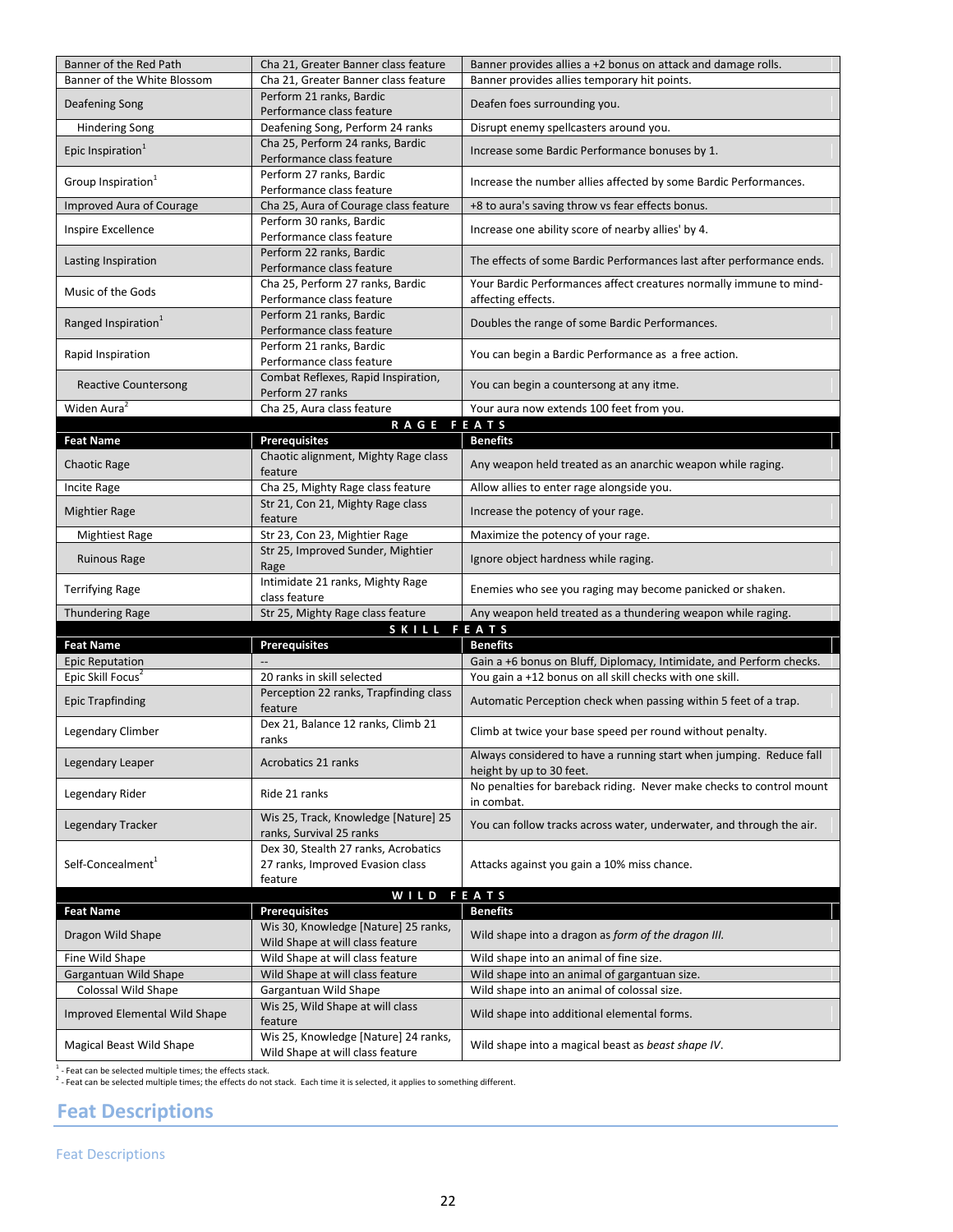## **Additional Magic Item Space** [General]

Benefit: Choose one type of magic item that has a limit on the number you can simultaneously wear and gain its benefit. You can now wear one more magic item of this type and also gain its benefit.

Special: You can gain this feat multiple times. Each time you take the feat, it applies to a new type of wearable magic item.

#### **Armor Skin** [General]

Benefit: You gain a +1 natural armor bonus to Armor Class, or your existing natural armor bonus increases by 1.

Special: You can gain this feat multiple times. Its effects stack.

# **Augmented Alchemy** [Alchemical]

Prerequisites: Int 21, Craft [Alchemy] 23 ranks.

Benefit: Whenever creating an alchemical item or substance, you can choose to make it more powerful than normal by adding +20 to the DC required to create it and multiplying its price by 5. If the item or substance deals damage, double the damage dealt. If the item or substance doesn't deal damage, double the duration of its effect. If the item or substance doesn't deal damage and doesn't have a specific listed duration (or has an instantaneous duration), double all dimensions of its area. If the item or substance doesn't fit any of these categories, then it cannot be affected by this feat. See the Craft [Alchemy] skill description.

#### **Automatic Quicken Spell** [Metamagic]

Prerequisites: Quicken Spell, Spellcraft 25 ranks, caster level 25th.

Benefit: You may cast all 0th-, 1st-level spells as quickened spells without using higher-level spell slots. The normal limit to the number of quickened spells you may cast per round applies. Spells with a casting time of more than 1 full round can't be quickened.

Special: You can gain this feat multiple times. Each time you take the feat, the spells of your next two lowest spell levels can now be quickened with no adjustment to their spell slots. This feat doesn't increase the casting time for those spells that normally become full-round actions when cast in metamagic form.

# **Automatic Silent Spell** [Metamagic]

Prerequisites: Silent Spell, Spellcraft 21 ranks, caster level 21st.

Benefit: You may cast all Oth-, 1st-, 2nd-, and 3rdlevel spells as silent spells without using higher-level spell slots.

Special: You can gain this feat multiple times. Each time you take the feat, the spells of your next three lowest spell levels can now be silenced with no adjustment to their spell slots. This feat doesn't increase the casting time for those spells that normally become full-round actions when cast in metamagic form. However, since bard spells can't be enhanced with the Silent Spell feat, they can't be affected by this feat either.

# **Automatic Still Spell** [Metamagic]

Prerequisites: Still Spell, Spellcraft 23 ranks, caster level 23rd.

Benefit: You may cast all 0-, 1st-, 2nd-, and 3rd-level spells as stilled spells without using higher-level spell slots.

Special: You can gain this feat multiple times. Each time you take the feat, the spells of your next three lowest spell levels can now be stilled with no adjustment to their spell slots. This feat doesn't increase the casting time for those spells that normally become full-round actions when cast in metamagic form.

# **Bane Of Enemies** [Combat]

Prerequisites: Survival 21 ranks, Master Hunter class feature.

Benefit: Any weapon you wield against one of your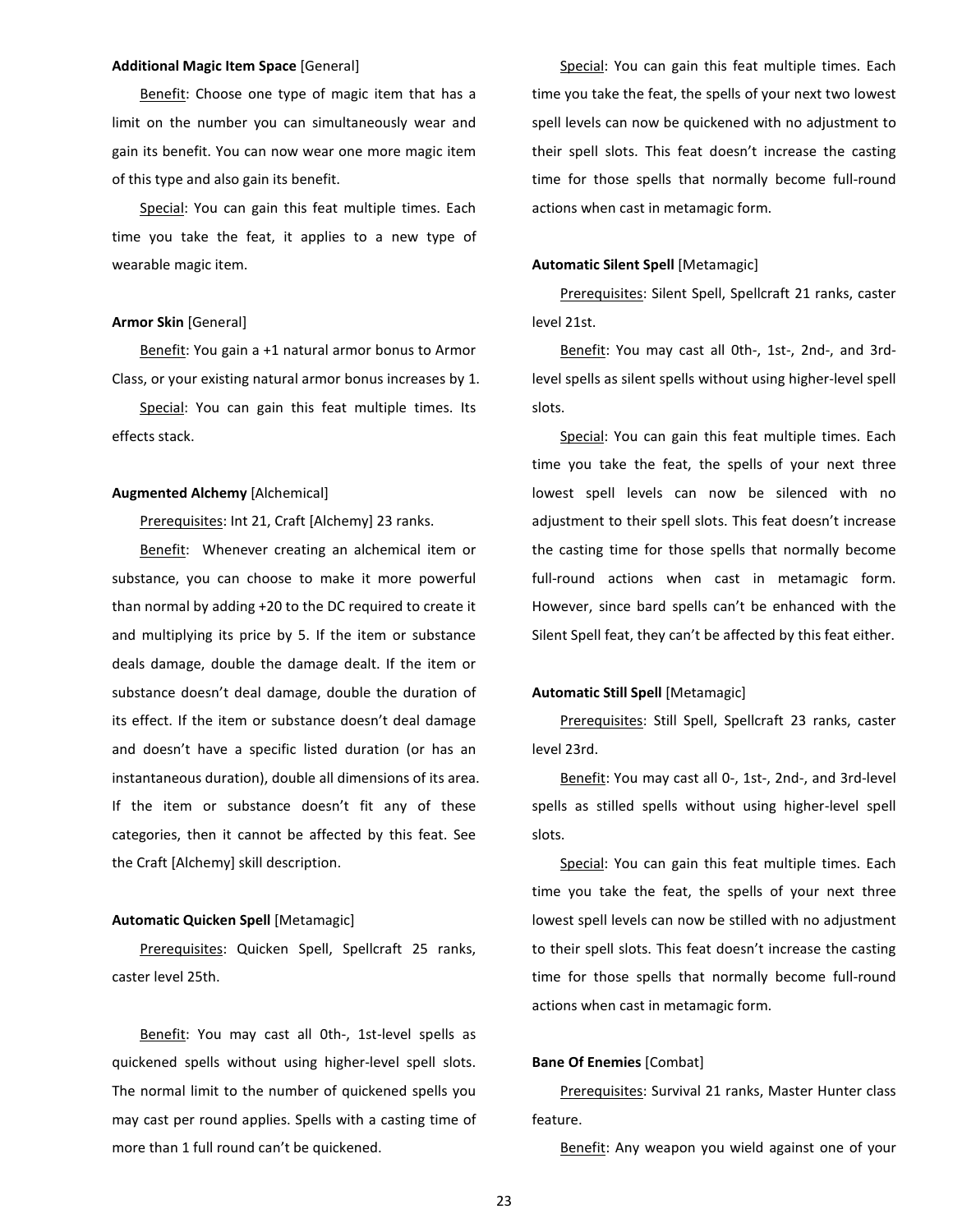favored enemies is treated as a bane weapon for that creature type (thus, its enhancement bonus is increased by +2 and it deals +2d6 points of damage). This ability doesn't stack with similar abilities.

#### **Banner of Kings** [Morale]

Prerequisites: Cha 21, Greater Banner class feature.

Benefit: Increase all morale bonuses granted by your banner by 1.

Special: This feat may be selected multiple times. It's effects stack.

#### **Banner of the Golden Sun** [Morale]

Prerequisites: Cha 21, Greater Banner class feature. Benefit: Your banner now provides all allies within 60 feet a +2 morale bonus to their AC and Reflex saves as long as it is visible.

#### **Banner of the Red Path** [Morale]

Prerequisites: Cha 21, Greater Banner class feature. Benefit: Your banner now provides all allies within 60 feet a +2 morale bonus on all attack and damage rolls as long as it is visible.

# **Banner of the White Blossom** [Morale]

Prerequisites: Cha 21, Greater Banner class feature. Benefit: Your banner now provides all allies within 60 feet 2 temporary hit points per hit die as long as it is visible. This is a morale bonus. No individual can benefit from this more than once per day.

# **Blinding Speed** [Combat]

# Prerequisite: Dex 25.

Benefit: You can act as if affected by the *haste* spell for 5 rounds per day. The duration of the effect need not be consecutive rounds. Activating this power is a free action.

Special: You can gain this feat multiple times. Each time you take the feat, it grants an additional 5 rounds of haste per day.

#### **Bonus Domain** [Magic]

Prerequisites: Wis 21, Divine caster level 21st.

Benefit: Choose an additional domain from your deity's domain list. You now have access to that domain's spells and granted powers as normal for your domain spells and the domain's granted powers.

Special: You can gain this feat multiple times. Each time you take the feat, it applies to a different domain.

# **Chaotic Rage** [Rage]

Prerequisites: Chaotic alignment, Mighty Rage class feature.

Benefit: Any weapon you wield while in a rage is treated as an anarchic weapon (it is chaos-aligned and deals an extra 2d6 points of damage against creatures of lawful alignment). This ability does not stack with similar abilities.

#### **Colossal Wild Shape** [Wild]

Prerequisite: Gargantuan Wild Shape

Benefit: You can use your wild shape to take the shape of a Colossal animal. This is identical to using the spell *beast shape III* to transform into an animal (not a magical beast) except that your form receives a +10 size bonus to Strength, a -4 penalty to Dexterity, a +4 size bonus to Constitution, and a +10 natural armor bonus.

# **Craft Epic Magic Arms And Armor** [Item Creation]

Prerequisites: Craft Magic Arms and Armor, Spellcraft 23 ranks.

Benefit: You can craft magic arms and armor using epic rules. See Chapter 6 for details.

# **Craft Epic Rod** [Item Creation]

Prerequisites: Craft Rod, Spellcraft 27 ranks.

Benefit: You can craft rods using epic rules. See Chapter 6 for details.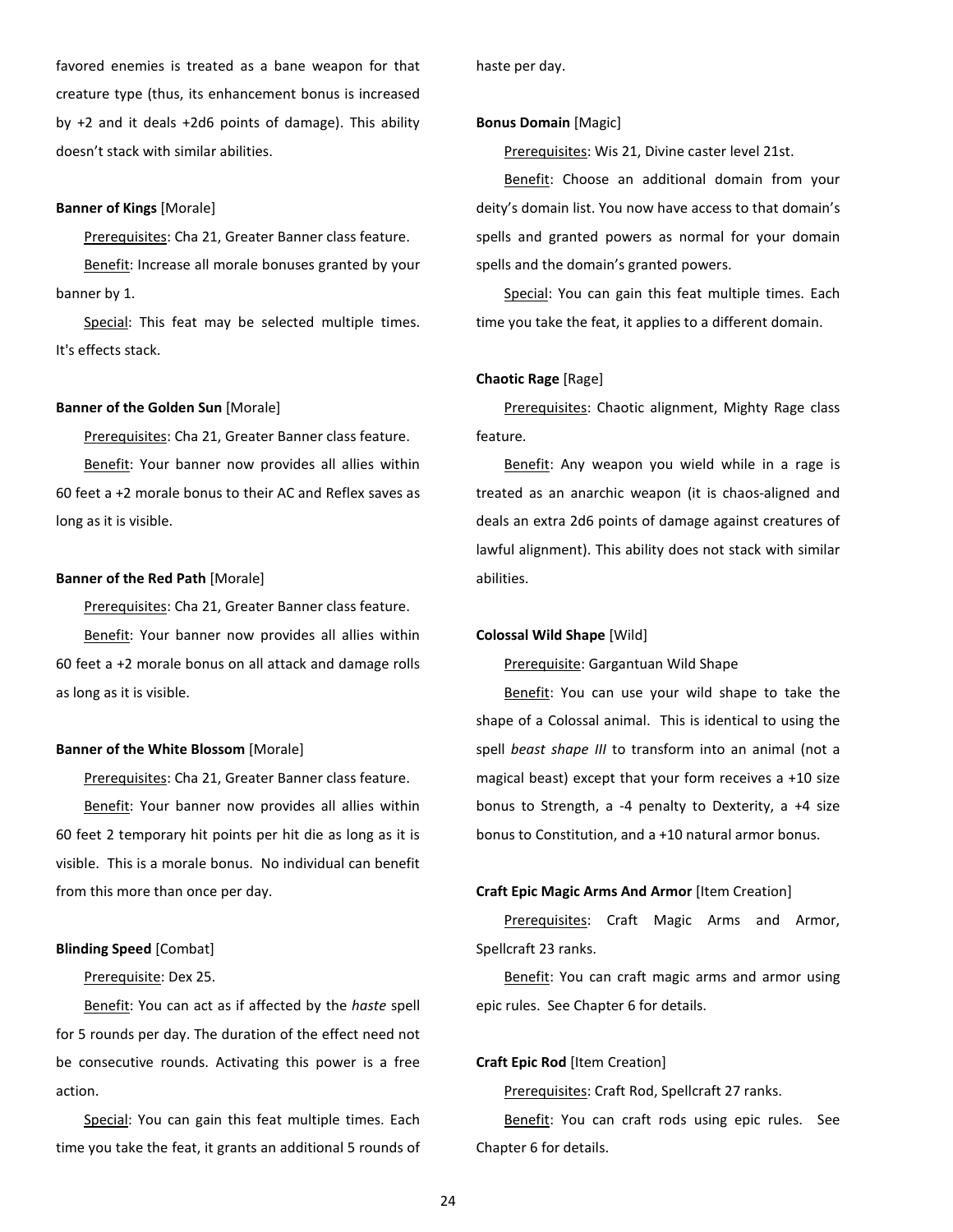# **Craft Epic Staff** [Item Creation]

Prerequisites: Craft Staff, Spellcraft 30 ranks.

Benefit: You can craft staffs using epic rules. See Chapter 6 for details.

#### **Craft Epic Wondrous Item** [Item Creation]

Prerequisites: Craft Wondrous Item, Spellcraft 21 ranks.

Benefit: You can craft wondrous items using epic rules. See Chapter 6 for details.

#### **Damage Reduction** [Combat]

Prerequisite: Con 21.

Benefit: You gain damage reduction 3/-. This does not stack with damage reduction granted by magic items or nonpermanent magical effects, but it does stack with any damage reduction granted by permanent magical effects, class features, or this feat itself.

Special: You can gain this feat multiple times. Each time you gain the feat, your damage reduction increases by 3.

#### **Deafening Song** [Morale]

Prerequisites: Perform 21 ranks, Bardic Performance class feature.

Benefit: You can use song or poetics to temporarily deafen all enemies within a 30-foot burst centered on you. A successful Fortitude save (DC 10 + 1/2 your class level + the your Charisma modifier) negates the effect. The deafening effect lasts for as long as you continue the deafening song. You can choose to exclude as many characters as you wish from this effect. Rounds spent producing the deafening song count against the bard's bardic performance limit.

#### **Death Of Enemies** [Combat]

Prerequisites: Bane of Enemies, Survival 27 ranks Benefit: Any time you threaten a critical hit against one of your favored enemies, you automatically confirm.

Special: Creatures immune to critical hits can't be affected by this feat.

# **Devastating Critical** [Combat]

Prerequisites: Str 25, Great Cleave, Overwhelming Critical (chosen weapon).

Benefit: Choose one weapon for which you have Improved Critical, Overwhelming Critical, and Weapon Focus. When attempting to cleave with this weapon, if you succeed on a critical against the initial target, you automatically threaten critical strikes against all other cleave targets within reach.

Special: You can gain this feat multiple times. Its effects do not stack. Each time you take the feat, it applies to a different type of weapon.

# **Dexterous Fortitude** [General]

#### Prerequisites: Dex 25

Benefit: Once per round, when targeted by an effect that requires a Fortitude saving throw, you may make a Reflex save instead to avoid the effect. Evasion and Improved Evasion do not apply to this save.

#### **Dexterous Will** [General]

#### Prerequisites: Dex 25

Benefit: Once per round, when targeted by an effect that requires a Will saving throw, you may make a Reflex save instead to avoid the effect. Evasion and Improved Evasion do not apply to this save.

# **Dire Charge** [Combat]

Prerequisite: Improved Initiative.

Benefit: If you charge a foe during the first round of combat (or the surprise round, if you are allowed to act in it), you can make a full attack against the opponent charged.

#### **Distant Shot** [Combat]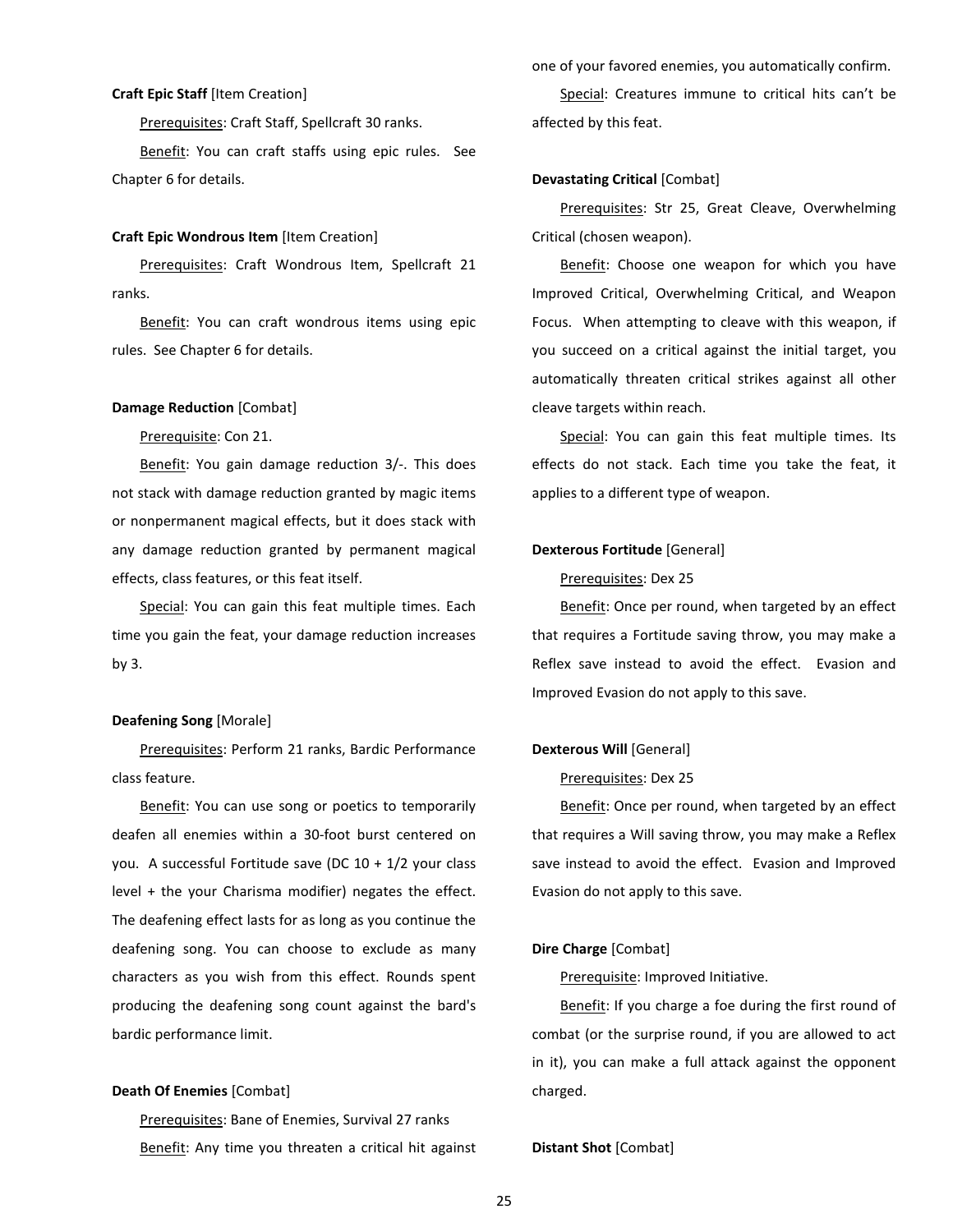Prerequisites: Dex 25, Far Shot, Perception 17 ranks. Benefit: You may throw or fire a ranged weapon at any target within line of sight, with no penalty for range.

#### **Dragon Wild Shape** [Wild]

Prerequisites: Wis 30, Knowledge [Nature] 25 ranks, Wild Shape at will class feature.

Benefit: You may use wild shape to change into a metallic or chromatic dragon. This is identical to the spell *form of the dragon III*.

#### **Efficient Item Creation** [Item Creation]

Prerequisites: Item creation feat to be selected, Spellcraft 21 ranks.

Benefit: Select an item creation feat. Creating a magic item using that feat requires an amount of spell power equal to the item's base cost / 500.

Special: You can gain this feat multiple times. Its effects do not stack. Each time you take the feat, it applies to a different item creation feat.

Note: These rules are written using a modified magic item creation system, the rules of which can be found here: www.jessesdnd.com/faengleis/mechanics/crafting.

#### **Energy Resistance** [Combat]

Benefit: Choose a type of elemental energy: acid, cold, electricity, fire, or sonic. You gain resistance 10 to that type of energy, or your existing resistance to that type of energy increases by 10. This feat does not stack with energy resistance granted by magic items or nonpermanent magical effects.

Special: You can gain this feat multiple times. If the same type of energy is chosen, the effects stack.

### **Enhance Spell** [Metamagic]

Prerequisite: Maximize Spell.

Benefit: The damage dice for spells you cast increase by one step (i.e., d6s become d8s, d8s become 2d6s, etc.). An enhanced spell uses up a spell slot four levels higher

than the spell's actual level. This feat has no effect on spells that don't specifically deal damage.

Special: You may apply this feat multiple times to a spell. Each time you apply this feat, the damage die increase by another step and the enhanced spell takes up a spell slot an additional four levels higher.

## **Epic Dodge** [Combat]

Prerequisites: Dex 25, Dodge, Tumble 27 ranks, Improved Evasion class feature.

Benefit: Once per round, when struck by an attack from an opponent, you may automatically avoid all damage from the attack.

#### **Epic Endurance** [General]

Prerequisites: Con 25, Endurance.

Benefit: Whenever you perform a task to which your Endurance bonus applies, you get an additional +10 bonus on the check. Additionally, you may sleep in heavy armor without becoming fatigued.

#### **Epic Extracts** [Alchemical]

Prerequisite: Int 25, Craft [Alchemy] 21 ranks.

Benefit: You gain access to the most potent extracts an Alchemist can brew. You add the 7th-level extracts to your list:

7th level: *Elemental body IV, form of the dragon II, greater age resistance, greater arcane sight, greater polymorph, greater restoration, ice body, mass fly, plant shape III, regenerate, simulacrum, spell turning, statue*

8th level: *clone, demand, discern location, form of the dragon III, frightful aspect, giant shape II, greater spell immunity, iron body, mind blank, moment of prescience, protection from spells, seamantle, undead anatomy IV*

9th level: *Communal mind blank, fiery body, foresight, overwhelming presence, ride the lightning, shapechange, time stop*

These extracts follow all the rules of regular extracts,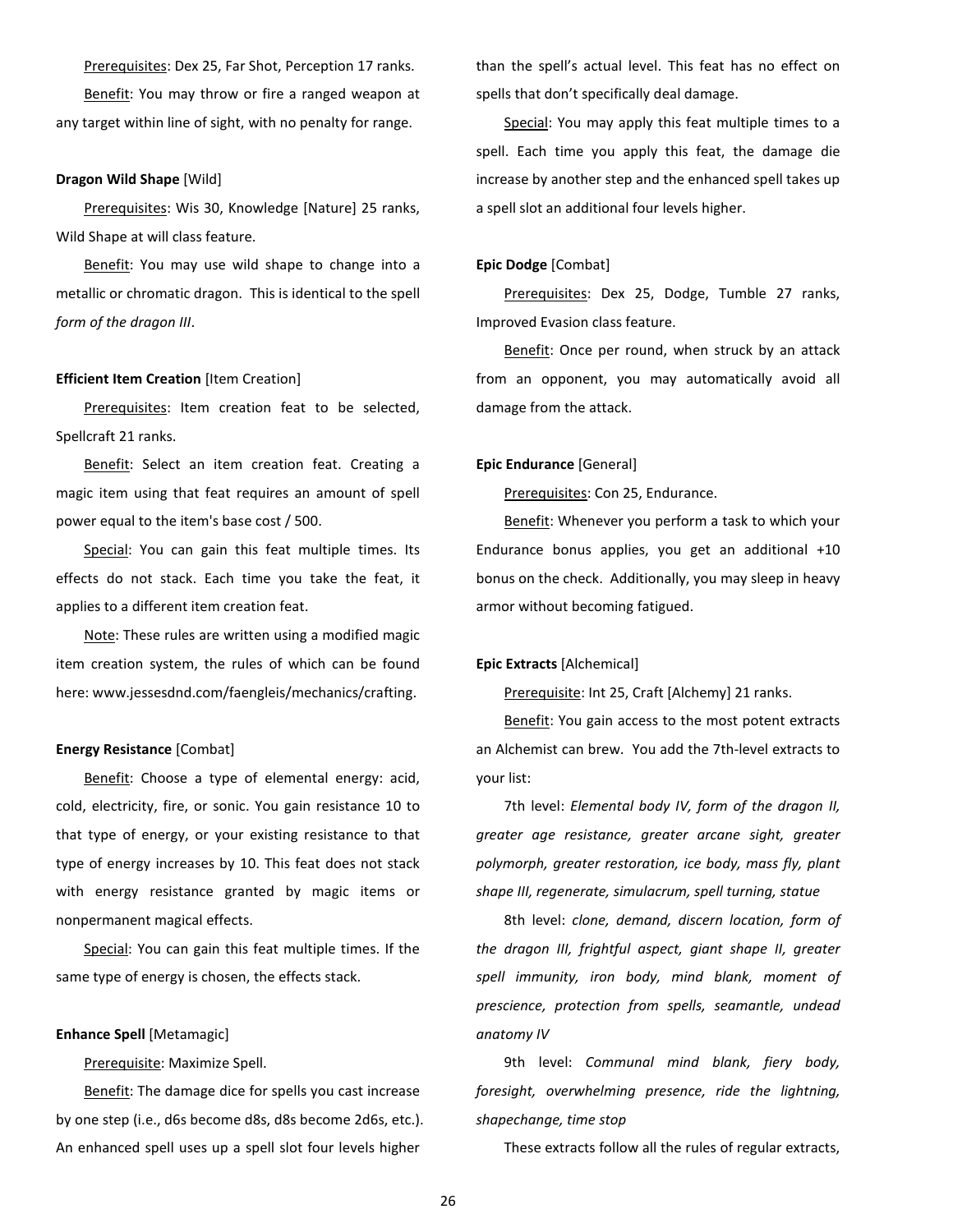except for their higher levels (which also determine their DCs). You do not automatically get the ability to brew extracts of a higher extract level than you have access to.

Special: This feat can be taken up to three times. The second time, add the 8th-level extracts to your list. The third and final time, add the 9th-level extracts to your list.

#### **Epic Fortitude** [General]

Benefit: You gain a +4 bonus on all Fortitude saving throws.

### **Epic Inspiration** [Morale]

Prerequisites: Cha 25, Perform 27 ranks, Bardic Performance class feature.

Benefit: All competence bonuses, dodge bonuses, and morale bonuses granted by your Bardic Performance abilities increase by +1. If you have the inspire greatness Bardic Performance ability, it grants one additional bonus HD.

Special: You can gain this feat multiple times. Its effects stack.

#### **Epic Leadership** [General]

Prerequisites: Cha 25, Leadership, Leadership score 25.

Benefit: You attract a cohort and followers as shown in Table 5-2: Epic Leadership. In all other ways Epic Leadership functions as the Leadership feat.

#### **Epic Mutagen** [Alchemical]

Prerequisite: Craft [Alchemy] 25 ranks, True Mutagen grand alchemist discovery.

Benefit: You mutagen now grants a +10 natural armor bonus and a +10 alchemical bonus to Strength, Dexterity, and Constitution. The alchemist takes a -2 penalty to his Intelligence, Wisdom, and Charisma as long as the mutagen persists.

# **Epic Prowess** [Combat]

Benefit: Gain a +1 bonus on all attacks.

Special: You can gain this feat multiple times. Its effects stack.

## **Epic Reflexes** [General]

Benefit: You gain a +4 bonus on all Reflex saving throws.

# **Epic Reputation** [Skill]

Benefit: You gain a +6 bonus on Bluff, Diplomacy, Intimidate, and Perform checks.

#### **Epic Skill Focus** [Skill]

Prerequisite: 20 ranks in the skill selected.

Benefit: You gain a +12 bonus on all skill checks with that skill.

Special: You can gain this feat multiple times. Its effects do not stack. Each time you take the feat, it applies to a different skill.

#### **Epic Speed** [General]

Prerequisites: Dex 21, Run.

Benefit: Your speed increases by 30 feet. This benefit does not stack with increased speed granted by magic items or nonpermanent magical effects.

Special: This feat only functions when you are wearing medium armor, light armor, or no armor.

# **Epic Spell Focus** [Magic]

Prerequisites: Greater Spell Focus in the school to be selected, caster level 23rd.

Benefit: Add +1 to the Difficulty Class for all saving throws against spells from the school of magic you select to focus on. This stacks with the bonuses from Spell Focus and Greater Spell Focus.

Special: You can gain this feat multiple times. Its effects do not stack. Each time you take the feat, it applies to a different school of magic.

27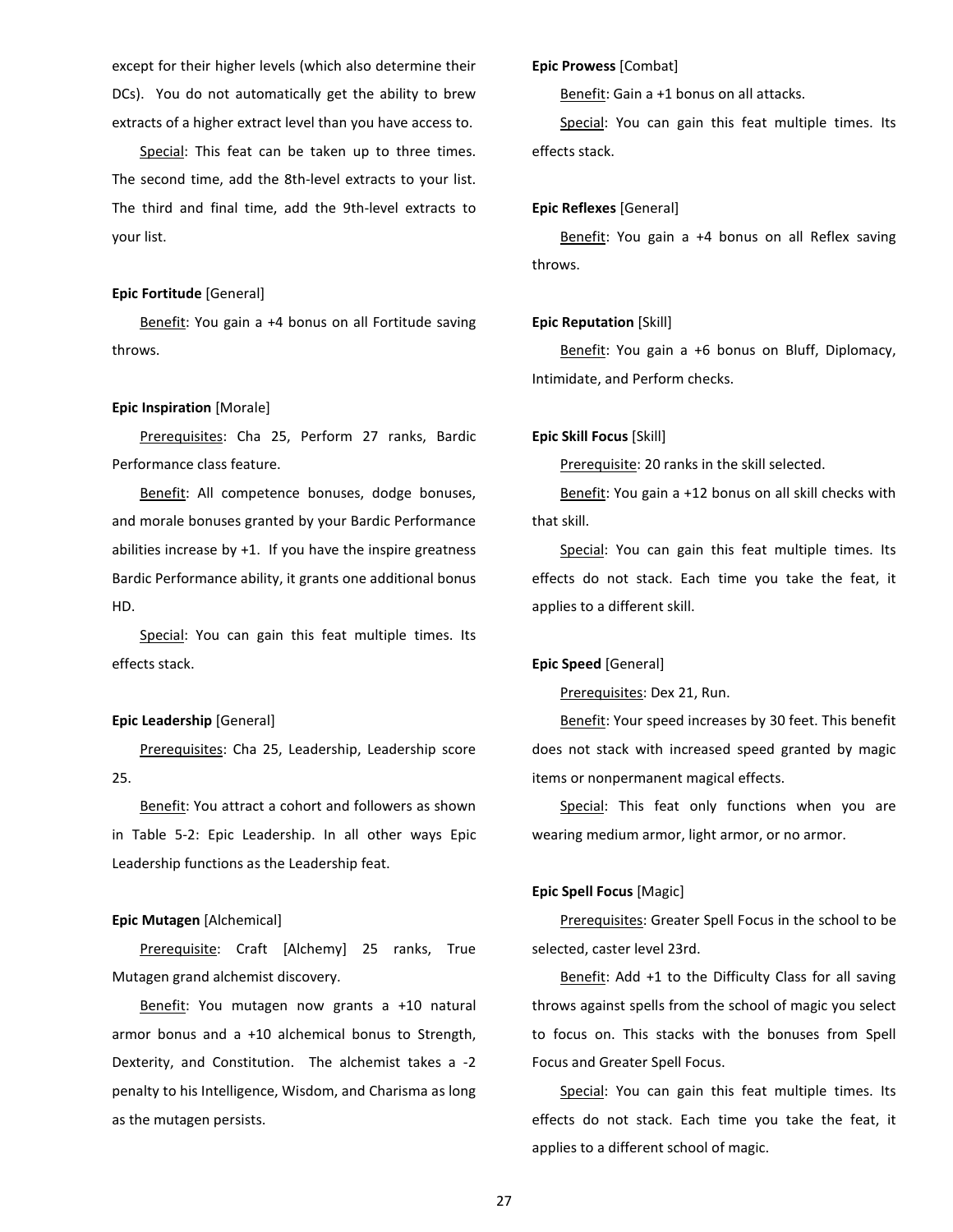# **Epic Spell Penetration** [Magic]

Prerequisites: Greater Spell Penetration

Benefit: You get a +2 bonus on caster level checks to beat a creature's spell resistance. This stacks with the bonuses from Spell Penetration and Greater Spell Penetration.

# **Epic Toughness** [General]

Benefit: You gain +30 hit points.

Special: You can gain this feat multiple times. Its effects stack.

# **Epic Trapfinding** [Skill]

Prerequisites: Perception 22 ranks, Trapfinding class feature.

Benefit: If you pass within 5 feet of a trap, you are entitled to a Perception check to notice it as if you were actively looking for it.

#### **Epic Weapon Focus** [Combat]

Prerequisite: Greater Weapon Focus in the chosen weapon.

Benefit: Add a +2 bonus to all attack rolls you make using the selected weapon.

Special: You can gain this feat multiple times. Its effects do not stack. Each time you take the feat it applies to a different type of weapon.

# **Epic Weapon Specialization** [Combat]

Prerequisites: Epic Weapon Focus in the chosen weapon, Greater Weapon Specialization in the chosen weapon.

Benefit: Add +4 to all damage you deal using the selected weapon.

Special: You can gain this feat multiple times. Its effects do not stack. Each time you take the feat, it applies to a different type of weapon.

Benefit: You gain a +4 bonus on all Will saving throws.

#### **Exceptional Deflection** [Combat]

**Epic Will** [General]

Prerequisites: Dex 21, Wis 19, Deflect Arrows, Improved Unarmed Strike.

Benefit: You can deflect any ranged attacks (including spells that require ranged touch attacks) as if they were arrows.

# **Extended Life Span** [General]

Benefit: Add one-half the maximum result of your race's maximum age modifier to your normal middle age, old, and venerable age categories. Calculate your maximum age using the new venerable number. This feat can't lower your current age category.

Special: You can gain this feat multiple times. Its effects stack.

#### **Extract Bomb** [Alchemical]

Prerequisite: Craft [Alchemy] 27 ranks, Bomb 10d6 class feature, Infusion alchemist discovery.

Benefit: Rather than inflicting damage, you can craft bombs that affect all targets as if they had just imbibed one of your extracts. Doing so requires you expend one of your daily uses of said extract (or an empty slot of the same spell level or higher) for every affected target. You do not have to have the extract brewed before-hand, but if you do using the extract bomb renders the prepared extract inert. If you do not have enough uses of the extract for all targets, determine the affected targets randomly. Extract bombs do not stack with other nonstacking bomb discoveries.

# **Familiar Spell** [Magic]

Prerequisite: Int 25 (if your spellcasting is controlled by Intelligence) or Cha 25 (if your spellcasting is controlled by Charisma).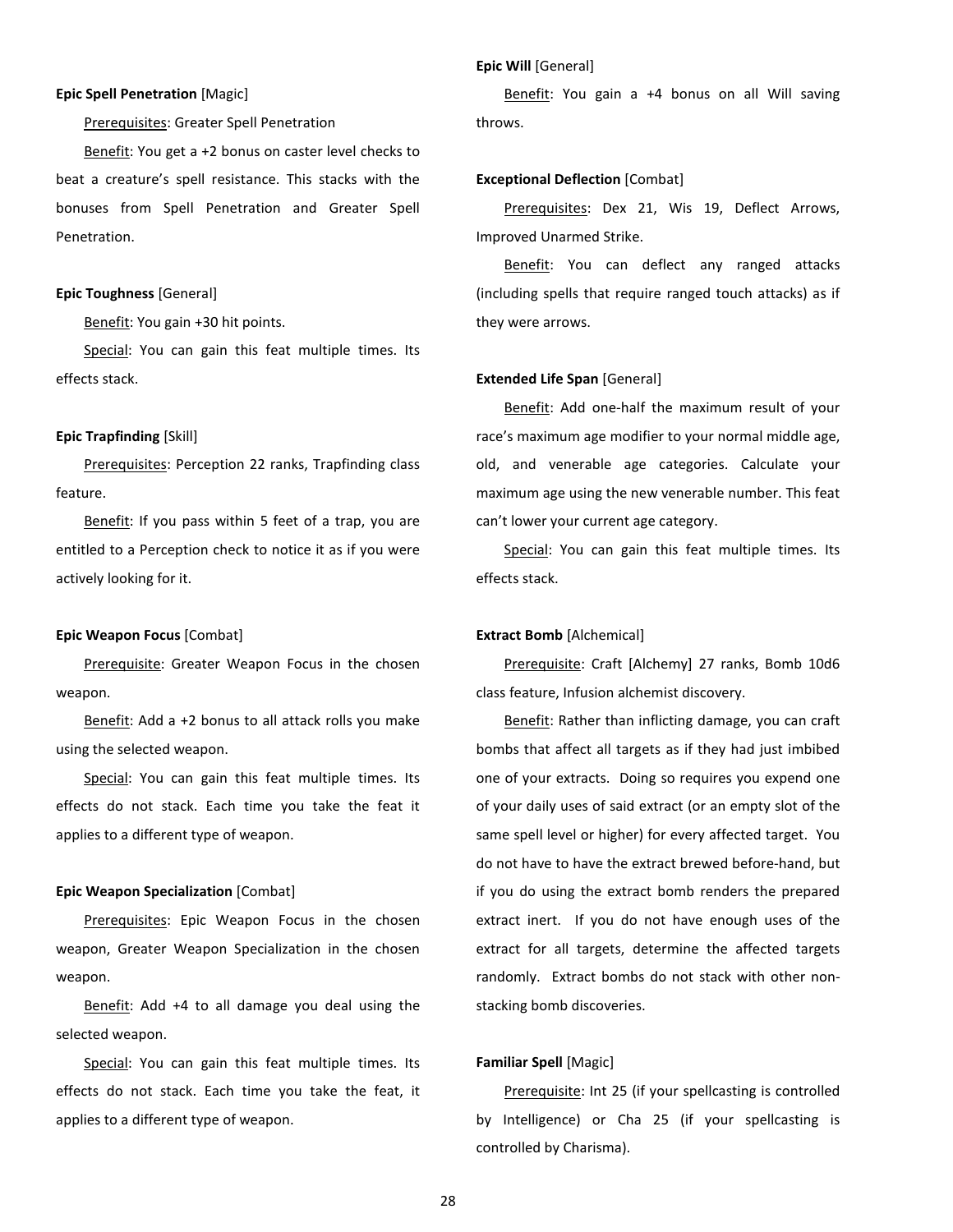Benefit: Choose one arcane spell you know of 8th level or lower. Your familiar can now use this spell once per day as a spell-like ability, at a caster level equal to your caster level. Your cannot bestow a spell to your familiar if the spell normally has a material component cost of more than 1 gold.

Special: You can gain this feat multiple times. Each time you take the feat, you can give your familiar a different spell-like ability or another daily use of the same spell-like ability.

#### **Fast Healing** [Combat]

# Prerequisite: Con 25.

Benefit: You gain fast healing 3, or your existing fast healing increases by 3. This feat does not stack with fast healing granted by magic items or nonpermanent magical effects.

Special: You can gain this feat multiple times. Its effects stack.

# **Fine Wild Shape** [Wild]

Prerequisite: Wild Shape at will class feature.

Benefit: You can use your wild shape to take the shape of a Fine animal. This is identical to using the spell *beast shape III* to transform into an animal (not a magical beast) except that your form receives a +12 size bonus to Dexterity, a -6 penalty to Strength, and no natural armor bonus.

# **Flesh or Bones** [Channeling]

Prerequisites: Wis 23, ability to channel energy

Benefit: When you channel energy--regardless of positive or negative--you can affect both the living and undead with the same burst, healing one and harming the other simultaneously depending on the type of energy you are capable of channeling.

# **Forge Epic Ring** [Item Creation]

Prerequisites: Forge Ring, Spellcraft 30 ranks.

Benefit: You can forge magic rings using epic rules. See Chapter 6 for details.

# **Gargantuan Wild Shape** [Wild]

Prerequisite: Wild Shape at will class feature.

Benefit: You can use your wild shape to take the shape of a Gargantuan animal. This is identical using to the spell *beast shape III* to transform into an animal (not a magical beast) except that your form receives a +8 size bonus to Strength, a -4 penalty to Dexterity, a +4 size bonus to Constitution, and a +8 natural armor bonus.

### **Great Charisma** [General]

Benefit: Your Charisma increases by 1 point.

Special: You can gain this feat multiple times. Its effects stack.

#### **Great Constitution** [General]

Benefit: Your Constitution increases by 1 point.

Special: You can gain this feat multiple times. Its effects stack.

# **Great Dexterity** [General]

Benefit: Your Dexterity increases by 1 point.

Special: You can gain this feat multiple times. Its effects stack.

#### **Great Intelligence** [General]

Benefit: Your Intelligence increases by 1 point.

Special: You can gain this feat multiple times. Its effects stack.

#### **Great Smiting** [Combat]

Prerequisites: Cha 25, Smite ability (from class feature or domain granted power).

Benefit: Whenever you make a successful smite attack, add twice the appropriate level to damage (rather than just your level).

Special: You may select this feat multiple times. Its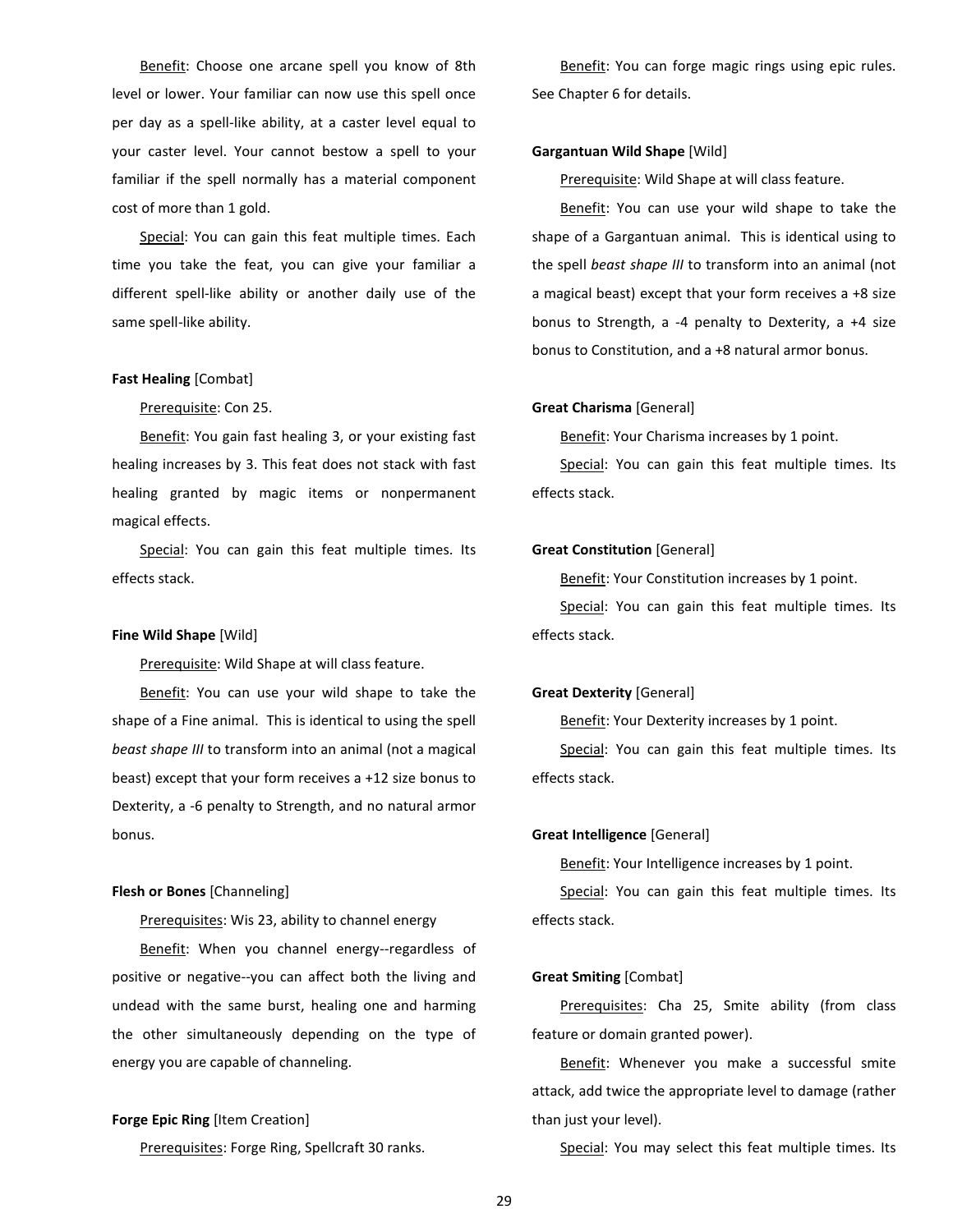effects stack. Remember that two doublings equals a tripling, and so forth.

# **Great Strength** [General]

Benefit: Your Strength increases by 1 point.

Special: You can gain this feat multiple times. Its effects stack.

#### **Great Wisdom** [General]

Benefit: Your Wisdom increases by 1 point.

Special: You can gain this feat multiple times. Its effects stack.

#### **Group Inspiration** [Morale]

Prerequisite: Perform 27 ranks, Bardic Performance class feature.

Benefit: The number of allies you can affect with your *inspire competence* or *inspire greatness* Bardic Performance ability doubles. When inspiring competence in multiple allies, you can choose different skills to inspire for different allies.

Special: You can gain this feat multiple times. Its effects stack. Remember that two doublings equals a tripling, and so forth.

#### **Hindering Song** [Morale]

Prerequisite: Deafening Song, Perform 24 ranks

Benefit: You can use song or poetics to hinder enemy spellcasters within a 30-foot spread centered on you. To successfully cast a spell within this area, a spellcaster must make a Concentration check as if he or she were casting defensively, and all such checks have a penalty equal to half your level. You can choose to exclude as many characters as you wish from this effect. Every round that you sustain your hindering song uses two rounds of your Bardic Performance ability.

# **Holy Strike** [Combat]

Prerequisites: Smite Evil class feature, any good

alignment.

Benefit: Any weapon you wield is treated as a holy weapon (is good-aligned and deals an extra 2d6 points of damage against creatures of evil alignment). If the weapon already has an alignment, this feat has no effect on the weapon.

#### **Ignore Material Components** [Magic]

Prerequisites: Eschew Materials, Spellcraft 23 ranks, caster level 21st.

Benefit: You may cast spells without any material components. This feat does not affect the need for a focus or divine focus.

# **Improved Alignment-Based Casting** [Magic]

Prerequisites: Access to domain of Chaos, Evil, Good, or Law, alignment must match domain chosen, Divine caster level 21st.

Benefit: Select an alignment-based domain--Chaos, Evil, Good, or Law--to which you have access. You cast spells with that alignment descriptor at +3 caster level.

Special: This benefit overrides (does not stack with) the granted powers of the Chaos, Evil, Good, and Law domains. You may select this feat multiple times. Its effects do not stack. Each time you take the feat, it applies to a different alignment-based domain to which you have access.

# **Improved Aura Of Courage** [Morale]

Prerequisite: Cha 25, Aura of Courage class feature.

Benefit: Your aura of courage grants a +8 morale bonus on saving throws against fear effects.

#### **Improved Bomb** [Alchemical]

Prerequisite: Bomb 8d6.

Benefit: Add +1d6 to your bomb damage.

Special: You can gain this feat multiple times. Its effects stack.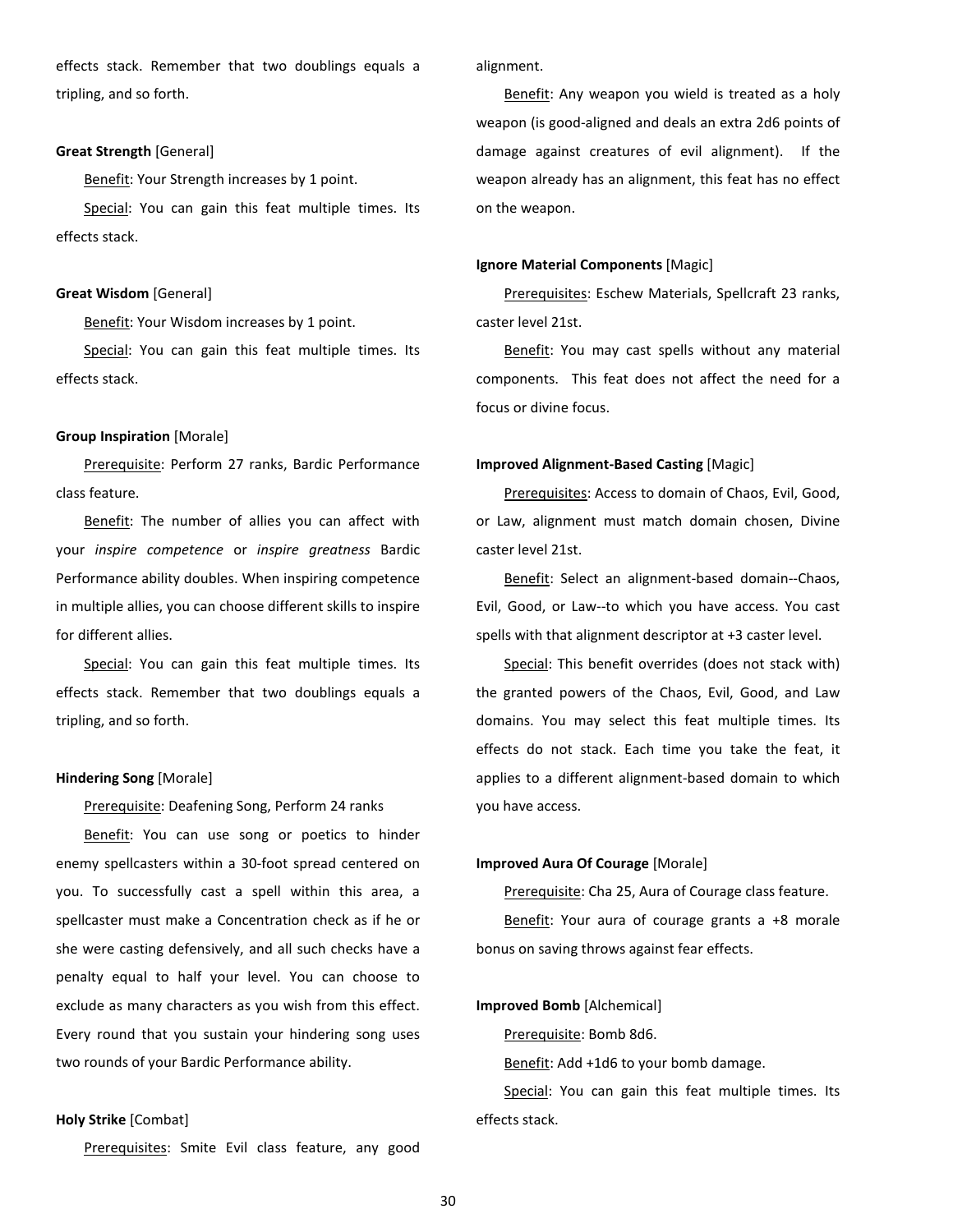#### **Improved Combat Casting** [Magic]

Prerequisites: Combat Casting, caster level 22<sup>nd</sup>. Benefit: You don't incur attacks of opportunity for casting spells when threatened.

## **Improved Combat Reflexes** [Combat]

Prerequisites: Dex 21, Combat Reflexes.

Benefit: There is no limit to the number of attacks of opportunity you can make in one round. You still cannot make more than one attack of opportunity for a given opportunity.

#### **Improved Darkvision** [General]

Prerequisite: Darkvision.

Benefit: The range of your darkvision doubles. This feat does not stack with darkvision granted by magic items or nonpermanent magical effects.

Special: You can gain this feat multiple times. Its effects stack. Remember that two doublings equals a tripling, and so on.

#### **Improved Elemental Wild Shape** [Wild]

Prerequisites: Wis 25, Wild Shape at will class feature.

Benefit: Your ability to wild shape into an elemental is expanded to include ice, lightning, magma, and mud elementals of any size that you can take when using wild shape to become an animal. This ability is identical to using the relevant *elemental body* spell (*I, II, III,* or *IV*), except you gain the following abilities:

*Ice Elemental*: Use the same ability bonuses as an earth elemental of the same size. You gain darkvision 60 feet, cold resistance 20, and the Ice Glide, Icewalking, and Snow Vision abilities. You gain the Numbing Cold ability based on your size.

*Lightning Elemental*: Use the same ability score bonuses as an air elemental of the same size. You gain darkvision 60 feet, lightning resistance 20, and the Metal Mastery and Spark Leap abilities. Small, medium, and large lightning elementals gain a fly speed of 60 feet (perfect); this increases to 120 feet (perfect) for huge elementals.

*Magma Elemental*: Use the same ability score bonuses as a fire elemental of the same size. You gain darkvision 60 feet, fire resistance 20, and the Earth Glide and Lava Puddle abilities. You also gain the fire elemental's Burn ability based on your size, but with a -2 to the DC.

*Mud Elemental*: Use the same ability score bonuses as a water elemental of the same size. You gain darkvision 60 feet and the Earth Glide and Entrap abilities.

#### **Improved Favored Enemy** [Combat]

Prerequisite: Five or more favored enemies.

Benefit: Add +1 to the bonus on Bluff, Knowledge, Perception, Sense Motive, and Survival checks and +2 on damage rolls against all your favored enemies.

Special: You can gain this feat multiple times. Its effects stack.

#### **Improved Heighten Spell** [Metamagic]

Prerequisites: Heighten Spell, Spellcraft 17 ranks.

Benefit: As Heighten Spell, but there is no limit to the level to which you can heighten the spell.

# **Improved** *Ki* **Strike** [*Ki*]

Prerequisites: Wis 21, *Ki* pool (adamantine) class feature.

Benefit: Your *ki* strikes are treated as epic magic weapons for the purposes of damage reduction.

#### **Improved Low-Light Vision** [General]

Prerequisite: Low-light vision.

Benefit: The range of your low-light vision doubles. This feat does not stack with low-light vision granted by magic items or nonpermanent magical effects.

Special: You can gain this feat multiple times. Its effects stack. Remember that two doublings equals a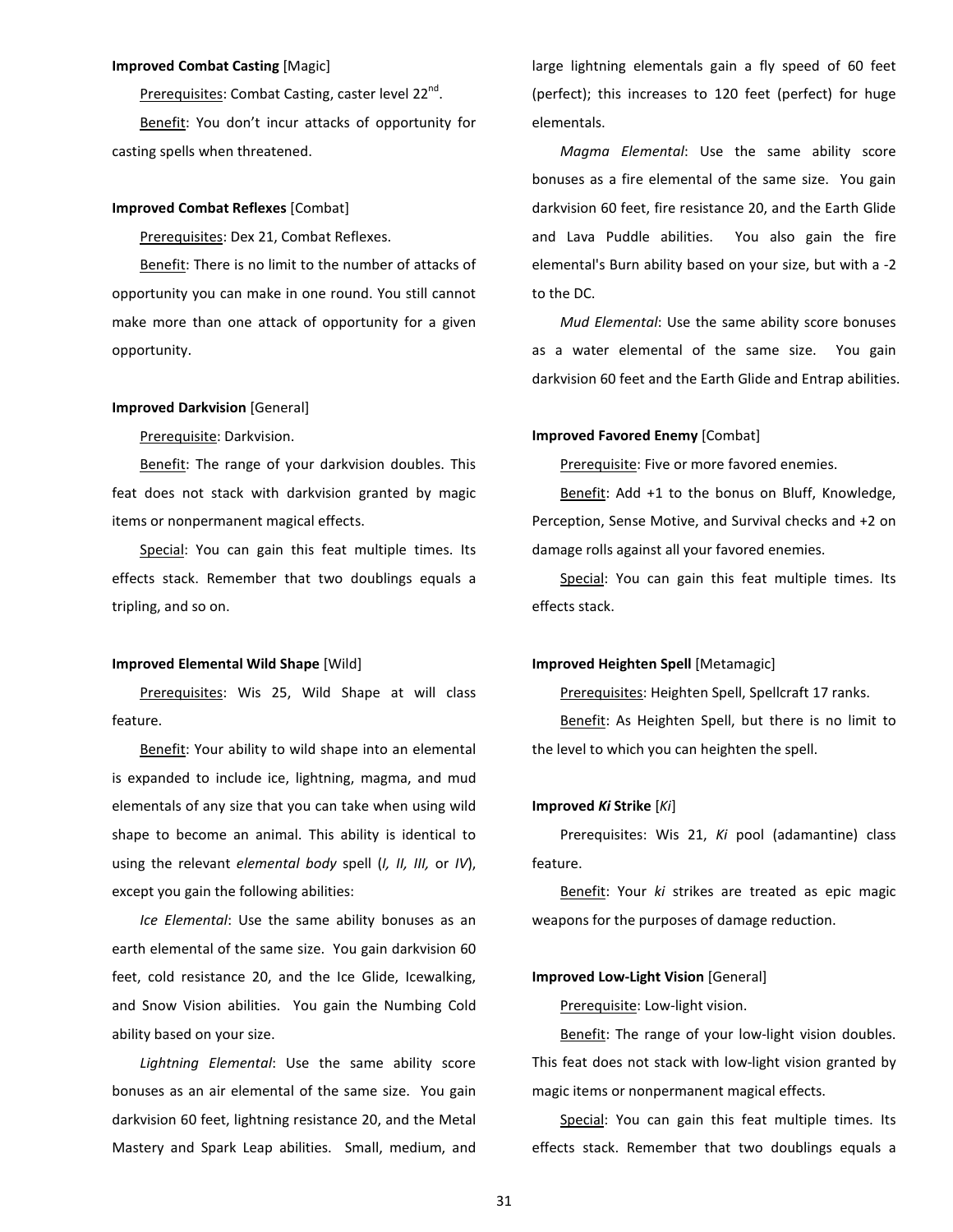#### **Improved Manyshot** [Combat]

Prerequisites: Dex 19, attack bonus +21, Many-shot Benefits: As Manyshot, but the number of arrows you can fire is limited only by your attack bonus (the combination of your base attack bonus and epic attack bonus). With a full attack action, you can fire two arrows with every attack instead of only with the first.

Special: Regardless of the number of arrows you fire, you only apply precision-based damage (such as sneak attack damage or the ranger's favored enemy bonus) once. If you score a critical hit, only one of the arrows deals critical damage (your choice); all others deal normal damage.

#### **Improved Metamagic** {Magic]

Prerequisites: Four metamagic feats, Spellcraft 24 ranks.

Benefit: The spell slot modifier of all your metamagic feats is reduced by one level, to a minimum of +1. This feat has no effect on metamagic feats whose spell slot modifier is +1 or less.

Special: You can gain this feat multiple times. The effects stack, though you can't reduce any metamagic feat's spell slot modifier to less than +1.

#### **Improved Sneak Attack** [Combat]

Prerequisite: Sneak attack +8d6.

Benefit: Add +1d6 to your sneak attack damage.

Special: You can gain this feat multiple times. Its effects stack.

#### **Improved Spell Capacity** [Magic]

#### Prerequisite: Caster level 21.

Benefit: When you select this feat, you gain a number of slots for new Spells per Day equal to your current maximum spell level. You can distribute these slots however you wish, but it costs a number slots equal to the spell level to gain an additional spell per day of a given level.

For example, a  $21^{st}$ -level wizard is able to cast spells of up to  $10^{th}$  level. Upon selecting this feat, she gains 10 slots to distribute. She could select 1 additional  $10^{th}$ level spell per day or 2  $5<sup>th</sup>$ -level spells or a  $9<sup>th</sup>$ -level spell and a 1<sup>st</sup>-level spell. She could even select 10 additional 1<sup>st</sup>-level spells per day, if she wished; any combination so long as the total spell level is equal to or less than their current maximum spell level.

You cannot save spell slots; any not assigned at the time the feat is chosen are lost. Once assigned, the slots cannot be reassigned.

Special: You can gain this feat multiple times.

#### **Improved Spell Resistance** [General]

Prerequisite: Must have spell resistance from a feat, class feature, or other permanent effect.

Benefit: Your spell resistance increases by +2.

Special: You can gain this feat multiple times. Its effects stack.

#### **Improved Stunning Fist** [Combat]

Prerequisite: Dex 19, Wis 19, Improved Unarmed Strike, Stunning Fist.

Benefit: Add +2 to the DC of your stunning attack.

Special: You can gain this feat multiple times. Its effects stack.

#### **Improved Whirlwind Attack** [Combat]

Prerequisites: Int 13, Dex 23, Whirlwind Attack.

Benefit: Your Whirlwind Attack is now only a standard action, instead of a full attack action. Additionally, you may take one 5-foot adjustment during the action, though you can still only strike an individual creature once per attack.

# **Incite Rage** [Rage]

Prerequisites: Cha 25, Mighty Rage class feature.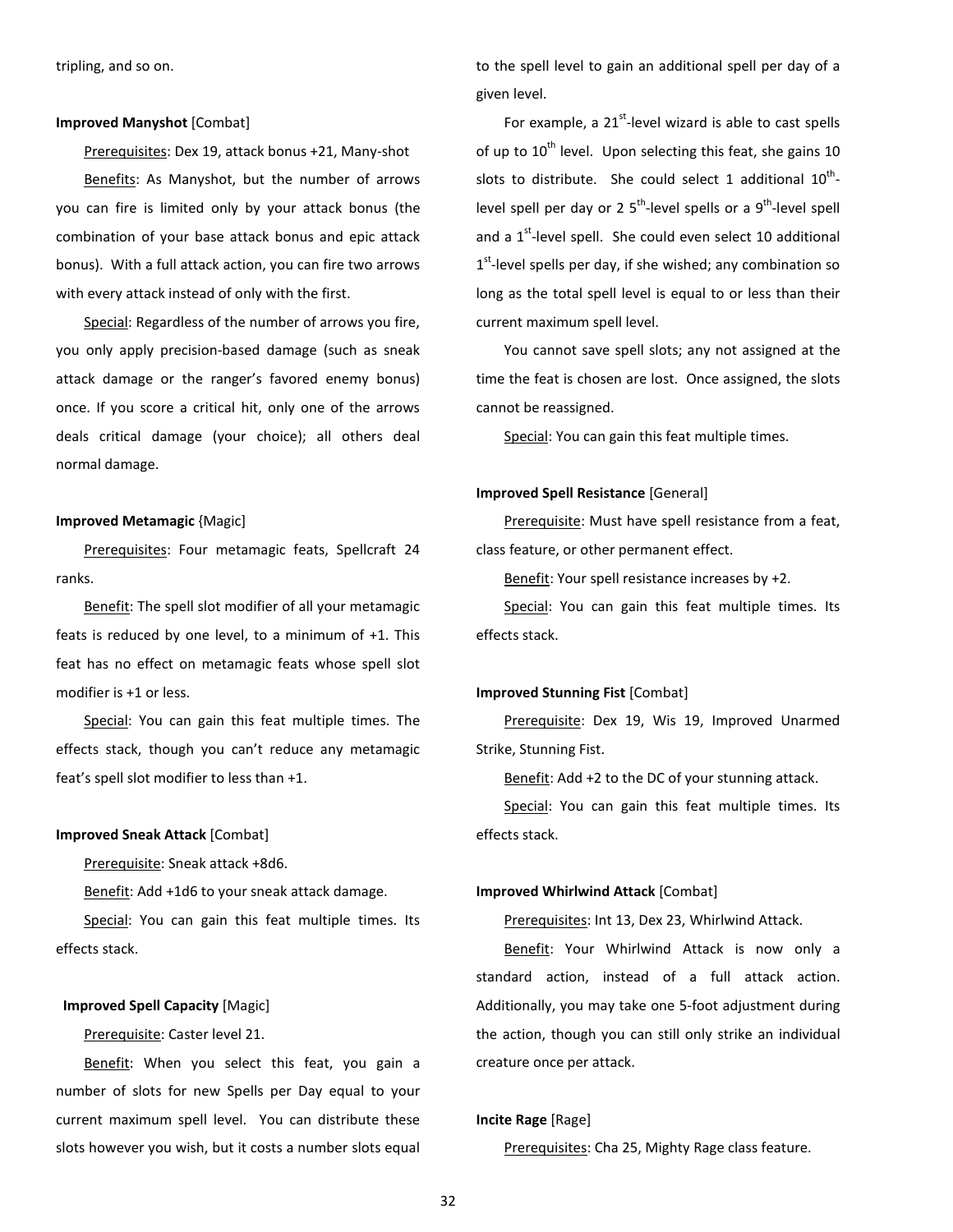Benefit: When you enter a rage, you can incite a barbarian rage in any or all willing allies within 60 feet. Any ally who doesn't wish to become enraged is unaffected. The ally gains +4 to Strength, +4 to Constitution, and a +2 morale bonus on Will saves, but takes a -2 penalty to AC, for as long as you remain raging. The rage of affected allies lasts a number of rounds equal to 3 + their Constitution modifier, regardless of whether they remain within 60 feet of you. This is otherwise identical with normal barbarian rage (including the fatigue at its end).

Special: This is a mind-affecting effect.

# **Indomitable Challenge** [Combat]

Prerequisites: Demanding Challenge class feature.

Benefit: You are immune to the effects of fatigue and exhaustion as long as you have an active challenge issued.

# **Infinite Deflection** [Combat]

Prerequisites: Dex 25, Combat Reflexes, Deflect Arrows

Benefit: You may spend attacks of opportunity granted by Combat Reflexes to deflect additional arrows as per the Deflect Arrows feat.

# **Inspire Excellence** [Morale]

Prerequisite: Perform 30 ranks, Bardic Performance class feature.

Benefit: You can use song or poetics to grant a bonus to one ability score to your allies. To be affected, an ally must hear you sing for 1 full round. Each ally to be inspired gains a +4 competence bonus to the same ability score, which you must choose before you begin inspiring. Inspire excellence is a supernatural, mind-affecting ability. Every round that you sustain your hindering song uses two rounds of your Bardic Performance ability.

Prerequisites: Str 23, Wis 23, Improved Critical (unarmed strike), Stunning Fist, *Ki* Pool (Adamantine) class feature.

Benefit: Your unarmed strike has a critical threat range of 18-20, a critical multiplier of x3, and deals slashing damage (at your option any attack can deal bludgeoning damage, but cannot then take advantage of the enhanced threat range or multiplier). This ability doesn't stack with other abilities that expand your unarmed strike's threat range.

# *Ki* **Channel** [*Ki*]

Prerequisite: Wis 24, Heal 22 ranks, *Ki* Pool (Adamantine) class feature.

Benefit: You gain the ability to Channel Positive Energy as a cleric equal to your monk level - 8 by spending 6 *ki* points. You can increase your virtual cleric level by 2 for every additional 2 *ki* points you spend, to a maximum equal to your monk level. You can only use this energy to heal living creatures, not harm undead.

Special: This ability allows you to qualify for Channeling Feats except those that allow you to channel additional times per day (such as Extra Channel) or require you to channel negative energy.

#### **Lasting Inspiration** [Morale]

Prerequisite: Perform 22 ranks, Bardic Performance class feature.

Benefit: The effects of *inspire courage, inspire competence, dirge of doom, inspire greatness, frightening tune,* and *inspire heroics* last for ten rounds after you stop performing. No creature can have more than one performance by the same bard affecting them at one time; any new performances replace the old one.

# **Legendary Climber** [Skill]

Prerequisites: Dex 21, Balance 12 ranks, Climb 21 ranks.

**Keen Strike** {*Ki*]

Benefit: You can climb up to twice at your base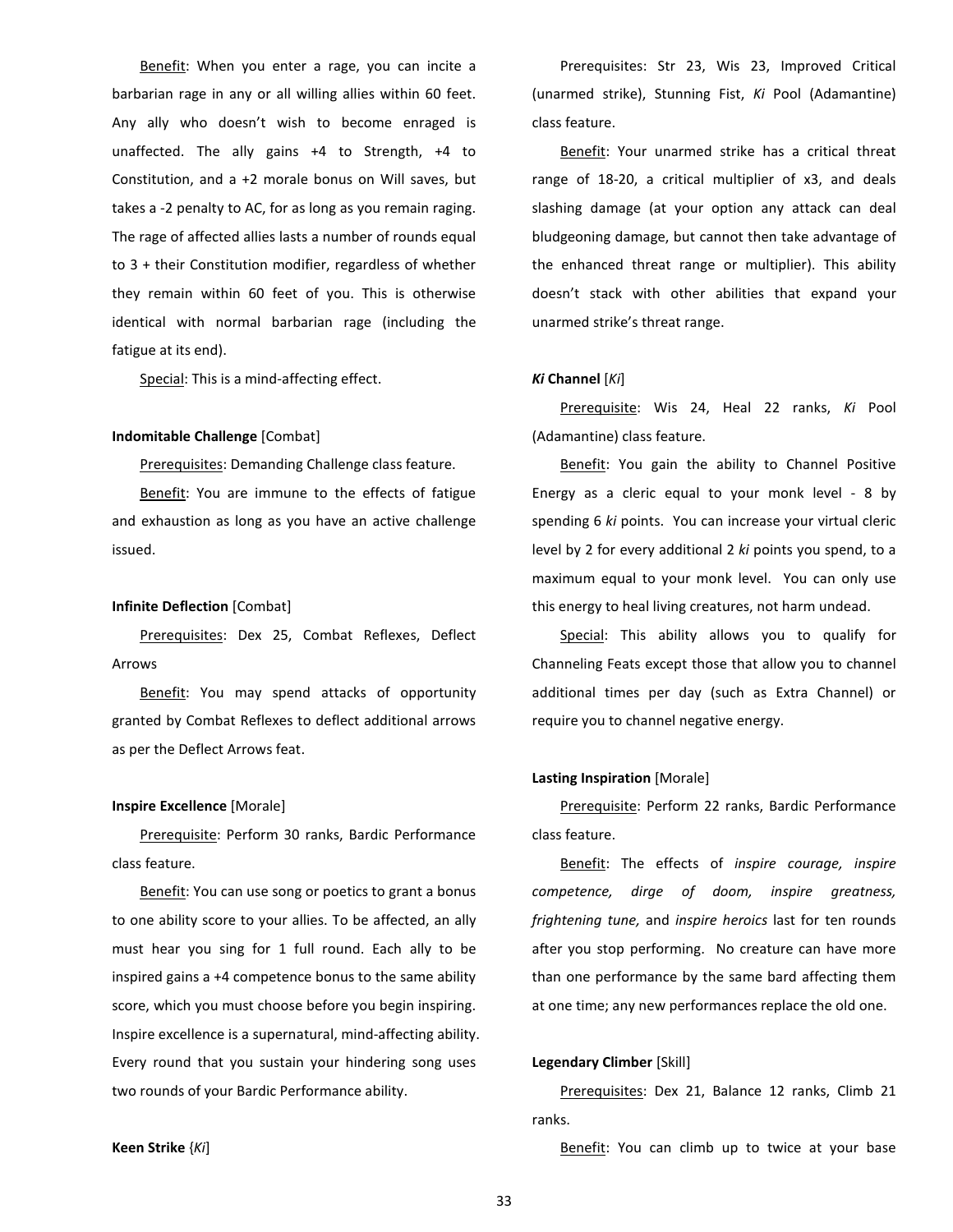speed per round without penalty.

#### **Legendary Commander** [General]

Prerequisites: Cha 28, Epic Leadership, Diplomacy 27 ranks.

Benefit: Multiply the number of followers of each level that you can lead by 10. This has no effect on cohorts.

#### **Legendary Leaper** [Skill]

Prerequisite: Acrobatics 21 ranks.

Benefit: You are always considered to have a running start when making a jump. Additionally, when using Acrobatics to soften a fall, a successful check allows you to ignore the first 30 feet fallen, though you still end up prone if you take damage.

#### **Legendary Rider** [Skill]

#### Prerequisite: Ride 21 ranks.

Benefit: You don't take a penalty on Ride checks when riding a mount without a saddle (bareback) or a creature that is ill suited as a mount. You never need to make a Ride check to control a mount in combat, even if the mount is not combat-trained.

#### **Legendary Tracker** [Skill]

Prerequisites: Wis 25, Track, Knowledge [Nature] 25 ranks, Survival 25 ranks.

Benefit: You can follow tracks across water, underwater, or through the air. See Table 5-4 for DCs. These are affected by survival DC modifiers like any other tracks.

## **Legendary Wrestler** [Combat]

Prerequisite: Str 21, Dex 21, Improved Unarmed Strike, Escape Artist 12 ranks.

Benefit: You gain a +10 bonus to your CMB when grappling and to your CMD when being grappled.

#### **Lingering Damage** [Combat]

Prerequisite: Sneak attack +8d6, Crippling Strike advanced rogue talent.

Benefit: Any time you deal damage with a sneak attack, that target takes damage equal to your sneak attack bonus damage on your next turn as well.

#### **Magical Beast Wild Shape** [Wild]

Prerequisites: Wis 25, Knowledge [Nature] 24 ranks, Wild Shape at will class feature.

Benefit: You can use your normal wild shape ability to take the form of a magical beast. The size limitation is the same as your limitation on animal size. This ability is identical to the spell *beast shape IV*, but can be used to transform into either an animal or a magical beast.

Note: This feat can be used in conjunction with the Colossal Animal, Fine Animal, and Gargantuan Animal Wild Shape feats, allowing you to become a Colossal, Fine, or Gargantuan magical beast. You still use the ability score and natural armor modifiers of those feats, but can draw on the magical animal abilities listed in *beast shape IV*.

#### **Master Staff** [Magic]

Prerequisite: Craft Staff, Spellcraft 12 ranks.

Benefit: When you activate a staff, you can substitute a spell slot instead of using a charge. The spell slot must be one you have not used for the day, though you may lose a prepared spell to emulate a staff charge. You may not lose prepared spells from your school of specialty, if any. The spell slot lost must be equal to or higher in level than the specific spell stored in the staff, including any level-increasing metamagic enhancements. You cannot emulate a charge for a staff function that does not match a specific spell.

#### **Master Wand** [Magic]

Prerequisite: Craft Wand, Spellcraft 12 ranks.

Benefit: When you activate a wand, you can substitute a spell slot instead of using a charge. The spell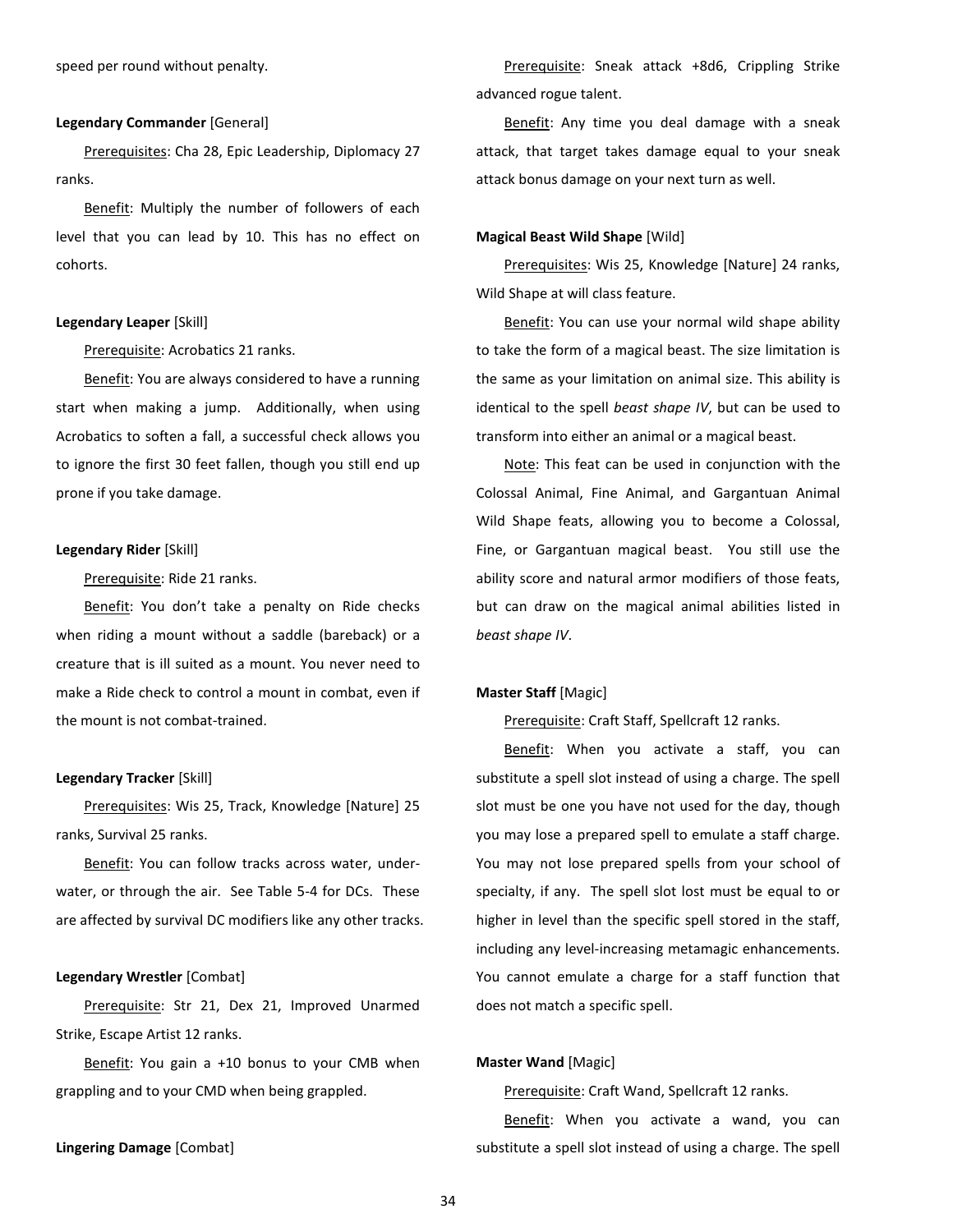slot must be one you have not used for the day, though you may lose a prepared spell to emulate a wand charge. You may not lose prepared spells from your school of specialty, if any. The spell slot lost must be equal to or higher in level than the spell stored in the wand, including any level-increasing metamagic enhancements. Activating a wand in this way uses your caster level and ability score modifier to affect the relevant spell variables.

### **Meta-Extract** [Alchemical]

Prerequisite: Int 21, ability to brew 6th-level extracts. Benefit: Choose one Metamagic feat you meet the prerequisites for. You can now apply that Metamagic feat to your extracts while brewing them. The extract slot used increases just as applying a Metamagic feat to a normal spell increases the spell slot, and any feat or class feature you have that applies to Metamagic feats also applies to your meta-extracts.

Special: You can gain this feat multiple times. Its effects do not stack. Instead, choose a different Metamagic feat each time.

# **Mightier Rage** [Rage]

Prerequisites: Str 21, Con 21, Mighty Rage class feature.

Benefit: When you rage, your bonus to Strength and Constitution increase to +10 and your morale bonus to Will saves increases to +6.

# **Mightiest Rage** [Rage]

Prerequisites: Str 23, Con 23, Mightier Rage.

Benefit: When you rage, your bonus to Strength and Constitution increase to +12 and your morale bonus to Will saves increases to +8.

# **Multispell** [Magic]

Prerequisites: Quicken Spell, caster level 21st. Benefit: You may cast one additional quickened spell in a round.

Special: You can gain this feat multiple times. Its effects stack.

# **Music Of The Gods** [Morale]

Prerequisites: Cha 25, Perform 27 ranks, Bardic Performance class feature.

Benefit: Your bardic performance can affect even those normally immune to mind-affecting effects. However, such creatures gain a +10 bonus on their Will saves to resist such effects.

#### **Mutagen Bomb** [Alchemical]

Prerequisite: Craft [Alchemy] 25 ranks, Infuse Mutagen alchemist discovery, Bomb 10d6 class feature.

Benefit: A mutagen bomb is created using the rules for mutagens, taking the alchemist 1 hour to complete. He can only have one mutagen bomb at a time. It follows all the normal rules for a bomb, except instead of inflicting damage, all targets affected by the bomb gain the benefits and penalties of the alchemist's Mutagen class feature (without the benefit of any discoveries the alchemist may have gained). The nature of the physical bonus and mental penalty are determined when the bomb is being created and cannot be changed afterwards; a new mutagen bomb must be made to replace the old one. Mutagen bombs do not stack with other nonstacking bomb discoveries.

# **Negative Energy Aura** [Channeling]

Prerequisites: Wis 23, ability to channel negative energy

Benefit: By expending one use of your Channel Energy ability, you create a zone with a radius of 15 feet around you that lasts for one minute. All creatures within this zone that you designate take 1 point of negative energy damage for every d6 your Channel Energy burst would normally inflict (i.e., 10d6 becomes 10 damage, 11d6 becomes 11, etc.). The save DC for half damage is the same as if you had just channeled a burst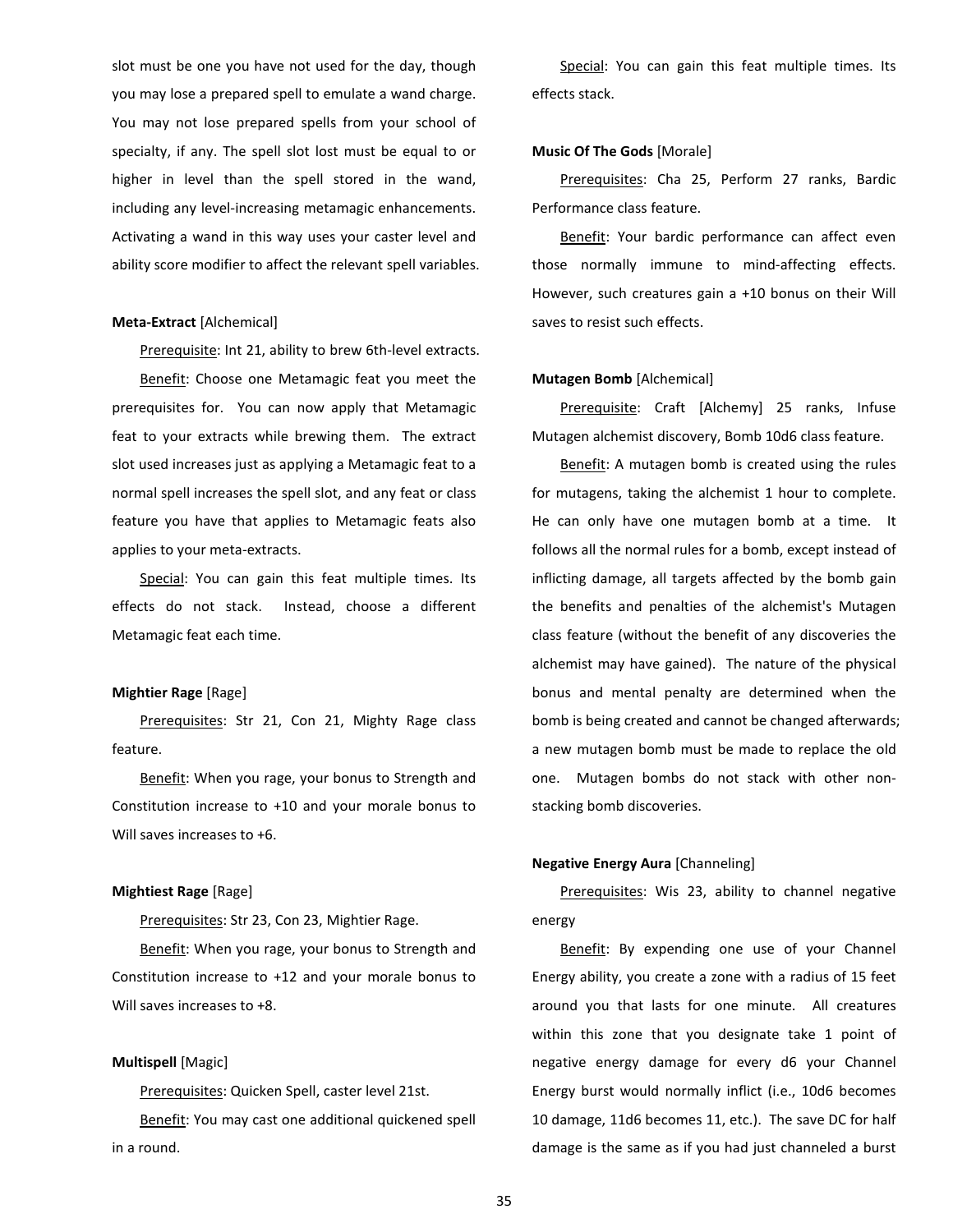of negative energy. This effect heals undead instead of damaging them.

# **Overchannel** [Channeling]

Prerequisites: Wis 23, ability to channel positive energy

Benefit: Up to three times per day, when you channel positive energy, any hit points you heal above a character's normal maximum are gained as temporary hit points that last for a maximum of 1 minute per level of channeling class. If a character still has some temporary hit points left and this effect is used again, the new temporary hit points replace the old ones.

#### **Overwhelming Critical** [Combat]

Prerequisites: Str 23, Improved Critical (chosen weapon), Weapon Focus (chosen weapon).

Benefit: When using the weapon you have selected, you deal an extra 1d6 points of bonus damage on a successful critical hit. If the weapon's critical multiplier is ×3, add +2d6 points of bonus damage instead, and if the multiplier is ×4, add +3d6 points of bonus damage instead. Creatures immune to critical hits can't be affected by this feat.

Special: You can gain this feat multiple times. Its effects do not stack. Each time you take this feat, it applies to a different type of weapon.

## **Penetrate Damage Reduction** [Combat]

Benefit: Select a special material, such as mithral or adamantine. Your melee weapons (including natural weapons) are treated as being crafted from the chosen special material for the purposes of bypassing the damage reduction of any creature you strike. None of the other special properties of special materials are gained by your melee weapons.

Special: You can gain this feat multiple times. Each time the feat is selected you select a different special material. Your melee attacks are treated as being crafted

of all chosen materials for the purposes of bypassing damage reduction.

# **Perfect Health** [General]

Prerequisite: Con 25, Great Fortitude.

Benefit: You are immune to all nonmagical diseases, as well as to all poisons whose Fortitude save DC is 25 or less.

#### **Perfect Spell** [Metamagic]

Prerequisites: Empower Spell, Maximize Spell, Spellcraft 27 ranks, caster level 25th.

Benefit: All variable, numeric effects of a perfected spell are maximized, then doubled. A perfected spell deals twice maximum damage, cures twice the maximum number of hit points, affects twice the maximum number of targets, and so forth, as appropriate. Saving throws and opposed rolls are not affected. A perfected spell uses up a spell slot seven levels higher than the spell's actual level. You can't combine the effects of this feat with any other feat that affects the variable, numeric effects of a spell.

#### **Perfect Two-Weapon Fighting** [Combat]

Prerequisites: Dex 25, Greater Two-Weapon Fighting. Benefit: You gain a fourth attack with your off-hand weapon, albeit at a -15 penalty.

# **Permanent Emanation** [Magic]

Prerequisites: Spellcraft 22 ranks, ability to cast the spell to be made permanent.

Benefit: Designate any one of your spells whose area is an emanation centered on you. This spell's effect is permanent (though you can dismiss or restart it as a free action). Effects that would normally dispel this spell instead suppress it for 2d4 rounds.

Special: You can gain this feat multiple times. Each time, select a different spell to become permanent.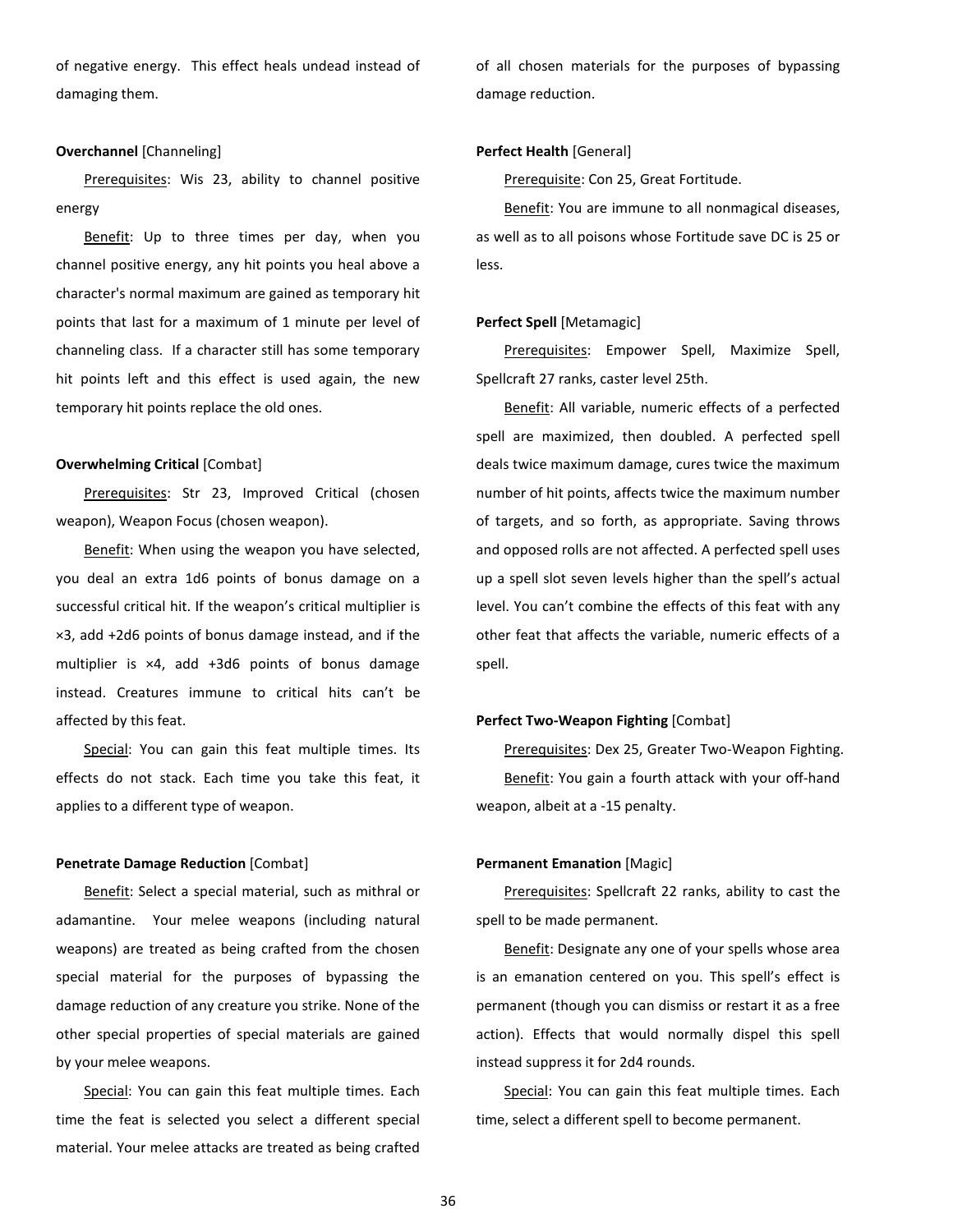# **Polyglot** [General]

Prerequisites: Int 25, Linguistics 5 ranks.

Benefit: You can speak all languages. If you are literate, you can also read and write all languages (not including magical script).

# **Positive Energy Aura** [Channeling]

Prerequisites: Wis 23, ability to channel positive energy

Benefit: By expending one use of your Channel Energy ability, you create a zone with a radius of 15 feet around you that lasts for one minute. All creatures within this zone that you designate heal 1 point of damage for every d6 your Channel Energy burst would normally inflict (i.e., 10d6 becomes 10 damage, 11d6 becomes 11, etc.). This effect damages undead instead of healing them. The save DC for half damage is the same as if you had just channeled a burst of negative energy.

#### **Prismatic Bomb** [Alchemical]

Prerequisite: Craft [Alchemy] 25 ranks, Acid Bomb alchemist discovery, Madness Bomb alchemist discovery, Poison Bomb alchemist discovery, Shock Bomb alchemist discovery, Sticky Bomb alchemist discovery.

Benefit: Your alchemist can manufacture a prismatic bomb. It behaves in most ways like a normal bomb, except that instead of inflicting bomb damage, all targets react as if subject to the *prismatic spray* spell. The save DCs are the same as the alchemist's other bomb effects  $(10 + 1/2)$  alchemist level + Int modifier). A prismatic bomb takes 1 hour to craft and an alchemist can only have one prepared at a time. If a new prismatic bomb is prepared, the old bomb becomes useless. Prismatic bombs do not stack with other non-stacking bomb discoveries.

Special: You can gain this feat multiple times. Every time you do, the alchemist can produce another prismatic bomb per day.

# **Ranged Inspiration** [Morale]

Prerequisite: Perform 21 ranks, Bardic Performance class feature.

Benefit: Double the range of any bardic performance ability that has a range. If the creature must hear you to be affected by the ability, that requirement doesn't change regardless of any extended range your ability may have.

Special: You can gain this feat multiple times. Its effects stack. Remember that two doublings equals a tripling, and so forth.

#### **Rapid Inspiration** [Morale]

Prerequisite: Perform 21 ranks, Bardic Performance class feature.

Benefit: You can begin a bardic performance as a free action.

# **Reactive Countersong** [Morale]

Prerequisite: Combat Reflexes, Rapid Inspiration, Perform 27 ranks.

Benefit: You can begin a countersong at any time, even when it isn't your turn without having to ready an action to do so. This allows you to countersong even instantaneous sonic or language-dependant magical attacks, provided they allow a saving throw. You can't use Reactive Countersong at the same time you are using another bardic performance ability, though you could stop the other bardic music ability to begin Reactive Countersong if so desired.

# **Reflect Arrows** [Combat]

Prerequisites: Dex 25, Deflect Arrows.

Benefit: When you deflect an arrow or other ranged attack, the attack is reflected back upon the attacker at your base ranged attack bonus.

**Relentless Challenge** [Combat]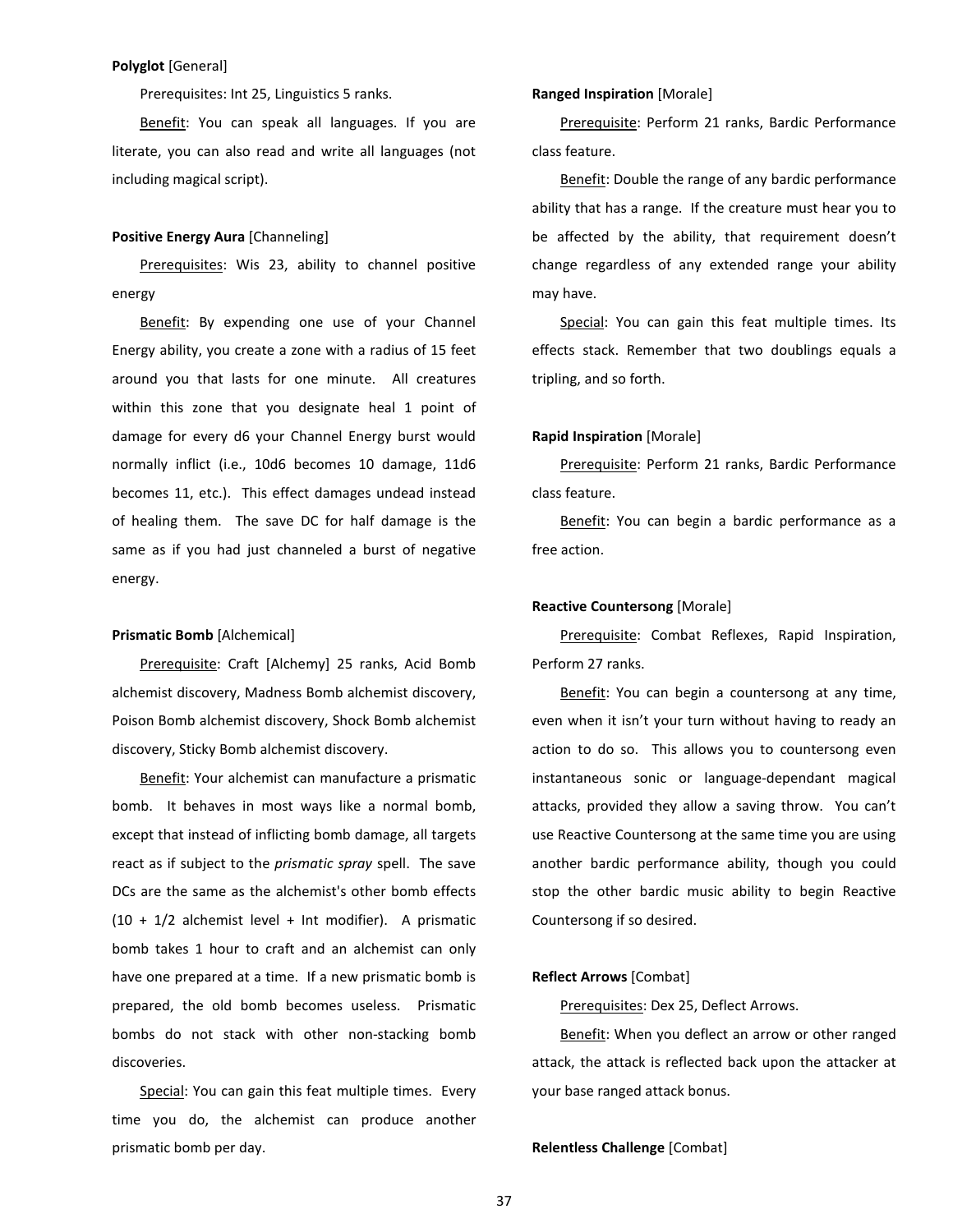## Prerequisites: Indomitable Challenge.

Benefit: Once per day, when issuing a challenge, you recover a number of hit points equal to your character level and gain fast healing 3 for the duration of your challenge.

#### **Righteous Strike** [Combat]

Prerequisites: Wis 19, Stunning Fist, any lawful alignment.

Benefit: Your unarmed strike is treated as an axiomatic weapon. It is lawfully aligned and deals an extra 2d6 points of damage against creatures of chaotic alignment. This ability doesn't stack with similar abilities.

# **Ruinous Rage**[Rage]

Prerequisites: Str 25, Improved Sunder, Mightier Rage.

Benefit: While in a rage, you ignore the hardness of any object you strike. Also, double your Strength bonus for the purposes of any Strength check made to break an object with sudden force rather than by dealing normal damage (including bursting bindings, such as ropes or manacles).

#### **Scribe Epic Scroll** [Item Creation]

Prerequisites: Scribe Scroll, Spellcraft 21 ranks.

Benefit: You can scribe scrolls using epic rules. See Chapter 6 for details. Even this feat does not allow you to scribe a scroll with an epic spell.

#### **Second Breakthrough** [Alchemical]

Prerequisite: Craft [Alchemy] 27 ranks, Grand alchemist discovery.

Benefit: You may select a second grand alchemist discovery and apply its benefits in addition to your first. You cannot select the same grand discovery twice. This feat only grants you the grand discovery itself; not the two normal discoveries the alchemist learned upon reaching 20th level.

#### **Self-Concealment** [Skill]

Prerequisites: Dex 30, Acrobatics 27 ranks, Stealth 27 ranks, Improved Evasion class feature.

Benefit: Attacks against you have a 10% miss chance, similar to the effect of concealment. You lose this benefit whenever you would lose your Dexterity bonus to AC.

Special: You can gain this feat multiple times. Each time it is taken, the miss chance increases by 10% to a maximum of 50% after it has been taken five times.

#### **Shattering Strike** [*Ki*]

Prerequisites: Epic Weapon Focus (unarmed strike), *Ki* Pool (adamantine) class feature.

Benefit: When using an unarmed strike to attempt to break an object with sudden force (rather than by dealing normal damage), use your character level + your Wisdom modifier rather than a Strength check. The break DC remains the same. Using Shattering Strike is a fullround action that incurs attacks of opportunity. You can't use Shattering Strike to escape bonds unless you are so bound as to allow you to make an unarmed strike against your bindings.

#### **Sneak Attack Of Opportunity** [Combat]

Prerequisites: Sneak attack +8d6, Opportunist advanced rogue talent.

Benefit: Any attack of opportunity you make is considered a sneak attack.

## **Spectral Strike** [Channeling]

Prerequisites: Wis 19, Ability to channel positive energy.

Benefit: Your attacks deal damage normally against incorporeal creatures.

#### **Spell Knowledge** [Magic]

Prerequisite: Ability to cast spells of the maximum normal spell level of a spellcasting class that casts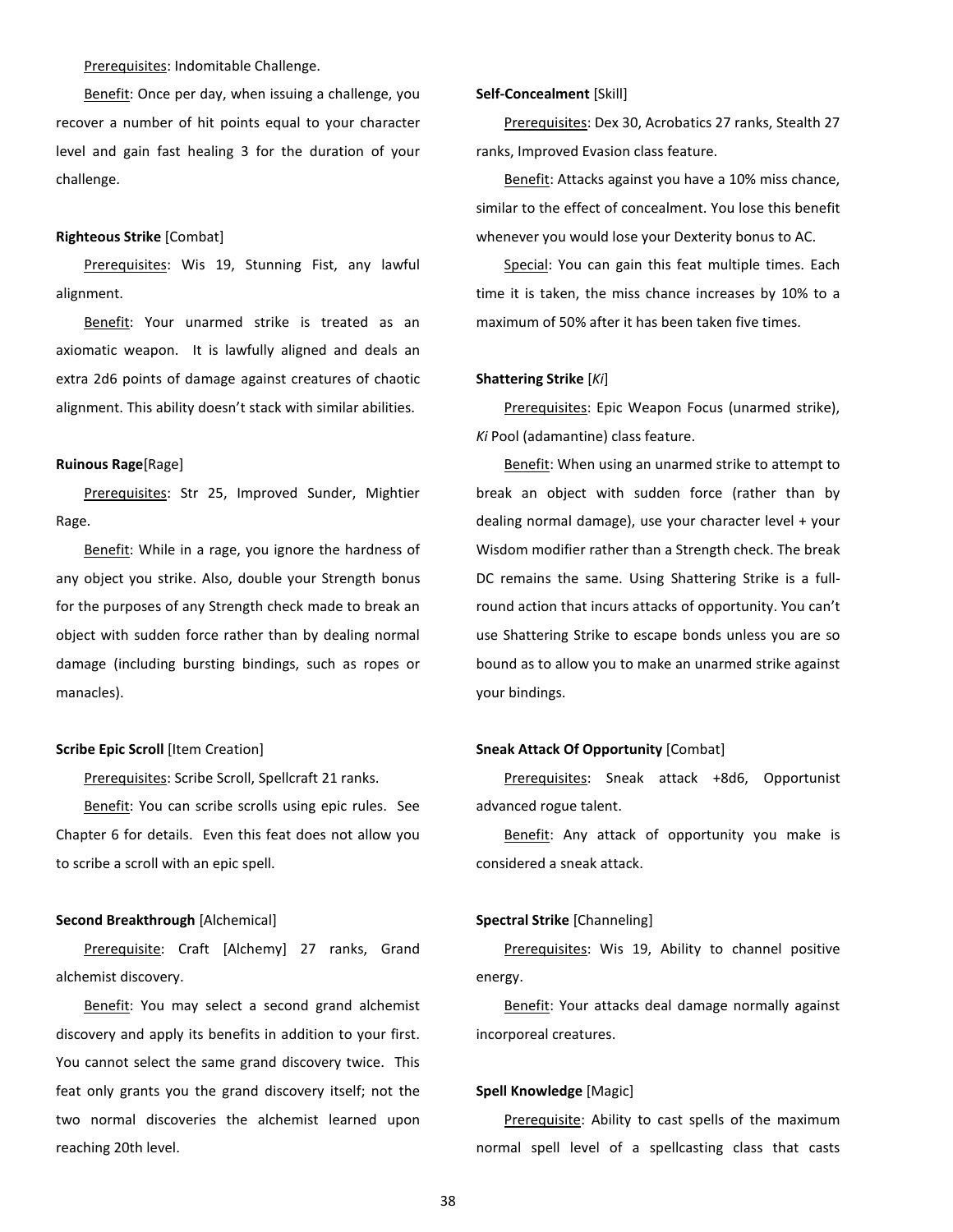spontaneously.

Benefit: You select two new spells of any level from your class list and add them to your spells known. This feat does not grant any additional spell slots.

Special: You can gain this feat multiple times.

#### **Spell Opportunity** [Magic]

Prerequisites: Combat Casting, Combat Reflexes, Quicken Spell, Spellcraft 23 ranks.

Benefit: Whenever you are allowed an attack of opportunity, you may cast (and attack with) a touch spell as your attack of opportunity. This incurs attacks of opportunity just as if you had cast the spell normally.

# **Spell Stowaway** [Magic]

Prerequisites: Spellcraft 21 ranks, caster level 12th.

Benefit: Choose a spell-like ability you have or a spell you can cast. You are attuned to the magic you choose. If another spellcaster within 300 feet of you uses this magic, you also immediately gain the magic's effect as if it had been used on you by the same caster. You must have direct line of effect to the spellcaster in order to gain the benefit of the attuned magic (though you do not have to know the spellcaster is present, and you can be flat-footed). The magic's duration, effect, and other specifics are determined by its original caster's level.

Special: You can gain this feat multiple times. Its effects do not stack. Each time you take this feat, it applies to a different spell or spell-like ability.

#### **Spellcasting Harrier** [Combat]

Prerequisite: Combat Reflexes, Disruptive.

Benefit: Any spellcaster you threaten in melee provokes an attack of opportunity if he or she tries to cast defensively. You get a +4 bonus on this attack roll.

#### **Spontaneous Domain Access** [Magic]

Prerequisites: Wis 25, Spellcraft 27 ranks, Divine caster level 23rd.

Benefit: Select a domain you have access to. You may spontaneously convert any prepared cleric spell (except a domain spell) into a domain spell of the same level in the selected domain, just as a cleric channels energy to convert spells into cure spells.

Special: You can gain this feat multiple times. Each time you take this feat, it applies to a different domain.

#### **Spontaneous Spell** [Magic]

Prerequisite: Spellcraft 21 ranks, ability to cast the maximum normal spell level of at least one spell-casting class.

Benefit: Select a spell you can cast. You may spontaneously convert any prepared spell of the selected spell's level into the selected spell, just as a cleric channels energy to convert spells into cure spells.

Special: You can gain this feat multiple times. Each time you take this feat, it applies to a different spell.

# **Storm Of Throws** [Combat]

Prerequisite: Dex 23, Quick Draw, Rapid Shot.

Benefit: As a full-round action, you may throw a light weapon at your full base attack bonus at each opponent within 30 feet. All light weapons thrown need not be the same type.

# **Superior Initiative** [General]

Prerequisite: Improved Initiative.

Benefit: You get a +10 bonus on initiative checks. This bonus overlaps (does not stack with) the bonus from Improved Initiative.

## **Swarm Of Arrows** [Combat]

Prerequisites: Dex 23, Rapid Shot, Weapon Focus (type of bow used).

Benefit: As a full-round action, you may fire an arrow at your full base attack bonus at each opponent within 30 feet.

39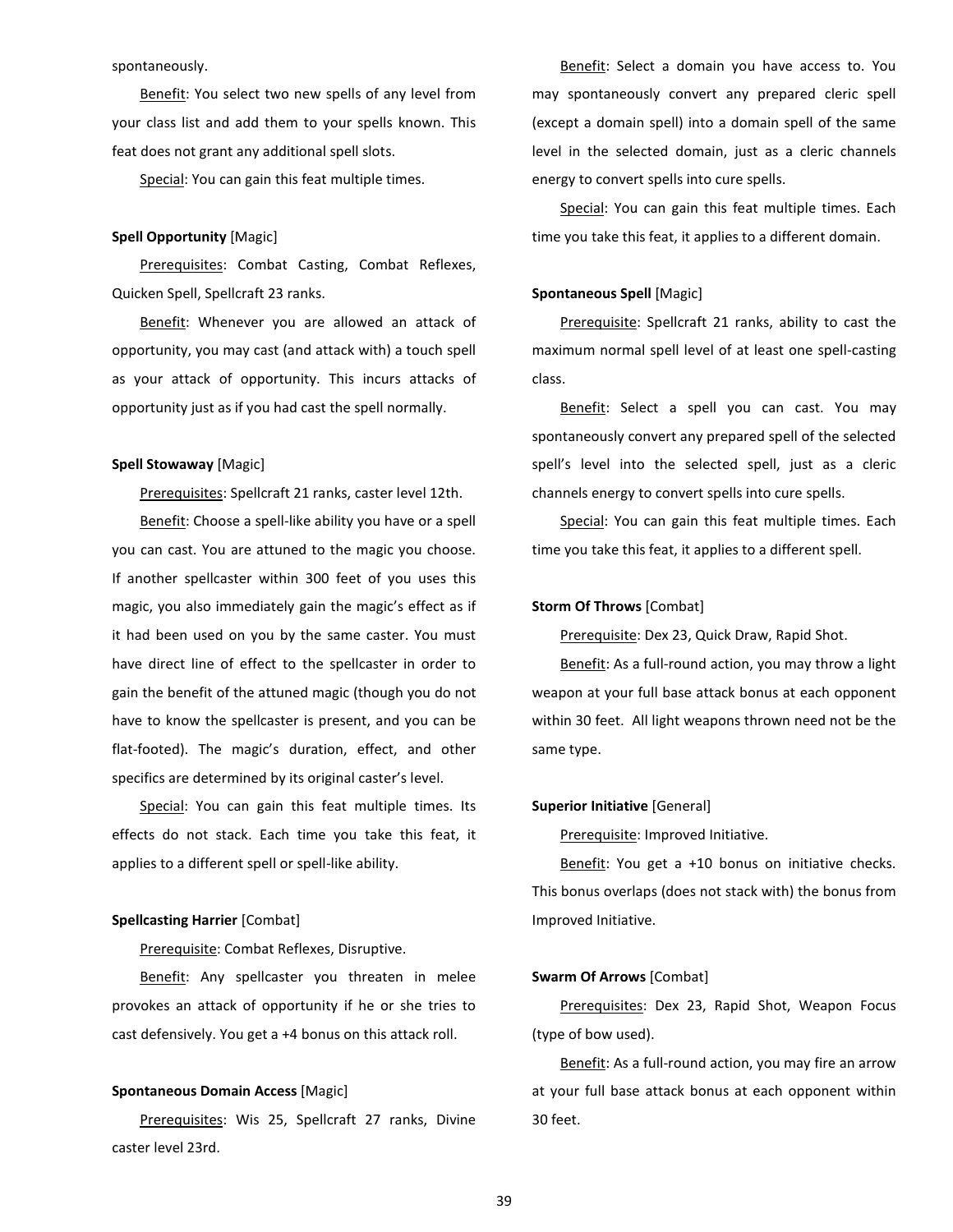# **Tenacious Magic** [Magic]

Prerequisites: Spellcraft 12 ranks.

Benefit: Choose one spell you know or spell-like ability you possess. Whenever the chosen form of magic would otherwise end due to a dispel effect, the magic is instead only suppressed for 1d4 rounds. The magic still ends when its duration expires, but the suppressed rounds do not count against its duration. You can dismiss your own spell or spell-like ability (if dismissible) or dispel your own tenacious magic normally.

Special: You can gain this feat multiple times. Each time you take this feat, it applies to a different spell or spell-like ability.

# **Terrifying Rage** [Rage]

Prerequisites: Intimidate 21 ranks, Mighty Rage class feature

Benefit: While you are raging, any enemy that views you must make a Will save opposed by your Intimidate check of become panicked (if it has HD less than your character level) or shaken (if it has HD equal to or up to twice your character level) for 4d6 rounds. An enemy with Hit Dice greater than twice your character level is not affected by this feat.

#### **Thundering Rage** [Rage]

Prerequisites: Str 25, Mighty Rage class feature.

Benefit: Any weapon you wield while in a rage is treated as a thundering weapon. The DC of the Fortitude save to resist deafness is equal to  $10 + 1/2$  your level + your Str modifier. This ability does not stack with similar abilities.

#### **Uncanny Accuracy** [Combat]

Prerequisites: Dex 21, base attack bonus +11,

Improved Precise Shot, Perception 17 ranks.

Benefit: Your ranged attacks ignore the miss chance granted to targets by total concealment. You must aim your attacks at the correct square to take advantage of this feat.

#### **Weapon Aficionado** [Combat]

Prerequisites: Base attack bonus +15.

Benefit: Select one weapon group (see the Fighter's weapon training class feature for groups). You receive a +1 to hit and damage with all weapons in this group. Additionally, treat yourself as a Fighter of half your character level for the purposes of qualifying for feats (such as weapon specialization and greater weapon focus). Any Fighter levels a character may have are not divided when figuring your qualifications for feats.

Special: This feat can be selected multiple times. It's effects do not stack. Every time it is chosen, it applies to a new weapon group. Weapons falling into more than one group still only receive the bonus to hit and damage once.

Note: This feat does not stack with the bonus from a Fighter's Weapon Training class feature.

# **Widen Aura** [Morale]

Prerequisite: Cha 25, Aura class feature to be chosen. Benefit: Select one of your auras. It now extends 100 feet from you.

Special: This feat can be selected multiple times. Each time, it applies to a new aura.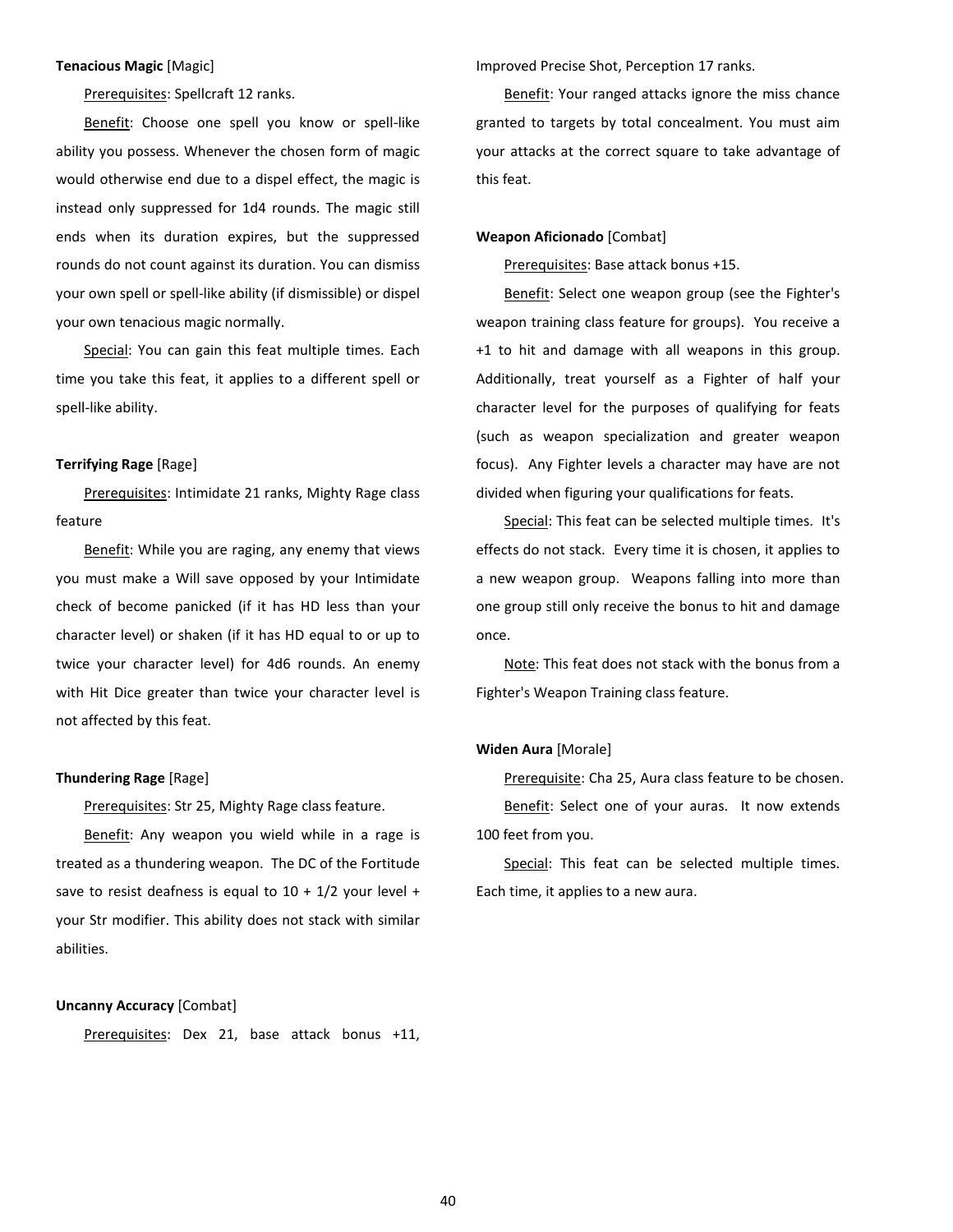# <span id="page-40-0"></span>Chapter 6 - Epic Magic Items **CHAPTER 6 - EPIC MAGIC ITEMS**

<span id="page-40-9"></span><span id="page-40-3"></span><span id="page-40-2"></span><span id="page-40-1"></span>Crafting Epic Items Epic Weapons Epic Armor Epic Rings Epic Rods Epic Staves Epic Wondrous Items

<span id="page-40-7"></span><span id="page-40-6"></span><span id="page-40-5"></span><span id="page-40-4"></span>Epic Wands

<span id="page-40-8"></span>Epic Scrolls